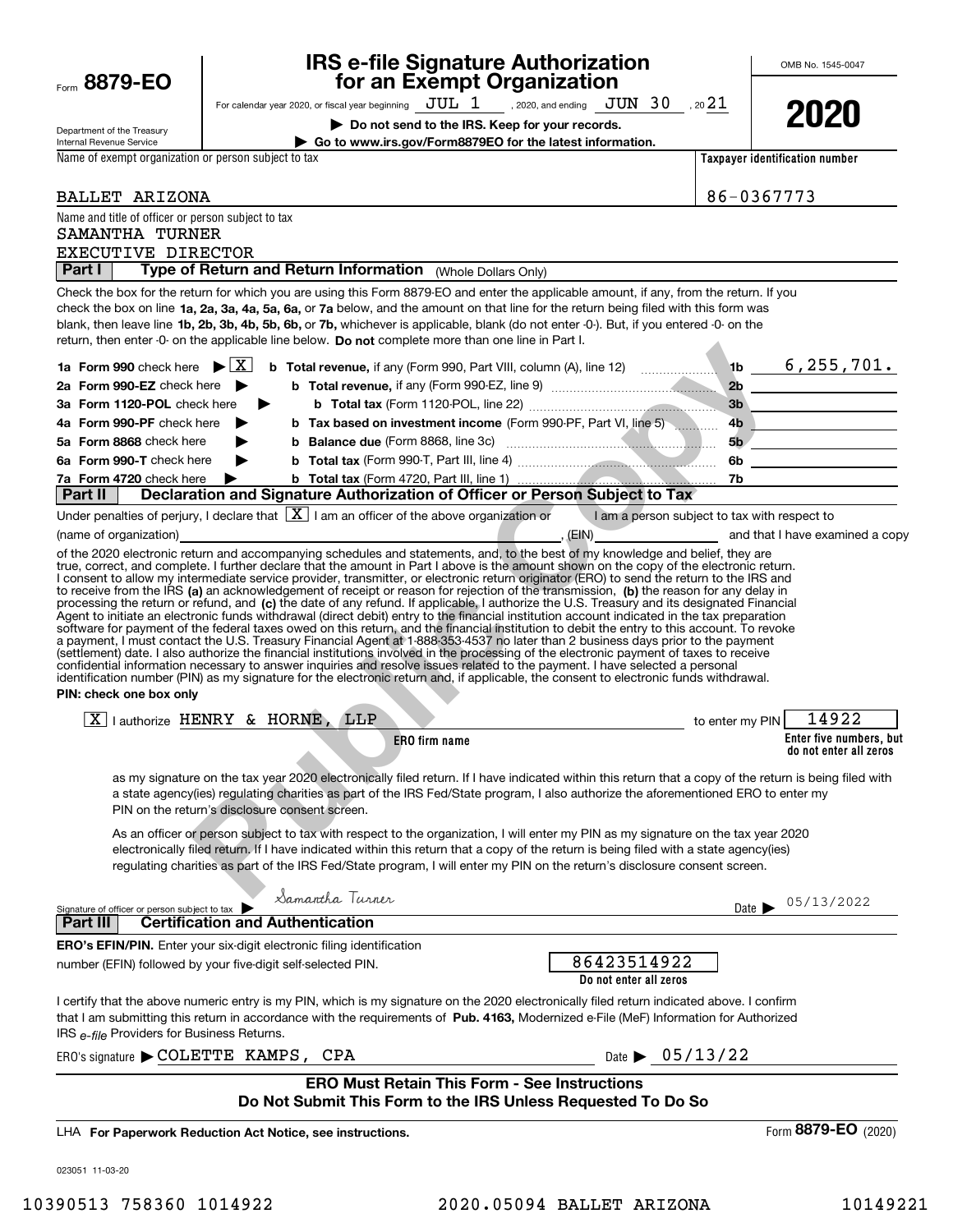|                                                        | EXTENDED TO MAY 16, 2022                                                                                                                                                                                                                                                              |            |                                                           | OMB No. 1545-0047                    |
|--------------------------------------------------------|---------------------------------------------------------------------------------------------------------------------------------------------------------------------------------------------------------------------------------------------------------------------------------------|------------|-----------------------------------------------------------|--------------------------------------|
| Form 990                                               | <b>Return of Organization Exempt From Income Tax</b>                                                                                                                                                                                                                                  |            |                                                           |                                      |
|                                                        | Under section 501(c), 527, or 4947(a)(1) of the Internal Revenue Code (except private foundations)<br>Do not enter social security numbers on this form as it may be made public.                                                                                                     |            |                                                           |                                      |
| Department of the Treasury<br>Internal Revenue Service | Go to www.irs.gov/Form990 for instructions and the latest information.                                                                                                                                                                                                                |            |                                                           | <b>Open to Public</b><br>Inspection  |
|                                                        | JUL 1, 2020<br>A For the 2020 calendar year, or tax year beginning                                                                                                                                                                                                                    |            | and ending JUN 30, 2021                                   |                                      |
| в<br>Check if                                          | <b>C</b> Name of organization                                                                                                                                                                                                                                                         |            | D Employer identification number                          |                                      |
| applicable:                                            |                                                                                                                                                                                                                                                                                       |            |                                                           |                                      |
| Address<br>change                                      | BALLET ARIZONA                                                                                                                                                                                                                                                                        |            |                                                           |                                      |
| Name<br>change                                         | Doing business as                                                                                                                                                                                                                                                                     |            | 86-0367773                                                |                                      |
| Initial<br>return                                      | Number and street (or P.O. box if mail is not delivered to street address)                                                                                                                                                                                                            | Room/suite | E Telephone number                                        |                                      |
| Final<br>return/<br>termin-                            | 2835 E WASHINGTON ST                                                                                                                                                                                                                                                                  |            | $602 - 381 - 0184$                                        |                                      |
| ated<br> Amended                                       | City or town, state or province, country, and ZIP or foreign postal code                                                                                                                                                                                                              |            | G Gross receipts \$                                       | 9,544,802.                           |
| return<br>Applica-                                     | PHOENIX, AZ 85034                                                                                                                                                                                                                                                                     |            | H(a) Is this a group return                               |                                      |
| tion<br>pending                                        | F Name and address of principal officer: SAMANTHA TURNER                                                                                                                                                                                                                              |            | for subordinates?                                         | $ \mathsf{Yes} \mid \mathrm{X}  $ No |
|                                                        | SAME AS C ABOVE                                                                                                                                                                                                                                                                       |            | $H(b)$ Are all subordinates included? $\Box$ Yes          | <b>No</b>                            |
|                                                        | <b>I</b> Tax-exempt status: $\overline{\mathbf{X}}$ 501(c)(3)<br>$501(c)$ (<br>$\blacktriangleleft$ (insert no.)<br>4947(a)(1) or                                                                                                                                                     | 527        | If "No," attach a list. See instructions                  |                                      |
|                                                        | J Website: BALLETAZ.ORG<br>K Form of organization: $\boxed{\mathbf{X}}$ Corporation<br>Trust<br>Other $\blacktriangleright$<br>Association                                                                                                                                            |            | $H(c)$ Group exemption number $\blacktriangleright$       |                                      |
| Part I<br>Summary                                      |                                                                                                                                                                                                                                                                                       |            | L Year of formation: $1986$ M State of legal domicile: AZ |                                      |
|                                                        | Briefly describe the organization's mission or most significant activities: BALLET ARIZONA IS AN INNOVATIVE                                                                                                                                                                           |            |                                                           |                                      |
| 1.                                                     | AND PROVOCATIVE PROFESSIONAL BALLET COMPANY THAT CREATES,                                                                                                                                                                                                                             |            |                                                           | PERFORMS,                            |
|                                                        | Check this box $\blacktriangleright$ $\Box$ if the organization discontinued its operations or disposed of more than 25% of its net assets.                                                                                                                                           |            |                                                           |                                      |
| 2                                                      |                                                                                                                                                                                                                                                                                       |            | 3                                                         | 19                                   |
| з                                                      | Number of voting members of the governing body (Part VI, line 1a)<br>Number of independent voting members of the governing body (Part VI, line 1b) [[[[[[[[[[[[[[[[[[[[[[]]]]]]]]]                                                                                                    |            | $\overline{\mathbf{4}}$                                   | $\overline{19}$                      |
|                                                        |                                                                                                                                                                                                                                                                                       |            | $\overline{5}$                                            | 194                                  |
|                                                        |                                                                                                                                                                                                                                                                                       |            | 6                                                         | 117                                  |
| Activities & Governance                                |                                                                                                                                                                                                                                                                                       |            | 7a                                                        | 0.                                   |
|                                                        | b Net unrelated business taxable income from Form 990-T, Part I, line 11 (Constantinum continuum continuum continuum continuum continuum continuum continuum continuum continuum continuum continuum continuum continuum conti                                                        |            | 7b                                                        | 0.                                   |
|                                                        |                                                                                                                                                                                                                                                                                       |            | <b>Prior Year</b>                                         | <b>Current Year</b>                  |
| 8                                                      | <u> Estados de la contrada de la contrada de la contrada de la contrada de la contrada de la contrada de la contrada de la contrada de la contrada de la contrada de la contrada de la contrada de la contrada de la contrada de</u><br>Contributions and grants (Part VIII, line 1h) |            | 4,547,007.                                                | 4,584,025.                           |
| 9                                                      | Program service revenue (Part VIII, line 2g)                                                                                                                                                                                                                                          |            | 3,857,731.                                                | 1,467,479.                           |
| Revenue<br>10                                          |                                                                                                                                                                                                                                                                                       |            | 180,226.                                                  | $\overline{259}$ , 319.              |
| 11                                                     |                                                                                                                                                                                                                                                                                       |            | 56, 253.                                                  | $-55, 122.$                          |
| 12                                                     | Total revenue - add lines 8 through 11 (must equal Part VIII, column (A), line 12)                                                                                                                                                                                                    |            | 8,641,217.                                                | 6, 255, 701.                         |
| 13                                                     | Grants and similar amounts paid (Part IX, column (A), lines 1-3)                                                                                                                                                                                                                      |            | 0.                                                        | 0.                                   |
| 14                                                     | Benefits paid to or for members (Part IX, column (A), line 4) [100] [100] [100] [100] [100] [100] [100] [100] [100] [100] [100] [100] [100] [100] [100] [100] [100] [100] [100] [100] [100] [100] [100] [100] [100] [100] [100                                                        |            | $\overline{0}$ .                                          | $0$ .                                |
|                                                        | 15 Salaries, other compensation, employee benefits (Part IX, column (A), lines 5-10)                                                                                                                                                                                                  |            | 4,237,445.                                                | 3,670,918.                           |
| Expenses                                               |                                                                                                                                                                                                                                                                                       |            | 0.                                                        | 23,500.                              |
|                                                        | 15 Salaries, other compensations, column (A), line 11e)<br>16a Professional fundraising fees (Part IX, column (A), line 25l (39, 159.                                                                                                                                                 |            |                                                           |                                      |
|                                                        |                                                                                                                                                                                                                                                                                       |            | 3,580,884.                                                | 2,084,980.                           |
| 18                                                     | Total expenses. Add lines 13-17 (must equal Part IX, column (A), line 25)                                                                                                                                                                                                             |            | 7,818,329.                                                | $\overline{5,779,398}$ .             |
| 19                                                     | Revenue less expenses. Subtract line 18 from line 12                                                                                                                                                                                                                                  |            | 822,888.                                                  | $\overline{476}$ , 303.              |
|                                                        |                                                                                                                                                                                                                                                                                       |            | <b>Beginning of Current Year</b>                          | <b>End of Year</b>                   |
| : Assets or<br>d Balances<br>20                        | Total assets (Part X, line 16)                                                                                                                                                                                                                                                        |            | 10,824,132.                                               | 11,465,321.                          |
| 21                                                     | Total liabilities (Part X, line 26)                                                                                                                                                                                                                                                   |            | 1,344,310.                                                | 625,264.                             |
| 22                                                     |                                                                                                                                                                                                                                                                                       |            | 9,479,822.                                                | 10,840,057.                          |
| Part II                                                | <b>Signature Block</b>                                                                                                                                                                                                                                                                |            |                                                           |                                      |

true, correct, and complete. Declaration of preparer (other than officer) is based on all information of which preparer has any knowledge.

| Sign     | Signature of officer                                                                                         |                      |      | Date                                       |  |  |  |  |  |  |
|----------|--------------------------------------------------------------------------------------------------------------|----------------------|------|--------------------------------------------|--|--|--|--|--|--|
| Here     |                                                                                                              |                      |      |                                            |  |  |  |  |  |  |
|          | Type or print name and title                                                                                 |                      |      |                                            |  |  |  |  |  |  |
|          | Print/Type preparer's name                                                                                   | Preparer's signature | Date | <b>PTIN</b><br>Check                       |  |  |  |  |  |  |
| Paid     | P00367616<br>$05/13/22$ self-employed<br>COLETTE KAMPS, CPA<br>COLETTE KAMPS, CPA                            |                      |      |                                            |  |  |  |  |  |  |
| Preparer | HORNE, LLP<br>Firm's name <b>HENRY</b><br>&                                                                  |                      |      | $'$ Firm's EIN $\triangleright$ 86-0133881 |  |  |  |  |  |  |
| Use Only | Firm's address > 2055 E WARNER ROAD, SUITE 101                                                               |                      |      |                                            |  |  |  |  |  |  |
|          | Phone no. $480 - 839 - 4900$<br>TEMPE, AZ 85284                                                              |                      |      |                                            |  |  |  |  |  |  |
|          | May the IRS discuss this return with the preparer shown above? See instructions                              |                      |      | X.<br><b>No</b><br>Yes                     |  |  |  |  |  |  |
|          | Form 990 (2020)<br>LHA For Paperwork Reduction Act Notice, see the separate instructions.<br>032001 12-23-20 |                      |      |                                            |  |  |  |  |  |  |

SEE SCHEDULE O FOR ORGANIZATION MISSION STATEMENT CONTINUATION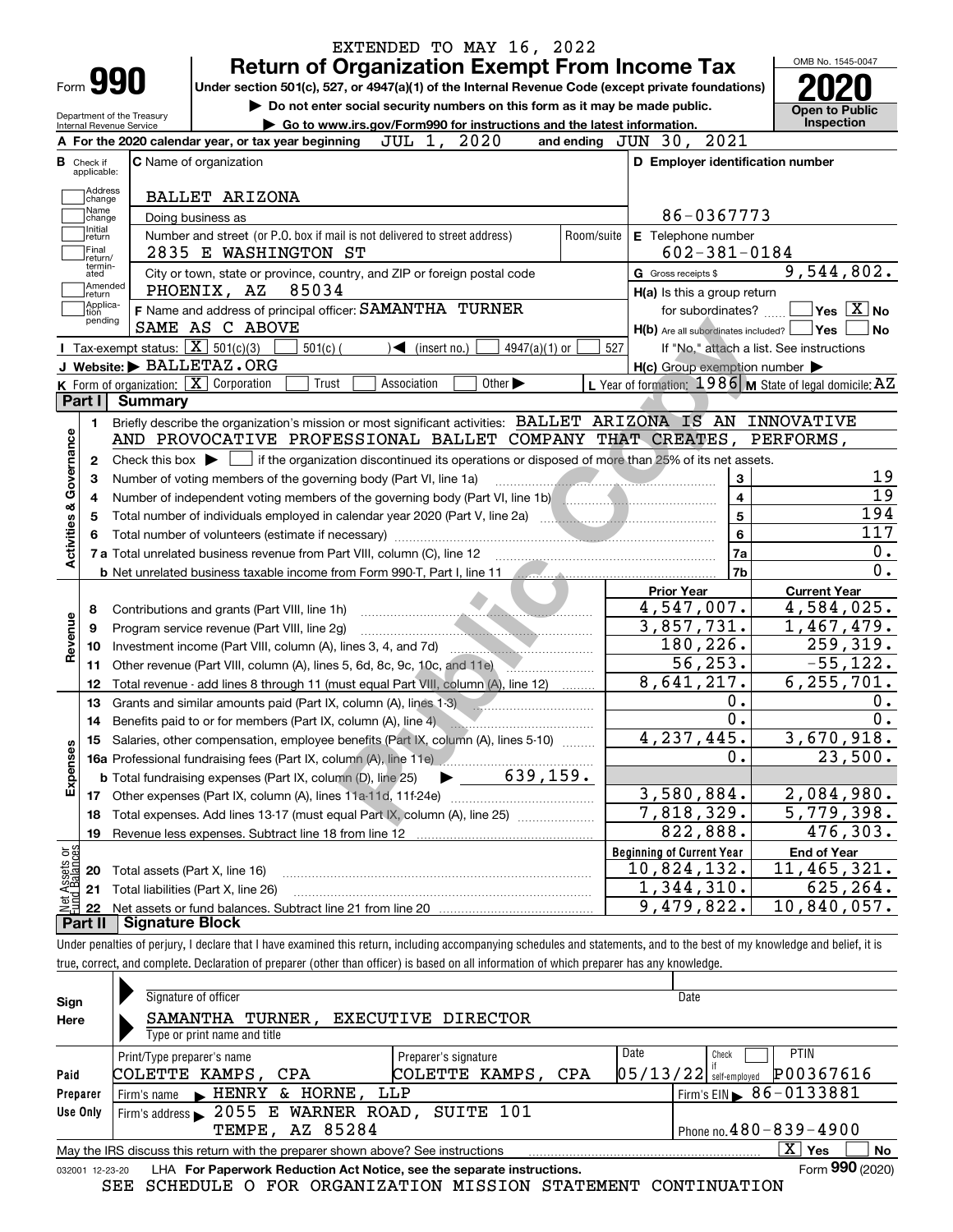|              | BALLET ARIZONA<br>Form 990 (2020)                                                                                                               | 86-0367773           | Page 2                                 |
|--------------|-------------------------------------------------------------------------------------------------------------------------------------------------|----------------------|----------------------------------------|
|              | <b>Statement of Program Service Accomplishments</b><br>Part III                                                                                 |                      |                                        |
|              | Check if Schedule O contains a response or note to any line in this Part III                                                                    |                      |                                        |
| 1            | Briefly describe the organization's mission:                                                                                                    |                      |                                        |
|              | BALLET ARIZONA IS AN INNOVATIVE AND PROVOCATIVE PROFESSIONAL BALLET                                                                             |                      |                                        |
|              | COMPANY THAT CREATES, PERFORMS, AND TEACHES OUTSTANDING CLASSICAL AND                                                                           |                      |                                        |
|              | CONTEMPORARY BALLET AND IS DEDICATED TO PRESERVING AND CELEBRATING                                                                              |                      |                                        |
|              | CLASSICAL DANCE WHILE CREATING AND COMMISSIONING NEW INNOVATIVE WORKS.                                                                          |                      |                                        |
| $\mathbf{2}$ | Did the organization undertake any significant program services during the year which were not listed on the                                    |                      |                                        |
|              | prior Form 990 or 990-EZ?                                                                                                                       |                      | $Yes \top X$ No                        |
|              | If "Yes," describe these new services on Schedule O.                                                                                            |                      |                                        |
| 3            | Did the organization cease conducting, or make significant changes in how it conducts, any program services?                                    |                      | $\sqrt{}$ Yes $\sqrt{}$ X $\sqrt{}$ No |
|              | If "Yes," describe these changes on Schedule O.                                                                                                 |                      |                                        |
| 4            | Describe the organization's program service accomplishments for each of its three largest program services, as measured by expenses.            |                      |                                        |
|              | Section 501(c)(3) and 501(c)(4) organizations are required to report the amount of grants and allocations to others, the total expenses, and    |                      |                                        |
|              | revenue, if any, for each program service reported.                                                                                             |                      |                                        |
| 4a           | 2,870,826. including grants of \$<br>) (Expenses \$<br>(Code:                                                                                   | Revenue \$           | 602, 784.                              |
|              | BALLET PERFORMANCES THAT CONTRIBUTE TO DEVELOPMENT AND MAINTENANCE OF A                                                                         |                      |                                        |
|              | PROFESSIONALLY RECOGNIZED RESIDENT BALLET COMPANY.                                                                                              | THE ORGANIZATION     |                                        |
|              | PRESENTED 45 PERFORMANCES WITH 72,129 ATTENDEES IN THE STATE OF ARIZONA                                                                         |                      |                                        |
|              | DURING ITS REGULAR SEASON.                                                                                                                      |                      |                                        |
|              |                                                                                                                                                 |                      |                                        |
|              |                                                                                                                                                 |                      |                                        |
|              |                                                                                                                                                 |                      |                                        |
|              |                                                                                                                                                 |                      |                                        |
|              |                                                                                                                                                 |                      |                                        |
|              |                                                                                                                                                 |                      |                                        |
|              |                                                                                                                                                 |                      |                                        |
|              |                                                                                                                                                 |                      |                                        |
| 4b           | $1,179,694$ $\ldots$ including grants of \$<br>(Code:<br>(Expenses \$                                                                           | ) (Revenue \$        | 853,554.                               |
|              | THE SCHOOL OF BALLET ARIZONA IS THE ORGANIZATION'S OFFICIAL TRAINING                                                                            |                      |                                        |
|              | INSTITUTE. OVER 400 STUDENTS AGES 4 AND UP PARTICIPATED IN BEGINNER                                                                             |                      |                                        |
|              | THROUGH ADVANCED LEVEL PROGRAMS, INCLUDING PRE-PROFESSIONAL AND                                                                                 |                      |                                        |
|              | RECREATIONAL OFFERINGS. DURING THIS FISCAL YEAR, STUDENTS TOOK 3,900                                                                            |                      |                                        |
|              | CLASSES OFFERED ALONGSIDE PROFESSIONAL DANCERS AND ARTISTIC STAFF OF                                                                            |                      |                                        |
|              | BALLET ARIZONA. A RESOURCE OF COMMITTED AND INSPIRED TEACHERS GENERATED<br>AN IMAGINATIVE, CREATIVE AND PRODUCTIVE RESPONSE.                    | THE SCHOOL OF BALLET |                                        |
|              |                                                                                                                                                 |                      |                                        |
|              | ARIZONA STUDENTS ARE ABLE TO SHARE THEIR LOVE OF DANCING IN COMMUNITY<br>EVENTS THAT CONTRIBUTE TO THE INTRODUCTION OF THE ARTS TO YOUNG PEOPLE |                      |                                        |
|              | THROUGHOUT METROPOLITAN PHOENIX.                                                                                                                |                      |                                        |
|              |                                                                                                                                                 |                      |                                        |
|              |                                                                                                                                                 |                      |                                        |
| 4с           | $\left(\text{Code:}\right)$ $\left(\text{Expenses $}\right)$                                                                                    |                      |                                        |
|              |                                                                                                                                                 |                      |                                        |
|              |                                                                                                                                                 |                      |                                        |
|              |                                                                                                                                                 |                      |                                        |
|              |                                                                                                                                                 |                      |                                        |
|              |                                                                                                                                                 |                      |                                        |
|              |                                                                                                                                                 |                      |                                        |
|              |                                                                                                                                                 |                      |                                        |
|              |                                                                                                                                                 |                      |                                        |
|              |                                                                                                                                                 |                      |                                        |
|              |                                                                                                                                                 |                      |                                        |
|              |                                                                                                                                                 |                      |                                        |
|              |                                                                                                                                                 |                      |                                        |
| 4d           | Other program services (Describe on Schedule O.)                                                                                                |                      |                                        |
|              | (Expenses \$<br>) (Revenue \$<br>including grants of \$                                                                                         |                      |                                        |
|              | 4,050,520.<br>4e Total program service expenses >                                                                                               |                      |                                        |
|              | 032002 12-23-20                                                                                                                                 |                      | Form 990 (2020)                        |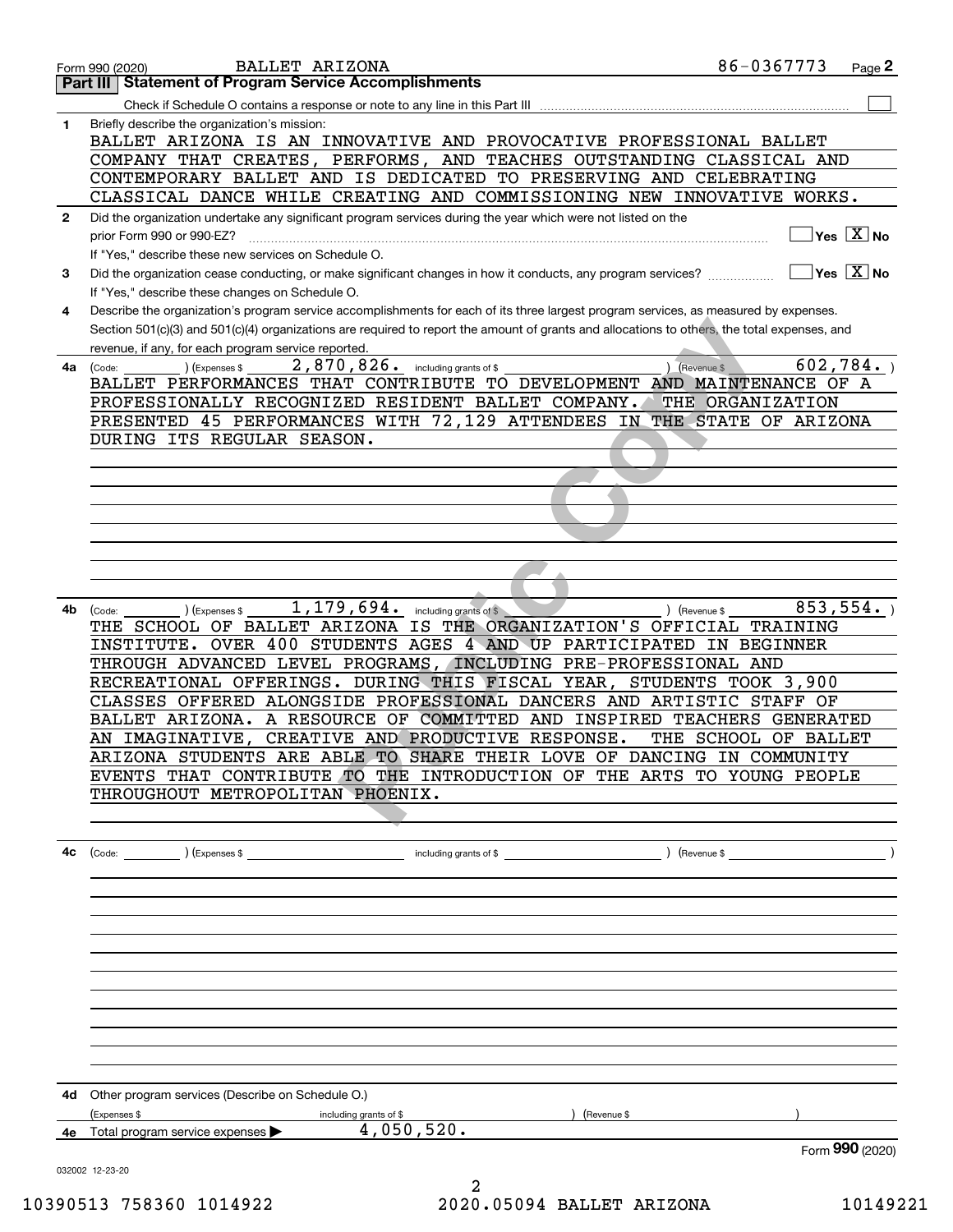|  | Form 990 (2020) |
|--|-----------------|
|  |                 |

|     |                                                                                                                                                                                                                                         |                 | Yes | No              |
|-----|-----------------------------------------------------------------------------------------------------------------------------------------------------------------------------------------------------------------------------------------|-----------------|-----|-----------------|
| 1.  | Is the organization described in section $501(c)(3)$ or $4947(a)(1)$ (other than a private foundation)?                                                                                                                                 |                 |     |                 |
|     |                                                                                                                                                                                                                                         | 1               | х   |                 |
| 2   |                                                                                                                                                                                                                                         | $\mathbf{2}$    | X   |                 |
| 3   | Did the organization engage in direct or indirect political campaign activities on behalf of or in opposition to candidates for                                                                                                         |                 |     |                 |
|     |                                                                                                                                                                                                                                         | 3               |     | х               |
| 4   | Section 501(c)(3) organizations. Did the organization engage in lobbying activities, or have a section 501(h) election in effect                                                                                                        |                 |     |                 |
|     |                                                                                                                                                                                                                                         | 4               |     | х               |
| 5   | Is the organization a section 501(c)(4), 501(c)(5), or 501(c)(6) organization that receives membership dues, assessments, or                                                                                                            |                 |     |                 |
|     |                                                                                                                                                                                                                                         | 5               |     | х               |
| 6   | Did the organization maintain any donor advised funds or any similar funds or accounts for which donors have the right to                                                                                                               |                 |     |                 |
|     | provide advice on the distribution or investment of amounts in such funds or accounts? If "Yes," complete Schedule D, Part I                                                                                                            | 6               |     | х               |
| 7   | Did the organization receive or hold a conservation easement, including easements to preserve open space,                                                                                                                               |                 |     |                 |
|     |                                                                                                                                                                                                                                         | 7               |     | х               |
| 8   | Did the organization maintain collections of works of art, historical treasures, or other similar assets? If "Yes," complete                                                                                                            |                 |     |                 |
|     |                                                                                                                                                                                                                                         | 8               |     | х               |
| 9   | Did the organization report an amount in Part X, line 21, for escrow or custodial account liability, serve as a custodian for                                                                                                           |                 |     |                 |
|     | amounts not listed in Part X; or provide credit counseling, debt management, credit repair, or debt negotiation services?                                                                                                               |                 |     |                 |
|     |                                                                                                                                                                                                                                         | 9               |     | х               |
| 10  | Did the organization, directly or through a related organization, hold assets in donor-restricted endowments                                                                                                                            |                 |     |                 |
|     |                                                                                                                                                                                                                                         | 10              | x   |                 |
| 11  | If the organization's answer to any of the following questions is "Yes," then complete Schedule D, Parts VI, VIII, VIII, IX, or X                                                                                                       |                 |     |                 |
|     | as applicable.                                                                                                                                                                                                                          |                 |     |                 |
|     | a Did the organization report an amount for land, buildings, and equipment in Part X, line 10? $\#$ Yes," complete Schedule D,                                                                                                          |                 |     |                 |
|     |                                                                                                                                                                                                                                         | 11a             | х   |                 |
|     | <b>b</b> Did the organization report an amount for investments - other securities in Part X, line 12, that is 5% or more of its total                                                                                                   |                 |     |                 |
|     |                                                                                                                                                                                                                                         | 11b             |     | х               |
|     | c Did the organization report an amount for investments - program related in Part X, line 13, that is 5% or more of its total                                                                                                           |                 |     |                 |
|     |                                                                                                                                                                                                                                         | 11c             |     | х               |
|     | d Did the organization report an amount for other assets in Part X, line 15, that is 5% or more of its total assets reported in                                                                                                         |                 |     |                 |
|     |                                                                                                                                                                                                                                         | 11d             |     | x               |
|     | Did the organization report an amount for other liabilities in Part X, line 25? If "Yes," complete Schedule D, Part X                                                                                                                   | 11e             |     | X               |
| f   | Did the organization's separate or consolidated financial statements for the tax year include a footnote that addresses                                                                                                                 |                 |     |                 |
|     | the organization's liability for uncertain tax positions under FIN 48 (ASC 740)? If "Yes," complete Schedule D, Part X                                                                                                                  | 11f             | X   |                 |
|     | 12a Did the organization obtain separate, independent audited financial statements for the tax year? If "Yes," complete                                                                                                                 |                 |     |                 |
|     |                                                                                                                                                                                                                                         | 12a             | х   |                 |
|     |                                                                                                                                                                                                                                         |                 |     |                 |
|     | <b>b</b> Was the organization included in consolidated, independent audited financial statements for the tax year?                                                                                                                      | 12 <sub>b</sub> |     |                 |
|     | If "Yes," and if the organization answered "No" to line 12a, then completing Schedule D, Parts XI and XII is optional <i>mamme</i><br>Is the organization a school described in section 170(b)(1)(A)(ii)? If "Yes," complete Schedule E | 13              |     | X               |
| 13  |                                                                                                                                                                                                                                         |                 |     | x               |
| 14a | Did the organization maintain an office, employees, or agents outside of the United States?                                                                                                                                             | 14a             |     |                 |
|     | <b>b</b> Did the organization have aggregate revenues or expenses of more than \$10,000 from grantmaking, fundraising, business,                                                                                                        |                 |     |                 |
|     | investment, and program service activities outside the United States, or aggregate foreign investments valued at \$100,000                                                                                                              |                 |     | x               |
|     | Did the organization report on Part IX, column (A), line 3, more than \$5,000 of grants or other assistance to or for any                                                                                                               | 14b             |     |                 |
| 15  |                                                                                                                                                                                                                                         |                 |     | x               |
|     |                                                                                                                                                                                                                                         | 15              |     |                 |
| 16  | Did the organization report on Part IX, column (A), line 3, more than \$5,000 of aggregate grants or other assistance to                                                                                                                |                 |     |                 |
|     |                                                                                                                                                                                                                                         | 16              |     | x               |
| 17  | Did the organization report a total of more than \$15,000 of expenses for professional fundraising services on Part IX,                                                                                                                 |                 |     |                 |
|     |                                                                                                                                                                                                                                         | 17              | х   |                 |
| 18  | Did the organization report more than \$15,000 total of fundraising event gross income and contributions on Part VIII, lines                                                                                                            |                 |     |                 |
|     |                                                                                                                                                                                                                                         | 18              | х   |                 |
| 19  | Did the organization report more than \$15,000 of gross income from gaming activities on Part VIII, line 9a? If "Yes."                                                                                                                  |                 |     |                 |
|     |                                                                                                                                                                                                                                         | 19              |     | x               |
| 20a |                                                                                                                                                                                                                                         | 20a             |     | X               |
|     | b If "Yes" to line 20a, did the organization attach a copy of its audited financial statements to this return?                                                                                                                          | 20 <sub>b</sub> |     |                 |
| 21  | Did the organization report more than \$5,000 of grants or other assistance to any domestic organization or                                                                                                                             |                 |     |                 |
|     |                                                                                                                                                                                                                                         | 21              |     | x               |
|     | 032003 12-23-20                                                                                                                                                                                                                         |                 |     | Form 990 (2020) |

032003 12-23-20

10390513 758360 1014922 2020.05094 BALLET ARIZONA 10149221

3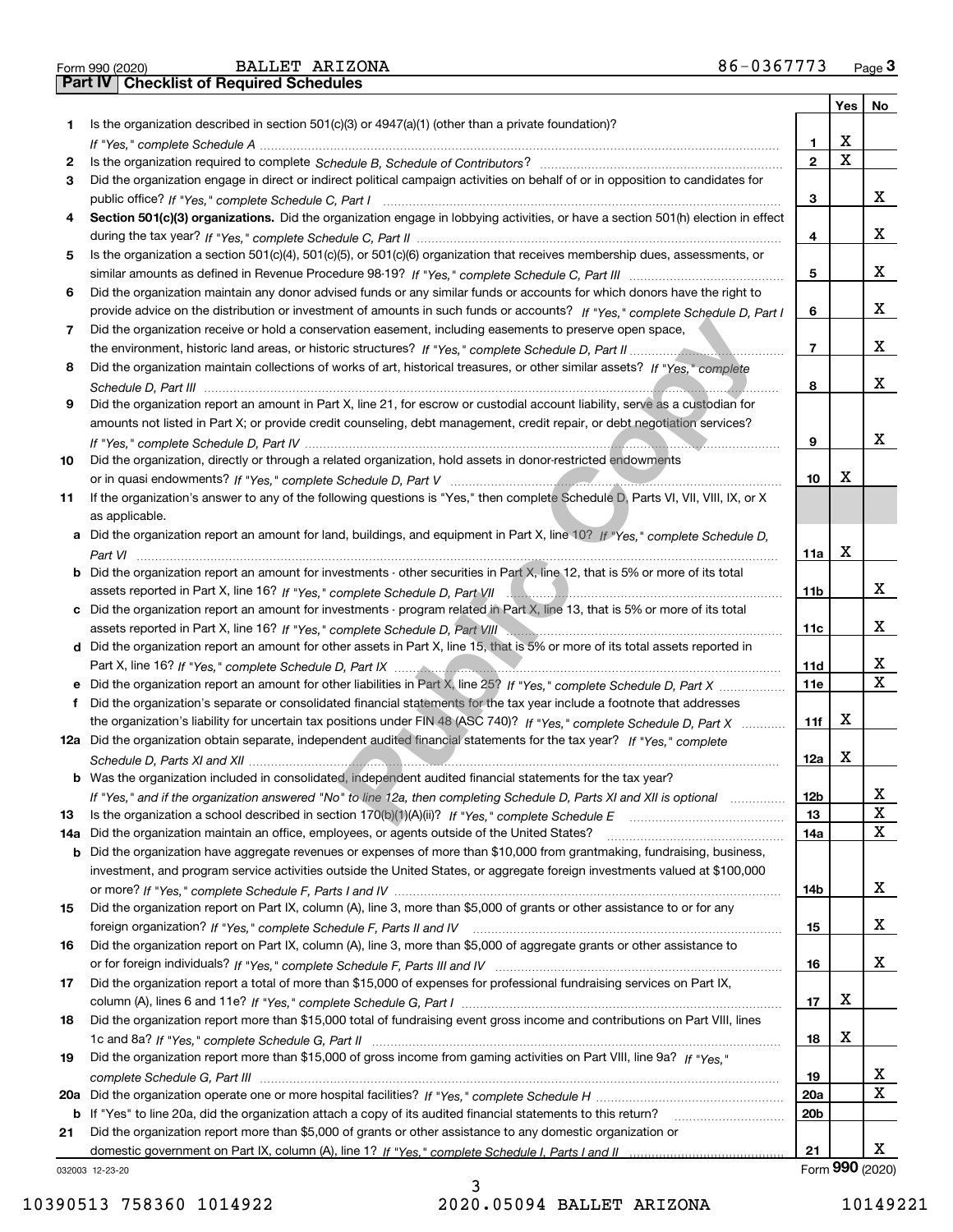|  | Form 990 (2020) |
|--|-----------------|
|  |                 |

*(continued)*

|               |                                                                                                                                                                           |            | Yes | No              |
|---------------|---------------------------------------------------------------------------------------------------------------------------------------------------------------------------|------------|-----|-----------------|
| 22            | Did the organization report more than \$5,000 of grants or other assistance to or for domestic individuals on                                                             |            |     |                 |
|               |                                                                                                                                                                           | 22         |     | х               |
| 23            | Did the organization answer "Yes" to Part VII, Section A, line 3, 4, or 5 about compensation of the organization's current                                                |            |     |                 |
|               | and former officers, directors, trustees, key employees, and highest compensated employees? If "Yes," complete                                                            |            |     |                 |
|               |                                                                                                                                                                           | 23         | x   |                 |
|               | 24a Did the organization have a tax-exempt bond issue with an outstanding principal amount of more than \$100,000 as of the                                               |            |     |                 |
|               | last day of the year, that was issued after December 31, 2002? If "Yes," answer lines 24b through 24d and complete                                                        |            |     |                 |
|               |                                                                                                                                                                           | 24a        |     | х               |
|               | <b>b</b> Did the organization invest any proceeds of tax-exempt bonds beyond a temporary period exception?                                                                | 24b        |     |                 |
|               | c Did the organization maintain an escrow account other than a refunding escrow at any time during the year to defease                                                    |            |     |                 |
|               |                                                                                                                                                                           | 24c        |     |                 |
|               |                                                                                                                                                                           | 24d        |     |                 |
|               | 25a Section 501(c)(3), 501(c)(4), and 501(c)(29) organizations. Did the organization engage in an excess benefit                                                          |            |     |                 |
|               | transaction with a disqualified person during the year? If "Yes," complete Schedule L, Part I manufactured and containing the year? If "Yes," complete Schedule L, Part I | 25a        |     | х               |
|               | b Is the organization aware that it engaged in an excess benefit transaction with a disqualified person in a prior year, and                                              |            |     |                 |
|               | that the transaction has not been reported on any of the organization's prior Forms 990 or 990-EZ? If "Yes," complete                                                     |            |     |                 |
|               | Schedule L. Part I                                                                                                                                                        | 25b        |     | х               |
| 26            | Did the organization report any amount on Part X, line 5 or 22, for receivables from or payables to any current                                                           |            |     |                 |
|               | or former officer, director, trustee, key employee, creator or founder, substantial contributor, or 35%                                                                   |            |     |                 |
|               |                                                                                                                                                                           | 26         |     | х               |
| 27            | Did the organization provide a grant or other assistance to any current or former officer, director, trustee, key employee,                                               |            |     |                 |
|               | creator or founder, substantial contributor or employee thereof, a grant selection committee member, or to a 35% controlled                                               |            |     |                 |
|               | entity (including an employee thereof) or family member of any of these persons? If "Yes." complete Schedule L. Part III                                                  | 27         |     | x               |
| 28            | Was the organization a party to a business transaction with one of the following parties (see Schedule L, Part IV                                                         |            |     |                 |
|               | instructions, for applicable filing thresholds, conditions, and exceptions):                                                                                              |            |     |                 |
|               | a A current or former officer, director, trustee, key employee, creator or founder, or substantial contributor? If                                                        |            |     |                 |
|               |                                                                                                                                                                           | 28a        |     | х               |
|               |                                                                                                                                                                           | 28b        |     | $\mathbf x$     |
|               | c A 35% controlled entity of one or more individuals and/or organizations described in lines 28a or 28b? If                                                               |            |     |                 |
|               |                                                                                                                                                                           | 28c        |     | х               |
| 29            |                                                                                                                                                                           | 29         | х   |                 |
| 30            | Did the organization receive contributions of art, historical treasures, or other similar assets, or qualified conservation                                               |            |     |                 |
|               |                                                                                                                                                                           | 30         |     | х               |
| 31            | Did the organization liquidate, terminate, or dissolve and cease operations? If "Yes," complete Schedule N, Part I                                                        | 31         |     | X               |
| 32            | Did the organization sell, exchange, dispose of, or transfer more than 25% of its net assets? If "Yes," complete                                                          |            |     |                 |
|               |                                                                                                                                                                           | 32         |     | х               |
|               | Did the organization own 100% of an entity disregarded as separate from the organization under Regulations                                                                |            |     |                 |
| 33            |                                                                                                                                                                           |            |     | х               |
|               |                                                                                                                                                                           | 33         |     |                 |
| 34            | Was the organization related to any tax-exempt or taxable entity? If "Yes," complete Schedule R, Part II, III, or IV, and                                                 |            |     | x               |
|               |                                                                                                                                                                           | 34         |     | X               |
|               | 35a Did the organization have a controlled entity within the meaning of section 512(b)(13)?                                                                               | <b>35a</b> |     |                 |
|               | <b>b</b> If "Yes" to line 35a, did the organization receive any payment from or engage in any transaction with a controlled entity                                        |            |     |                 |
|               |                                                                                                                                                                           | 35b        |     |                 |
| 36            | Section 501(c)(3) organizations. Did the organization make any transfers to an exempt non-charitable related organization?                                                |            |     |                 |
|               |                                                                                                                                                                           | 36         |     | х               |
| 37            | Did the organization conduct more than 5% of its activities through an entity that is not a related organization                                                          |            |     |                 |
|               | and that is treated as a partnership for federal income tax purposes? If "Yes," complete Schedule R, Part VI                                                              | 37         |     | х               |
| 38            | Did the organization complete Schedule O and provide explanations in Schedule O for Part VI, lines 11b and 19?                                                            |            |     |                 |
|               | Note: All Form 990 filers are required to complete Schedule O                                                                                                             | 38         | X   |                 |
| <b>Part V</b> | <b>Statements Regarding Other IRS Filings and Tax Compliance</b>                                                                                                          |            |     |                 |
|               | Check if Schedule O contains a response or note to any line in this Part V                                                                                                |            |     |                 |
|               |                                                                                                                                                                           |            | Yes | No              |
|               | 20<br>1a Enter the number reported in Box 3 of Form 1096. Enter -0- if not applicable<br>1a                                                                               |            |     |                 |
|               | 0<br><b>b</b> Enter the number of Forms W-2G included in line 1a. Enter -0- if not applicable <i>manumeraness</i><br>1b                                                   |            |     |                 |
|               | c Did the organization comply with backup withholding rules for reportable payments to vendors and reportable gaming                                                      |            |     |                 |
|               | (gambling) winnings to prize winners?                                                                                                                                     | 1c         |     |                 |
|               | 032004 12-23-20                                                                                                                                                           |            |     | Form 990 (2020) |
|               | 4                                                                                                                                                                         |            |     |                 |

10390513 758360 1014922 2020.05094 BALLET ARIZONA 10149221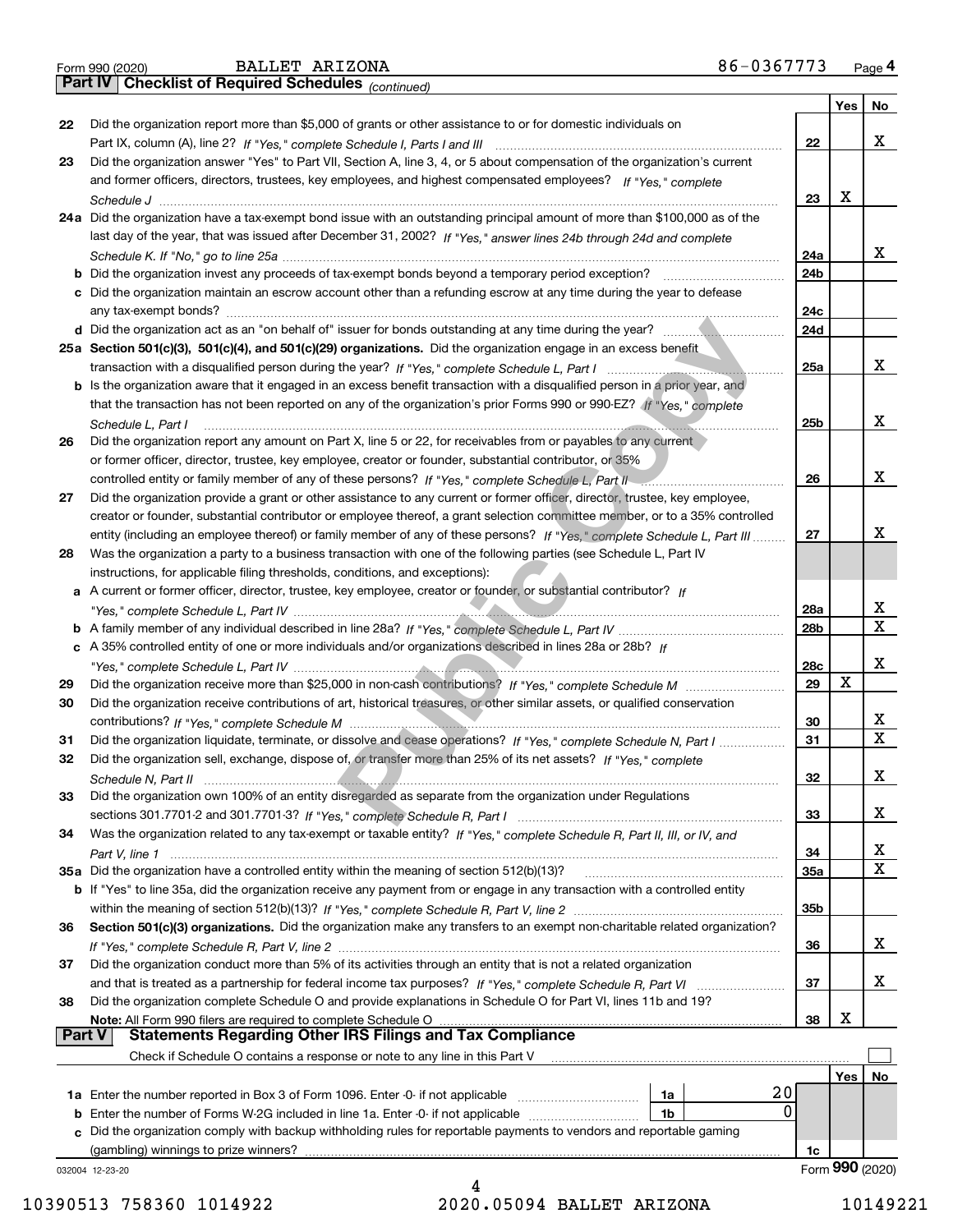|               | 86-0367773<br><b>BALLET ARIZONA</b><br>Form 990 (2020)                                                                                                                                                                                                                                                                          |                |                  | $Page$ <sup>5</sup> |  |  |  |
|---------------|---------------------------------------------------------------------------------------------------------------------------------------------------------------------------------------------------------------------------------------------------------------------------------------------------------------------------------|----------------|------------------|---------------------|--|--|--|
| <b>Part V</b> | Statements Regarding Other IRS Filings and Tax Compliance (continued)                                                                                                                                                                                                                                                           |                |                  |                     |  |  |  |
|               |                                                                                                                                                                                                                                                                                                                                 |                | Yes <sub>1</sub> | No                  |  |  |  |
|               | 2a Enter the number of employees reported on Form W-3, Transmittal of Wage and Tax Statements,                                                                                                                                                                                                                                  |                |                  |                     |  |  |  |
|               | 194<br>filed for the calendar year ending with or within the year covered by this return<br>2a                                                                                                                                                                                                                                  |                |                  |                     |  |  |  |
|               |                                                                                                                                                                                                                                                                                                                                 | 2 <sub>b</sub> | X                |                     |  |  |  |
|               |                                                                                                                                                                                                                                                                                                                                 |                |                  |                     |  |  |  |
|               | 3a Did the organization have unrelated business gross income of \$1,000 or more during the year?                                                                                                                                                                                                                                | 3a             |                  | х                   |  |  |  |
|               |                                                                                                                                                                                                                                                                                                                                 | 3 <sub>b</sub> |                  |                     |  |  |  |
|               | 4a At any time during the calendar year, did the organization have an interest in, or a signature or other authority over, a                                                                                                                                                                                                    |                |                  |                     |  |  |  |
|               |                                                                                                                                                                                                                                                                                                                                 | 4a             |                  | x                   |  |  |  |
|               | <b>b</b> If "Yes," enter the name of the foreign country $\triangleright$                                                                                                                                                                                                                                                       |                |                  |                     |  |  |  |
|               | See instructions for filing requirements for FinCEN Form 114, Report of Foreign Bank and Financial Accounts (FBAR).                                                                                                                                                                                                             |                |                  |                     |  |  |  |
|               | 5a Was the organization a party to a prohibited tax shelter transaction at any time during the tax year?                                                                                                                                                                                                                        | 5a             |                  | х                   |  |  |  |
| b             | Did any taxable party notify the organization that it was or is a party to a prohibited tax shelter transaction?                                                                                                                                                                                                                | 5b             |                  | х                   |  |  |  |
|               |                                                                                                                                                                                                                                                                                                                                 | 5 <sub>c</sub> |                  |                     |  |  |  |
|               | 6a Does the organization have annual gross receipts that are normally greater than \$100,000, and did the organization solicit                                                                                                                                                                                                  |                |                  |                     |  |  |  |
|               | any contributions that were not tax deductible as charitable contributions?                                                                                                                                                                                                                                                     | 6a             |                  | x                   |  |  |  |
|               | <b>b</b> If "Yes," did the organization include with every solicitation an express statement that such contributions or gifts                                                                                                                                                                                                   |                |                  |                     |  |  |  |
|               | were not tax deductible?                                                                                                                                                                                                                                                                                                        | 6b             |                  |                     |  |  |  |
| 7             | Organizations that may receive deductible contributions under section 170(c).                                                                                                                                                                                                                                                   |                |                  |                     |  |  |  |
|               | Did the organization receive a payment in excess of \$75 made partly as a contribution and partly for goods and services provided to the payor?                                                                                                                                                                                 | 7a             |                  | x                   |  |  |  |
|               | If "Yes," did the organization notify the donor of the value of the goods or services provided?                                                                                                                                                                                                                                 | 7b             |                  |                     |  |  |  |
|               | Did the organization sell, exchange, or otherwise dispose of tangible personal property for which it was required                                                                                                                                                                                                               |                |                  |                     |  |  |  |
|               |                                                                                                                                                                                                                                                                                                                                 | 7c             |                  | x                   |  |  |  |
|               | 7d                                                                                                                                                                                                                                                                                                                              |                |                  |                     |  |  |  |
|               | Did the organization receive any funds, directly or indirectly, to pay premiums on a personal benefit contract?                                                                                                                                                                                                                 |                |                  |                     |  |  |  |
|               | Did the organization, during the year, pay premiums, directly or indirectly, on a personal benefit contract?                                                                                                                                                                                                                    |                |                  |                     |  |  |  |
| g             | If the organization received a contribution of qualified intellectual property, did the organization file Form 8899 as required?                                                                                                                                                                                                |                |                  |                     |  |  |  |
|               | If the organization received a contribution of cars, boats, airplanes, or other vehicles, did the organization file a Form 1098-C?<br>h.                                                                                                                                                                                        |                |                  |                     |  |  |  |
| 8             | Sponsoring organizations maintaining donor advised funds. Did a donor advised fund maintained by the                                                                                                                                                                                                                            |                |                  |                     |  |  |  |
|               | sponsoring organization have excess business holdings at any time during the year?                                                                                                                                                                                                                                              | 8              |                  |                     |  |  |  |
| 9             | Sponsoring organizations maintaining donor advised funds.                                                                                                                                                                                                                                                                       |                |                  |                     |  |  |  |
|               | Did the sponsoring organization make any taxable distributions under section 4966?                                                                                                                                                                                                                                              | 9а             |                  |                     |  |  |  |
| b             | Did the sponsoring organization make a distribution to a donor, donor advisor, or related person?                                                                                                                                                                                                                               | 9b             |                  |                     |  |  |  |
| 10            | Section 501(c)(7) organizations. Enter:<br>10a                                                                                                                                                                                                                                                                                  |                |                  |                     |  |  |  |
|               | Gross receipts, included on Form 990, Part VIII, line 12, for public use of club facilities                                                                                                                                                                                                                                     |                |                  |                     |  |  |  |
| b             | 10b                                                                                                                                                                                                                                                                                                                             |                |                  |                     |  |  |  |
| 11            | Section 501(c)(12) organizations. Enter:<br>11a                                                                                                                                                                                                                                                                                 |                |                  |                     |  |  |  |
| а             | Gross income from members or shareholders <b>www.communities.communities</b> contains a series of the state of the state of the state of the state of the state of the state of the state of the state of the state of the state of<br>Gross income from other sources (Do not net amounts due or paid to other sources against |                |                  |                     |  |  |  |
| b             |                                                                                                                                                                                                                                                                                                                                 |                |                  |                     |  |  |  |
|               | amounts due or received from them.)<br>11b<br>12a Section 4947(a)(1) non-exempt charitable trusts. Is the organization filing Form 990 in lieu of Form 1041?                                                                                                                                                                    | 12a            |                  |                     |  |  |  |
|               | 12b<br>If "Yes," enter the amount of tax-exempt interest received or accrued during the year                                                                                                                                                                                                                                    |                |                  |                     |  |  |  |
| b<br>13       | Section 501(c)(29) qualified nonprofit health insurance issuers.                                                                                                                                                                                                                                                                |                |                  |                     |  |  |  |
|               | Is the organization licensed to issue qualified health plans in more than one state?                                                                                                                                                                                                                                            | 13а            |                  |                     |  |  |  |
| а             | Note: See the instructions for additional information the organization must report on Schedule O.                                                                                                                                                                                                                               |                |                  |                     |  |  |  |
|               | <b>b</b> Enter the amount of reserves the organization is required to maintain by the states in which the                                                                                                                                                                                                                       |                |                  |                     |  |  |  |
|               | 13b                                                                                                                                                                                                                                                                                                                             |                |                  |                     |  |  |  |
| с             | Enter the amount of reserves on hand<br>13с                                                                                                                                                                                                                                                                                     |                |                  |                     |  |  |  |
|               | Did the organization receive any payments for indoor tanning services during the tax year?                                                                                                                                                                                                                                      | 14a            |                  | x                   |  |  |  |
| 14a<br>b      |                                                                                                                                                                                                                                                                                                                                 | 14b            |                  |                     |  |  |  |
| 15            | Is the organization subject to the section 4960 tax on payment(s) of more than \$1,000,000 in remuneration or                                                                                                                                                                                                                   |                |                  |                     |  |  |  |
|               |                                                                                                                                                                                                                                                                                                                                 | 15             |                  | x                   |  |  |  |
|               | If "Yes," see instructions and file Form 4720, Schedule N.                                                                                                                                                                                                                                                                      |                |                  |                     |  |  |  |
| 16            | Is the organization an educational institution subject to the section 4968 excise tax on net investment income?                                                                                                                                                                                                                 | 16             |                  | x                   |  |  |  |
|               | If "Yes," complete Form 4720, Schedule O.                                                                                                                                                                                                                                                                                       |                |                  |                     |  |  |  |
|               |                                                                                                                                                                                                                                                                                                                                 |                |                  |                     |  |  |  |

Form (2020) **990**

032005 12-23-20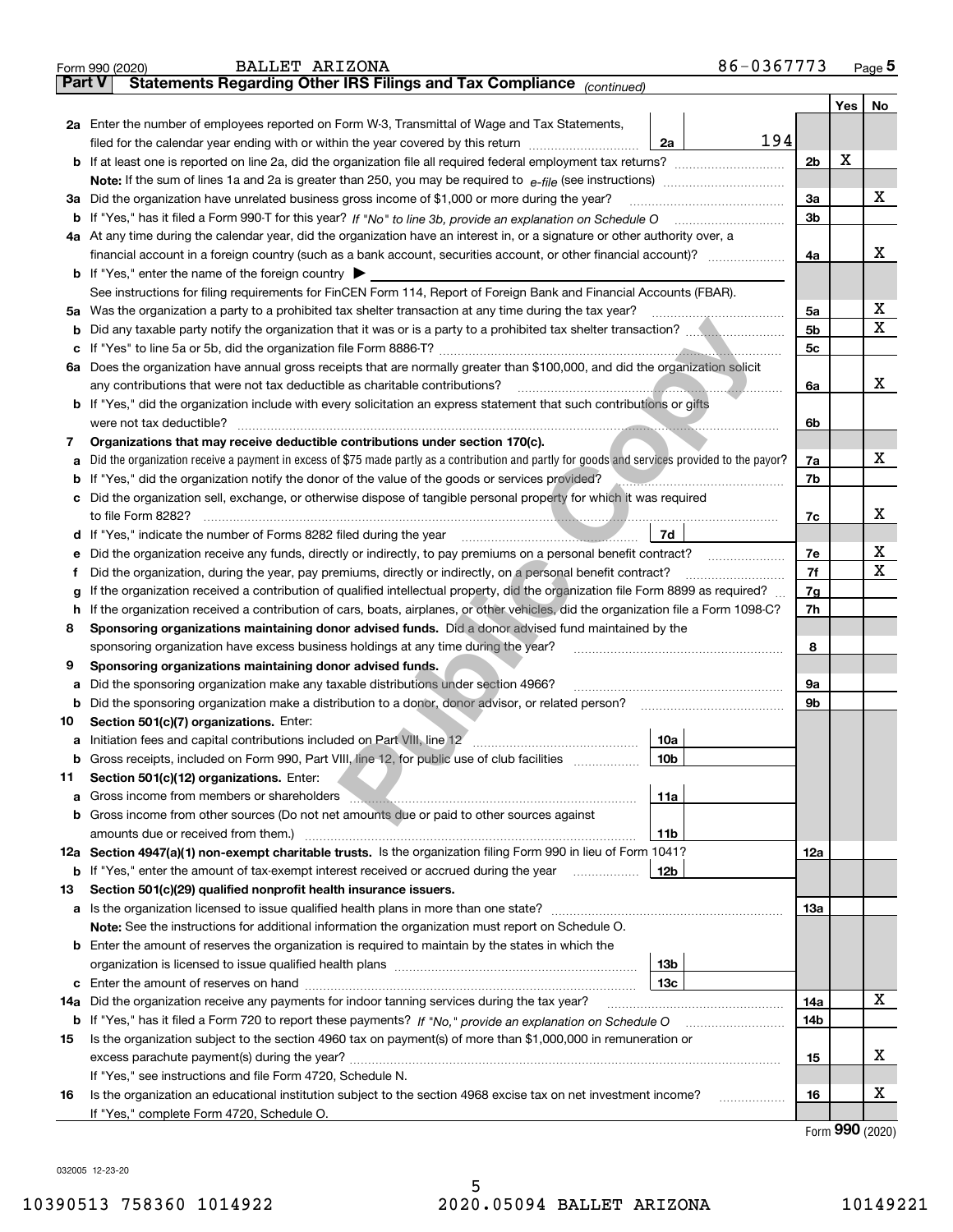|                | Check if Schedule O contains a response or note to any line in this Part VI [11] [12] Check if Schedule O contains a response or note to any line in this Part VI                                                              |                         |             | $\overline{\mathbf{x}}$ |
|----------------|--------------------------------------------------------------------------------------------------------------------------------------------------------------------------------------------------------------------------------|-------------------------|-------------|-------------------------|
|                | <b>Section A. Governing Body and Management</b>                                                                                                                                                                                |                         |             |                         |
|                |                                                                                                                                                                                                                                |                         | Yes         | No                      |
|                | 19<br>1a<br><b>1a</b> Enter the number of voting members of the governing body at the end of the tax year <i>manumum</i>                                                                                                       |                         |             |                         |
|                | If there are material differences in voting rights among members of the governing body, or if the governing                                                                                                                    |                         |             |                         |
|                | body delegated broad authority to an executive committee or similar committee, explain on Schedule O.                                                                                                                          |                         |             |                         |
|                | 19<br>Enter the number of voting members included on line 1a, above, who are independent<br>1b                                                                                                                                 |                         |             |                         |
| 2              | Did any officer, director, trustee, or key employee have a family relationship or a business relationship with any other                                                                                                       |                         |             |                         |
|                | officer, director, trustee, or key employee?                                                                                                                                                                                   | $\mathbf{2}$            |             | х                       |
| 3              | Did the organization delegate control over management duties customarily performed by or under the direct supervision                                                                                                          |                         |             |                         |
|                |                                                                                                                                                                                                                                | 3                       |             | X                       |
| 4              | Did the organization make any significant changes to its governing documents since the prior Form 990 was filed?                                                                                                               | $\overline{\mathbf{4}}$ |             | $\overline{\mathbf{x}}$ |
| 5              | Did the organization become aware during the year of a significant diversion of the organization's assets?                                                                                                                     | 5                       |             | $\mathbf X$             |
| 6              | Did the organization have members or stockholders?                                                                                                                                                                             | 6                       |             | X                       |
| 7a             | Did the organization have members, stockholders, or other persons who had the power to elect or appoint one or                                                                                                                 |                         |             |                         |
|                |                                                                                                                                                                                                                                | 7a                      |             | х                       |
|                | <b>b</b> Are any governance decisions of the organization reserved to (or subject to approval by) members, stockholders, or                                                                                                    |                         |             |                         |
|                | persons other than the governing body?                                                                                                                                                                                         | 7b                      |             | х                       |
| 8              | Did the organization contemporaneously document the meetings held or written actions undertaken during the year by the following:                                                                                              |                         |             |                         |
| a              |                                                                                                                                                                                                                                | 8a                      | X           |                         |
| b              |                                                                                                                                                                                                                                | 8b                      |             | X                       |
| 9              | Is there any officer, director, trustee, or key employee listed in Part VII, Section A, who cannot be reached at the                                                                                                           |                         |             |                         |
|                |                                                                                                                                                                                                                                | 9                       |             | x                       |
|                | Section B. Policies (This Section B requests information about policies not required by the Internal Revenue Code.)                                                                                                            |                         |             |                         |
|                |                                                                                                                                                                                                                                |                         | <b>Yes</b>  | No                      |
|                |                                                                                                                                                                                                                                | 10a                     |             | X                       |
|                | <b>b</b> If "Yes," did the organization have written policies and procedures governing the activities of such chapters, affiliates,                                                                                            |                         |             |                         |
|                | and branches to ensure their operations are consistent with the organization's exempt purposes?                                                                                                                                | 10b                     |             |                         |
|                | 11a Has the organization provided a complete copy of this Form 990 to all members of its governing body before filing the form?                                                                                                | 11a                     | x           |                         |
|                | <b>b</b> Describe in Schedule O the process, if any, used by the organization to review this Form 990.                                                                                                                         |                         |             |                         |
|                |                                                                                                                                                                                                                                | 12a                     | Х           |                         |
| b              | Were officers, directors, or trustees, and key employees required to disclose annually interests that could give rise to conflicts?                                                                                            | 12 <sub>b</sub>         | х           |                         |
|                | c Did the organization regularly and consistently monitor and enforce compliance with the policy? If "Yes," describe                                                                                                           |                         |             |                         |
|                | in Schedule O how this was done manufactured and contact the state of the state of the state of the state of the state of the state of the state of the state of the state of the state of the state of the state of the state | 12c                     | x           |                         |
|                | Did the organization have a written whistleblower policy?<br>manufactured and continuum continuum continuum contract and contract with the bound of the contract with the c                                                    | 13 <sup>13</sup>        | $\mathbf X$ |                         |
| 14             | Did the organization have a written document retention and destruction policy? [11] manufactured manufactured in the system of the organization have a written document retention and destruction policy?                      | 14                      | х           |                         |
| 15             | Did the process for determining compensation of the following persons include a review and approval by independent                                                                                                             |                         |             |                         |
|                | persons, comparability data, and contemporaneous substantiation of the deliberation and decision?                                                                                                                              |                         |             |                         |
|                | a The organization's CEO, Executive Director, or top management official manufactured content content of the organization's CEO, Executive Director, or top management official manufactured content of the state of the state | 15a                     | Х           |                         |
|                |                                                                                                                                                                                                                                | 15b                     | х           |                         |
|                | If "Yes" to line 15a or 15b, describe the process in Schedule O (see instructions).                                                                                                                                            |                         |             |                         |
|                | 16a Did the organization invest in, contribute assets to, or participate in a joint venture or similar arrangement with a                                                                                                      |                         |             |                         |
|                | taxable entity during the year?                                                                                                                                                                                                | 16a                     |             | х                       |
|                | b If "Yes," did the organization follow a written policy or procedure requiring the organization to evaluate its participation                                                                                                 |                         |             |                         |
|                | in joint venture arrangements under applicable federal tax law, and take steps to safequard the organization's                                                                                                                 |                         |             |                         |
|                |                                                                                                                                                                                                                                | 16b                     |             |                         |
|                | <b>Section C. Disclosure</b>                                                                                                                                                                                                   |                         |             |                         |
|                | <b>NONE</b><br>List the states with which a copy of this Form 990 is required to be filed $\blacktriangleright$                                                                                                                |                         |             |                         |
|                | Section 6104 requires an organization to make its Forms 1023 (1024 or 1024-A, if applicable), 990, and 990-T (Section 501(c)(3)s only) available                                                                               |                         |             |                         |
|                | for public inspection. Indicate how you made these available. Check all that apply.                                                                                                                                            |                         |             |                         |
|                |                                                                                                                                                                                                                                |                         |             |                         |
|                | $\lfloor x \rfloor$ Upon request<br>  Another's website<br>Own website                                                                                                                                                         |                         |             |                         |
|                | Other (explain on Schedule O)                                                                                                                                                                                                  |                         |             |                         |
| 17<br>18<br>19 | Describe on Schedule O whether (and if so, how) the organization made its governing documents, conflict of interest policy, and financial<br>statements available to the public during the tax year.                           |                         |             |                         |
| 20             |                                                                                                                                                                                                                                |                         |             |                         |
|                | State the name, address, and telephone number of the person who possesses the organization's books and records<br>THE ORGANIZATION - 602-381-0184                                                                              |                         |             |                         |
|                | 85034<br>2835 E WASHINGTON ST, PHOENIX, AZ                                                                                                                                                                                     |                         |             |                         |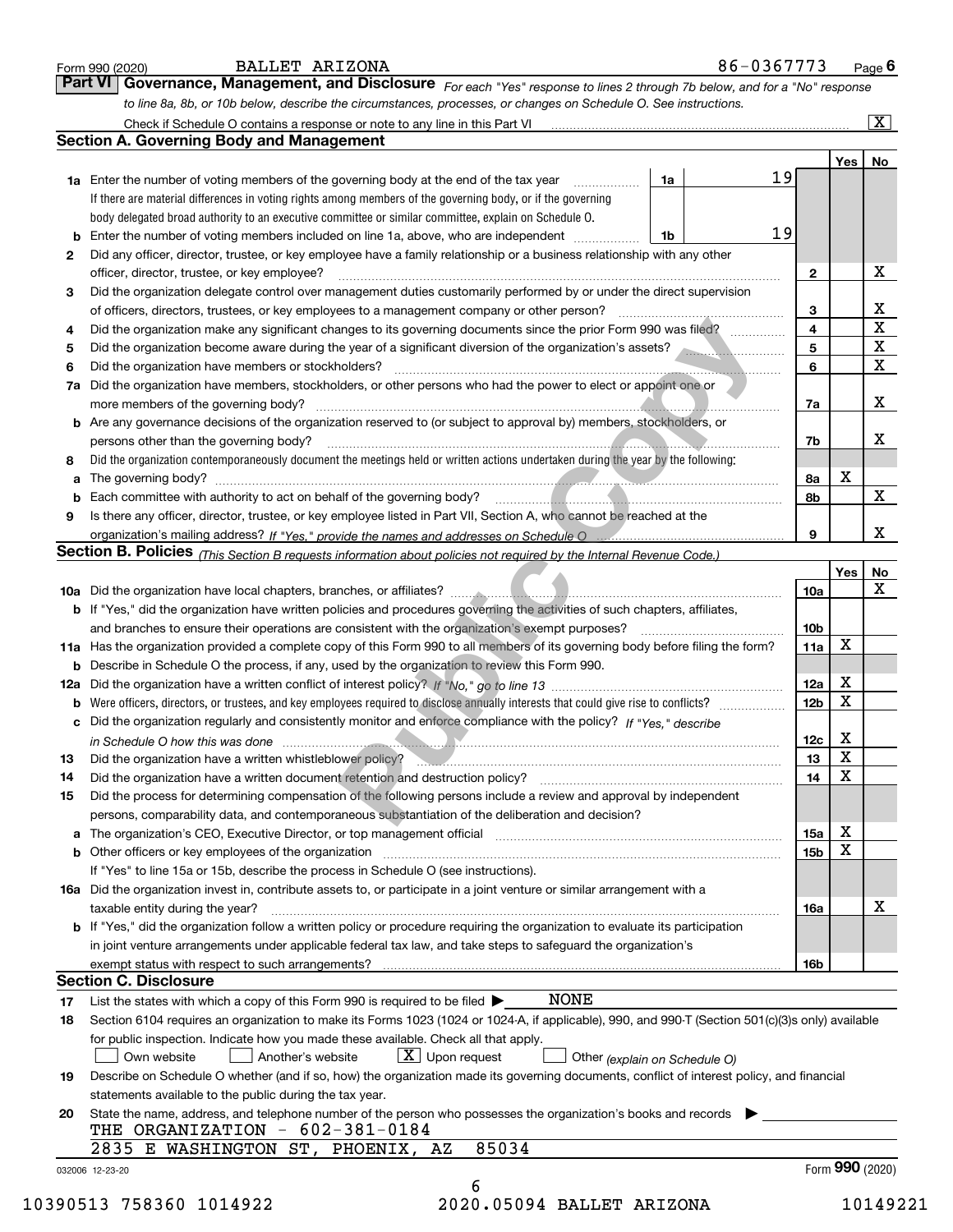| Form 990 (2020) | BALLET ARIZONA                                                                                                                                             | 86-0367773 | Page |
|-----------------|------------------------------------------------------------------------------------------------------------------------------------------------------------|------------|------|
|                 | Part VII Compensation of Officers, Directors, Trustees, Key Employees, Highest Compensated                                                                 |            |      |
|                 | <b>Employees, and Independent Contractors</b>                                                                                                              |            |      |
|                 | Check if Schedule O contains a response or note to any line in this Part VII                                                                               |            |      |
| Section A.      | Officers, Directors, Trustees, Key Employees, and Highest Compensated Employees                                                                            |            |      |
|                 | 1a Complete this table for all persons required to be listed. Report compensation for the calendar year ending with or within the organization's tay year. |            |      |

**1a •** List all of the organization's current officers, directors, trustees (whether individuals or organizations), regardless of amount of compensation. all persons required to be listed. Report compensation for the calendar year ending with or within the organization's tax year. Enter -0- in columns (D), (E), and (F) if no compensation was paid.

 $\bullet$  List all of the organization's  $\,$ current key employees, if any. See instructions for definition of "key employee."

**•** List the organization's five current highest compensated employees (other than an officer, director, trustee, or key employee) who received reportable compensation (Box 5 of Form W-2 and/or Box 7 of Form 1099-MISC) of more than \$100,000 from the organization and any related organizations.

**•** List all of the organization's former officers, key employees, and highest compensated employees who received more than \$100,000 of reportable compensation from the organization and any related organizations.

**former directors or trustees**  ¥ List all of the organization's that received, in the capacity as a former director or trustee of the organization, more than \$10,000 of reportable compensation from the organization and any related organizations.

| See instructions for the order in which to list the persons above.                                                             |                      |                               |                                                                                                 |          |              |                                 |        |                                 |                 |                          |
|--------------------------------------------------------------------------------------------------------------------------------|----------------------|-------------------------------|-------------------------------------------------------------------------------------------------|----------|--------------|---------------------------------|--------|---------------------------------|-----------------|--------------------------|
| Check this box if neither the organization nor any related organization compensated any current officer, director, or trustee. |                      |                               |                                                                                                 |          |              |                                 |        |                                 |                 |                          |
| (A)                                                                                                                            | (B)                  |                               |                                                                                                 |          | (C)          |                                 |        | (D)                             | (E)             | (F)                      |
| Name and title                                                                                                                 | Average              |                               |                                                                                                 | Position |              |                                 |        | Reportable                      | Reportable      | Estimated                |
|                                                                                                                                | hours per            |                               | (do not check more than one<br>box, unless person is both an<br>officer and a director/trustee) |          |              |                                 |        | compensation                    | compensation    | amount of                |
|                                                                                                                                | week                 |                               |                                                                                                 |          |              |                                 |        | from                            | from related    | other                    |
|                                                                                                                                | (list any            |                               |                                                                                                 |          |              |                                 |        | the                             | organizations   | compensation             |
|                                                                                                                                | hours for<br>related |                               |                                                                                                 |          |              |                                 |        | organization<br>(W-2/1099-MISC) | (W-2/1099-MISC) | from the<br>organization |
|                                                                                                                                | organizations        |                               |                                                                                                 |          |              |                                 |        |                                 |                 | and related              |
|                                                                                                                                | below                | ndividual trustee or director | Institutional trustee                                                                           |          | Key employee | Highest compensated<br>employee |        |                                 |                 | organizations            |
|                                                                                                                                | line)                |                               |                                                                                                 | Officer  |              |                                 | Former |                                 |                 |                          |
| <b>IB ANDERSEN</b><br>(1)                                                                                                      | 40.00                |                               |                                                                                                 |          |              |                                 |        |                                 |                 |                          |
| ARTISTIC DIRECTOR                                                                                                              |                      |                               |                                                                                                 |          | X            |                                 |        | 235,827.                        | 0.              | 6,918.                   |
| (2)<br>SAMANTHA TURNER                                                                                                         | 40.00                |                               |                                                                                                 |          |              |                                 |        |                                 |                 |                          |
| EXECUTIVE DIRECTOR                                                                                                             |                      |                               |                                                                                                 | Χ        |              |                                 |        | 150,462.                        | 0.              | 6,918.                   |
| MARIA SIMONETTI<br>(3)                                                                                                         | 40.00                |                               |                                                                                                 |          |              |                                 |        |                                 |                 |                          |
| REHEARSAL & SCHOOL DIRECTOR                                                                                                    |                      |                               |                                                                                                 |          |              | $\rm X$                         |        | 100,993.                        | $\mathbf 0$ .   | 6,918.                   |
| DOUG BALL<br>(4)                                                                                                               | 1.00                 |                               |                                                                                                 |          |              |                                 |        |                                 |                 |                          |
| <b>BOARD MEMBER</b>                                                                                                            |                      | $\overline{\mathbf{X}}$       |                                                                                                 |          |              |                                 |        | $\mathbf 0$ .                   | $\mathbf 0$ .   | 0.                       |
| KRISTEN R BOILINI<br>(5)                                                                                                       | 1.00                 |                               |                                                                                                 |          |              |                                 |        |                                 |                 |                          |
| <b>BOARD MEMBER</b>                                                                                                            |                      | $\mathbf X$                   |                                                                                                 |          |              |                                 |        | $\mathbf 0$ .                   | $\mathbf 0$ .   | $\mathbf 0$ .            |
| (6)<br>FLAVIA CAMPBELL                                                                                                         | 1.00                 |                               |                                                                                                 |          |              |                                 |        |                                 |                 |                          |
| <b>BOARD MEMBER</b>                                                                                                            |                      | X                             |                                                                                                 |          |              |                                 |        | $\mathbf 0$ .                   | $\mathbf 0$ .   | $0_{.}$                  |
| STEVEN DOUGLASS<br>(7)                                                                                                         | 1.00                 |                               |                                                                                                 |          |              |                                 |        |                                 |                 |                          |
| <b>BOARD MEMBER</b>                                                                                                            |                      | X                             |                                                                                                 |          |              |                                 |        | $\mathbf 0$ .                   | $\mathbf 0$ .   | $0_{.}$                  |
| JILL HEGARDT<br>(8)                                                                                                            | 1.00                 |                               |                                                                                                 |          |              |                                 |        |                                 |                 |                          |
| <b>BOARD MEMBER</b>                                                                                                            |                      | X                             |                                                                                                 |          |              |                                 |        | $\mathbf 0$ .                   | $\mathbf 0$ .   | $0_{.}$                  |
| PAUL HOMMERT<br>(9)                                                                                                            | 1.00                 |                               |                                                                                                 |          |              |                                 |        |                                 |                 |                          |
| BOARD MEMBER                                                                                                                   |                      | X                             |                                                                                                 |          |              |                                 |        | $\mathbf 0$ .                   | $\mathbf 0$ .   | $0_{.}$                  |
| (10) BARB KATZ                                                                                                                 | 1.00                 |                               |                                                                                                 |          |              |                                 |        |                                 |                 |                          |
| <b>BOARD MEMBER</b>                                                                                                            |                      | X                             |                                                                                                 |          |              |                                 |        | $\mathbf 0$ .                   | $\mathbf 0$ .   | $\mathbf 0$ .            |
| (11) STEPHANIE LANTZ                                                                                                           | 1.00                 |                               |                                                                                                 |          |              |                                 |        |                                 |                 |                          |
| <b>BOARD MEMBER</b>                                                                                                            |                      | X                             |                                                                                                 |          |              |                                 |        | 0.                              | $\mathbf 0$ .   | $\mathbf 0$ .            |
| (12) MARY ANN LUCIANO                                                                                                          | 1.00                 |                               |                                                                                                 |          |              |                                 |        |                                 |                 |                          |
| <b>BOARD MEMBER</b>                                                                                                            |                      | X                             |                                                                                                 |          |              |                                 |        | 0.                              | $\mathbf 0$ .   | 0.                       |
| (13) JANET MELAMED                                                                                                             | 1.00                 |                               |                                                                                                 |          |              |                                 |        |                                 |                 |                          |
| <b>BOARD MEMBER</b>                                                                                                            |                      | X                             |                                                                                                 |          |              |                                 |        | О.                              | $\mathbf 0$ .   | $\mathbf 0$ .            |
| (14) MARY SEMMA                                                                                                                | 1.00                 |                               |                                                                                                 |          |              |                                 |        |                                 |                 |                          |
| BOARD MEMBER                                                                                                                   |                      | $\mathbf X$                   |                                                                                                 |          |              |                                 |        | 0.                              | 0.              | $0\cdot$                 |
| (15) CURTISS SMITH                                                                                                             | 1.00                 |                               |                                                                                                 |          |              |                                 |        |                                 |                 |                          |
| BOARD MEMBER                                                                                                                   |                      | X                             |                                                                                                 |          |              |                                 |        | О.                              | 0.              | $0\,.$                   |
| $(16)$ JIM SMITH                                                                                                               | 1.00                 |                               |                                                                                                 |          |              |                                 |        |                                 |                 |                          |
| BOARD MEMBER                                                                                                                   |                      | X                             |                                                                                                 |          |              |                                 |        | О.                              | 0.              | $0_{.}$                  |
| (17) JENNY HOLSMAN TETREAULT                                                                                                   | 1.00                 |                               |                                                                                                 |          |              |                                 |        |                                 |                 |                          |
| BOARD MEMBER                                                                                                                   |                      | X                             |                                                                                                 |          |              |                                 |        | 0.                              | 0.              | 0.<br>$000 \times 22$    |

7

032007 12-23-20

Form (2020) **990**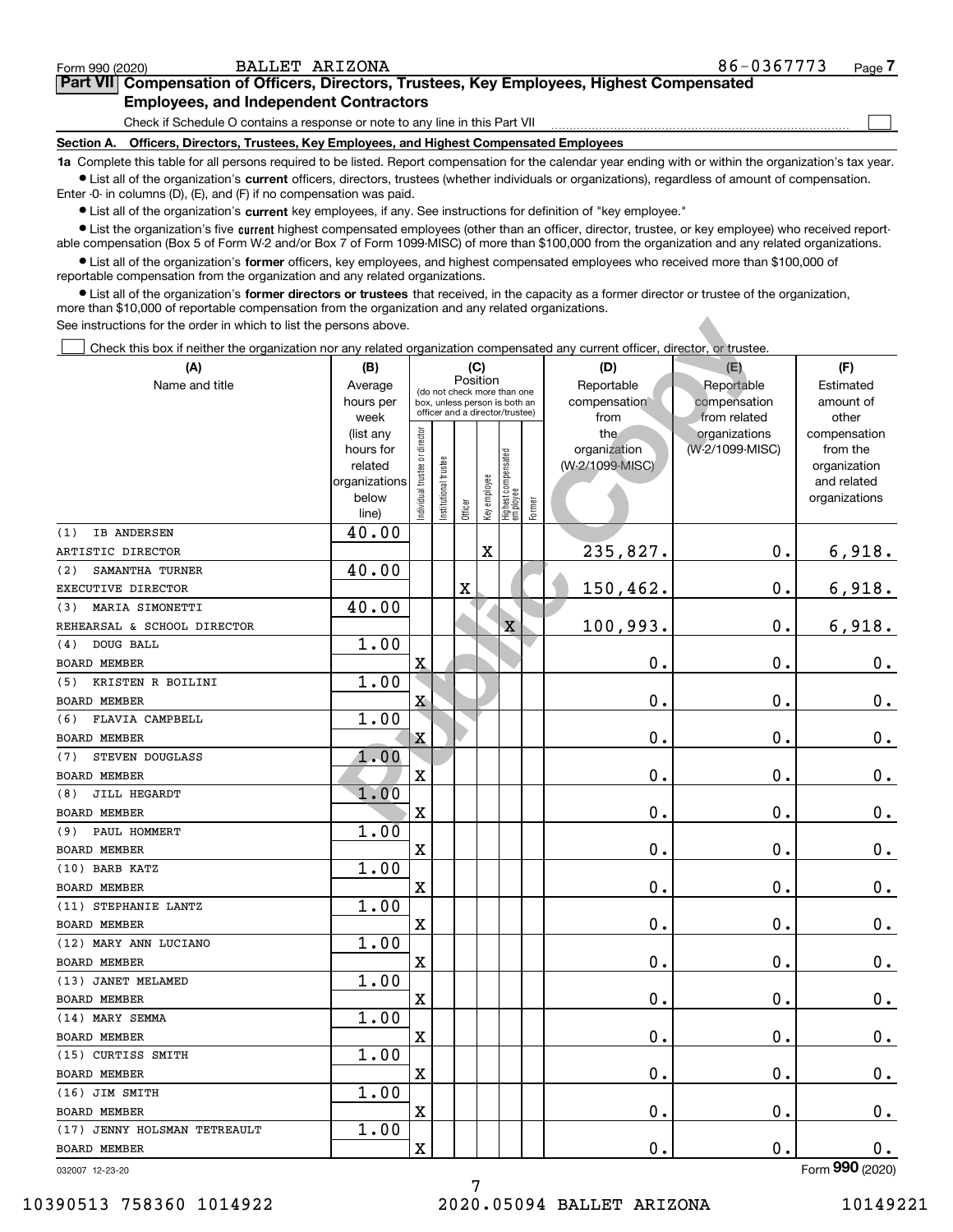| <b>BALLET ARIZONA</b><br>Form 990 (2020)                                                                                                            |                        |                                                                                                             |                      |                         |              |                                 |        |                         | 86-0367773                       |                  |              | Page 8                   |
|-----------------------------------------------------------------------------------------------------------------------------------------------------|------------------------|-------------------------------------------------------------------------------------------------------------|----------------------|-------------------------|--------------|---------------------------------|--------|-------------------------|----------------------------------|------------------|--------------|--------------------------|
| <b>Part VII</b><br>Section A. Officers, Directors, Trustees, Key Employees, and Highest Compensated Employees (continued)                           |                        |                                                                                                             |                      |                         |              |                                 |        |                         |                                  |                  |              |                          |
| (A)                                                                                                                                                 | (B)                    |                                                                                                             |                      | (C)                     |              |                                 |        | (D)                     | (E)                              |                  |              | (F)                      |
| Name and title                                                                                                                                      | Average                | Position<br>(do not check more than one<br>box, unless person is both an<br>officer and a director/trustee) |                      |                         |              |                                 |        | Reportable              | Reportable                       |                  |              | Estimated                |
|                                                                                                                                                     | hours per              |                                                                                                             |                      |                         |              |                                 |        | compensation            | compensation                     |                  |              | amount of                |
|                                                                                                                                                     | (list any<br>hours for | week                                                                                                        |                      |                         |              |                                 |        | from                    | from related                     |                  |              | other                    |
|                                                                                                                                                     |                        |                                                                                                             |                      |                         |              |                                 |        | the<br>organization     | organizations<br>(W-2/1099-MISC) |                  |              | compensation<br>from the |
|                                                                                                                                                     | related                |                                                                                                             |                      |                         |              |                                 |        | (W-2/1099-MISC)         |                                  |                  |              | organization             |
|                                                                                                                                                     | organizations          |                                                                                                             |                      |                         |              |                                 |        |                         |                                  |                  |              | and related              |
|                                                                                                                                                     | below                  | Individual trustee or director                                                                              | nstitutional trustee |                         | key employee | Highest compensated<br>employee |        |                         |                                  |                  |              | organizations            |
|                                                                                                                                                     | line)                  |                                                                                                             |                      | Officer                 |              |                                 | Former |                         |                                  |                  |              |                          |
| (18) DARYL WEIL                                                                                                                                     | 1.00                   |                                                                                                             |                      |                         |              |                                 |        |                         |                                  |                  |              |                          |
| <b>BOARD MEMBER</b>                                                                                                                                 |                        | X                                                                                                           |                      |                         |              |                                 |        | 0.                      |                                  | 0.               |              | $0_{.}$                  |
| (19) MIRANDA K. LUMER                                                                                                                               | 4.00                   |                                                                                                             |                      |                         |              |                                 |        |                         |                                  |                  |              |                          |
| CHAIR                                                                                                                                               |                        | $\mathbf X$                                                                                                 |                      | X                       |              |                                 |        | 0.                      |                                  | 0.               |              | 0.                       |
| (20) MIKE BOLAR                                                                                                                                     | 4.00                   |                                                                                                             |                      |                         |              |                                 |        |                         |                                  |                  |              |                          |
| VICE CHAIR                                                                                                                                          |                        | X                                                                                                           |                      | $\overline{\textbf{X}}$ |              |                                 |        | 0.                      |                                  | 0.               |              | 0.                       |
| (21) SARAH KIST                                                                                                                                     | 4.00                   |                                                                                                             |                      |                         |              |                                 |        |                         |                                  |                  |              |                          |
| SECRETARY<br>(22) VAN WOLF                                                                                                                          | 4.00                   | X                                                                                                           |                      | $\overline{\textbf{X}}$ |              |                                 |        | $\mathbf 0$ .           |                                  | 0.               |              | 0.                       |
| TREASURER, FINANCE COMMITTEE CHAIR                                                                                                                  |                        | $\mathbf X$                                                                                                 |                      | $\overline{\textbf{X}}$ |              |                                 |        | $\mathbf{0}$ .          |                                  | 0.               |              | 0.                       |
|                                                                                                                                                     |                        |                                                                                                             |                      |                         |              |                                 |        |                         |                                  |                  |              |                          |
|                                                                                                                                                     |                        |                                                                                                             |                      |                         |              |                                 |        |                         |                                  |                  |              |                          |
|                                                                                                                                                     |                        |                                                                                                             |                      |                         |              |                                 |        |                         |                                  |                  |              |                          |
|                                                                                                                                                     |                        |                                                                                                             |                      |                         |              |                                 |        |                         |                                  |                  |              |                          |
|                                                                                                                                                     |                        |                                                                                                             |                      |                         |              |                                 |        |                         |                                  |                  |              |                          |
|                                                                                                                                                     |                        |                                                                                                             |                      |                         |              |                                 |        |                         |                                  |                  |              |                          |
|                                                                                                                                                     |                        |                                                                                                             |                      |                         |              |                                 |        |                         |                                  |                  |              |                          |
|                                                                                                                                                     |                        |                                                                                                             |                      |                         |              |                                 |        |                         |                                  |                  |              |                          |
| 1b Subtotal                                                                                                                                         |                        |                                                                                                             |                      |                         |              |                                 |        | 487,282.                |                                  | 0.               |              | 20,754.                  |
| c Total from continuation sheets to Part VII, Section A manuscription                                                                               |                        |                                                                                                             |                      |                         |              |                                 |        | 0.                      |                                  | 0.               |              | 0.                       |
| d Total (add lines 1b and 1c)                                                                                                                       |                        |                                                                                                             |                      |                         |              |                                 |        | 487,282.                |                                  | $\overline{0}$ . |              | 20,754.                  |
| Total number of individuals (including but not limited to those listed above) who received more than \$100,000 of reportable<br>$\mathbf{2}$        |                        |                                                                                                             |                      |                         |              |                                 |        |                         |                                  |                  |              |                          |
| compensation from the organization $\blacktriangleright$                                                                                            |                        |                                                                                                             |                      |                         |              |                                 |        |                         |                                  |                  |              | 3                        |
|                                                                                                                                                     |                        |                                                                                                             |                      |                         |              |                                 |        |                         |                                  |                  |              | No<br>Yes                |
| Did the organization list any former officer, director, trustee, key employee, or highest compensated employee on<br>3                              |                        |                                                                                                             |                      |                         |              |                                 |        |                         |                                  |                  |              | X                        |
| line 1a? If "Yes," complete Schedule J for such individual manufactured contains and the 1a? If "Yes," complete Schedule J for such individual      |                        |                                                                                                             |                      |                         |              |                                 |        |                         |                                  |                  | З            |                          |
| $\overline{\mathbf{4}}$<br>For any individual listed on line 1a, is the sum of reportable compensation and other compensation from the organization |                        |                                                                                                             |                      |                         |              |                                 |        |                         |                                  |                  |              | X                        |
| Did any person listed on line 1a receive or accrue compensation from any unrelated organization or individual for services<br>5                     |                        |                                                                                                             |                      |                         |              |                                 |        |                         |                                  |                  | 4            |                          |
|                                                                                                                                                     |                        |                                                                                                             |                      |                         |              |                                 |        |                         |                                  |                  | 5            | X                        |
| <b>Section B. Independent Contractors</b>                                                                                                           |                        |                                                                                                             |                      |                         |              |                                 |        |                         |                                  |                  |              |                          |
| Complete this table for your five highest compensated independent contractors that received more than \$100,000 of compensation from<br>1           |                        |                                                                                                             |                      |                         |              |                                 |        |                         |                                  |                  |              |                          |
| the organization. Report compensation for the calendar year ending with or within the organization's tax year.                                      |                        |                                                                                                             |                      |                         |              |                                 |        |                         |                                  |                  |              |                          |
| (A)                                                                                                                                                 |                        |                                                                                                             |                      |                         |              |                                 |        | (B)                     |                                  |                  | (C)          |                          |
| Name and business address                                                                                                                           |                        |                                                                                                             |                      |                         |              |                                 |        | Description of services |                                  |                  | Compensation |                          |
| PHOENIX SYMPHONY ORCHESTRA                                                                                                                          |                        |                                                                                                             |                      |                         |              |                                 |        | MUSIC FOR               |                                  |                  |              |                          |
| FIRST STREET SUITE 200, PHOENIX, AZ 85012                                                                                                           |                        |                                                                                                             |                      |                         |              |                                 |        | <b>PERFORMANCES</b>     |                                  |                  |              | 114,840.                 |
|                                                                                                                                                     |                        |                                                                                                             |                      |                         |              |                                 |        |                         |                                  |                  |              |                          |
|                                                                                                                                                     |                        |                                                                                                             |                      |                         |              |                                 |        |                         |                                  |                  |              |                          |
|                                                                                                                                                     |                        |                                                                                                             |                      |                         |              |                                 |        |                         |                                  |                  |              |                          |
|                                                                                                                                                     |                        |                                                                                                             |                      |                         |              |                                 |        |                         |                                  |                  |              |                          |
|                                                                                                                                                     |                        |                                                                                                             |                      |                         |              |                                 |        |                         |                                  |                  |              |                          |
|                                                                                                                                                     |                        |                                                                                                             |                      |                         |              |                                 |        |                         |                                  |                  |              |                          |
|                                                                                                                                                     |                        |                                                                                                             |                      |                         |              |                                 |        |                         |                                  |                  |              |                          |
| Total number of independent contractors (including but not limited to those listed above) who received more than<br>2                               |                        |                                                                                                             |                      |                         |              |                                 |        |                         |                                  |                  |              |                          |
| \$100,000 of compensation from the organization >                                                                                                   |                        |                                                                                                             |                      |                         | 1            |                                 |        |                         |                                  |                  |              |                          |
|                                                                                                                                                     |                        |                                                                                                             |                      |                         |              |                                 |        |                         |                                  |                  |              | Form 990 (2020)          |

032008 12-23-20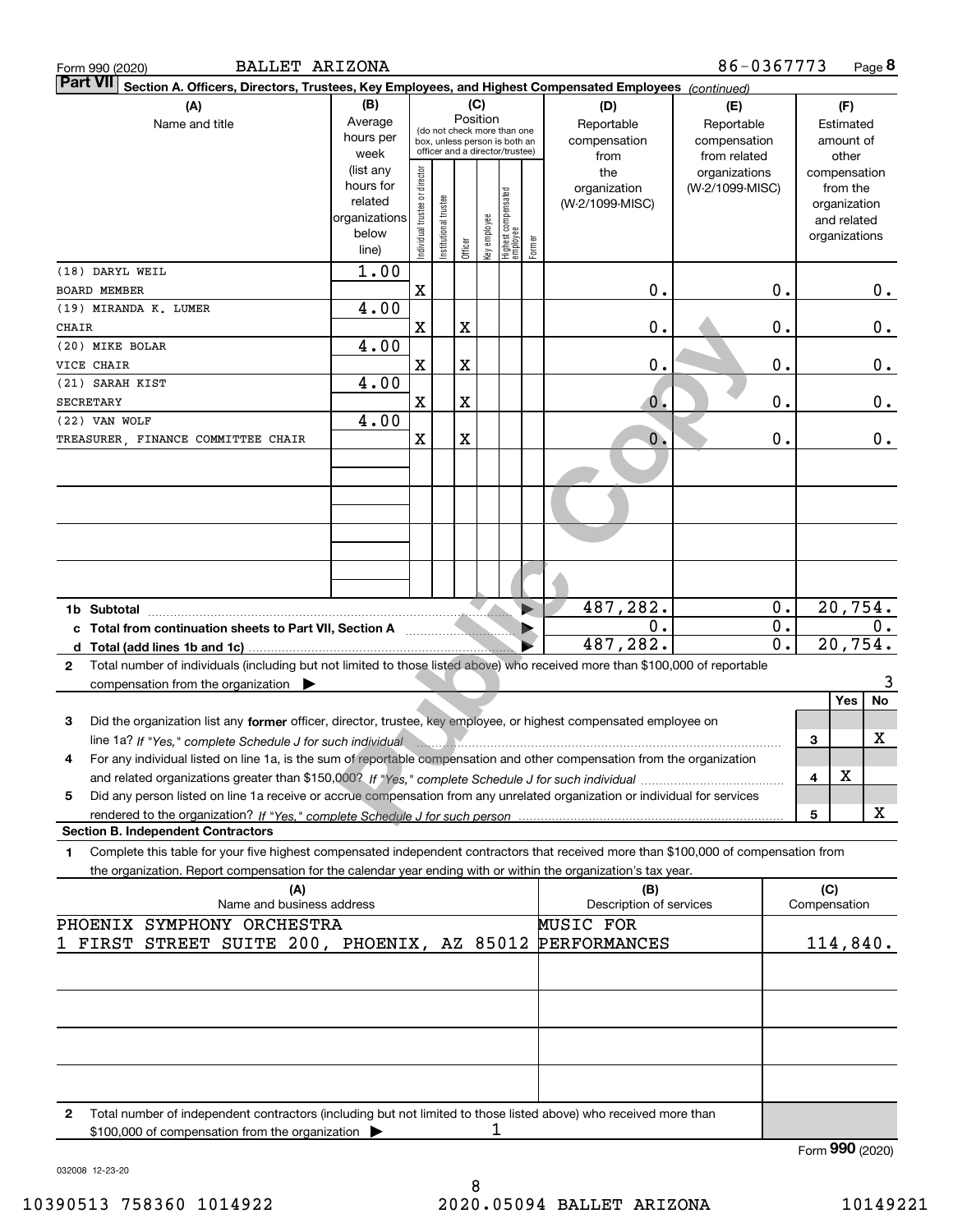|                                                           |    |      | Check if Schedule O contains a response or note to any line in this Part VIII |                    |                     |                      |               |                                              |                                       |                                                                 |
|-----------------------------------------------------------|----|------|-------------------------------------------------------------------------------|--------------------|---------------------|----------------------|---------------|----------------------------------------------|---------------------------------------|-----------------------------------------------------------------|
|                                                           |    |      |                                                                               |                    |                     |                      | Total revenue | (B)<br>Related or exempt<br>function revenue | (C)<br>Unrelated<br> business revenue | (D)<br>Revenue excluded<br>from tax under<br>sections 512 - 514 |
|                                                           |    |      | 1 a Federated campaigns                                                       |                    | 1a                  |                      |               |                                              |                                       |                                                                 |
| Contributions, Gifts, Grants<br>and Other Similar Amounts |    |      | <b>b</b> Membership dues                                                      |                    | 1 <sub>b</sub>      |                      |               |                                              |                                       |                                                                 |
|                                                           |    |      | c Fundraising events                                                          |                    | 1 <sub>c</sub>      | 231,560.             |               |                                              |                                       |                                                                 |
|                                                           |    |      | d Related organizations                                                       |                    | 1 <sub>d</sub>      |                      |               |                                              |                                       |                                                                 |
|                                                           |    |      | e Government grants (contributions)                                           |                    | 1e                  | 1,066,790.           |               |                                              |                                       |                                                                 |
|                                                           |    |      | f All other contributions, gifts, grants, and                                 |                    |                     |                      |               |                                              |                                       |                                                                 |
|                                                           |    |      | similar amounts not included above                                            |                    | 1f                  | 3,285,675.           |               |                                              |                                       |                                                                 |
|                                                           |    |      | g Noncash contributions included in lines 1a-1f                               |                    | $1g$ \$             | 27,427.              |               |                                              |                                       |                                                                 |
|                                                           |    |      | <b>h</b> Total. Add lines 1a-1f                                               |                    |                     |                      | 4,584,025.    |                                              |                                       |                                                                 |
|                                                           |    |      |                                                                               |                    |                     | <b>Business Code</b> |               |                                              |                                       |                                                                 |
| Program Service<br>Revenue                                |    | 2а   | BALLET SCHOOL TUITION                                                         |                    |                     | 611600               | 853,554.      | 853,554.                                     |                                       |                                                                 |
|                                                           |    |      | TICKET SALES                                                                  |                    |                     | 711120               | 525,116.      | 525, 116.                                    |                                       |                                                                 |
|                                                           |    |      | TICKET HANDLING FEES                                                          |                    |                     | 711120               | 51,080.       | 51,080.                                      |                                       |                                                                 |
|                                                           |    |      | OTHER PROGRAM REVENUE                                                         |                    |                     | 900099               | 37,729.       | 37,729.                                      |                                       |                                                                 |
|                                                           |    |      |                                                                               |                    |                     |                      |               |                                              |                                       |                                                                 |
|                                                           |    |      | All other program service revenue                                             |                    |                     |                      |               |                                              |                                       |                                                                 |
|                                                           |    |      |                                                                               |                    |                     |                      | 1,467,479.    |                                              |                                       |                                                                 |
|                                                           | 3  |      | Investment income (including dividends, interest, and                         |                    |                     |                      |               |                                              |                                       |                                                                 |
|                                                           |    |      |                                                                               |                    |                     |                      | 289, 365.     |                                              |                                       | 289,365.                                                        |
|                                                           | 4  |      | Income from investment of tax-exempt bond proceeds                            |                    |                     |                      |               |                                              |                                       |                                                                 |
|                                                           | 5  |      |                                                                               |                    |                     |                      |               |                                              |                                       |                                                                 |
|                                                           |    |      |                                                                               |                    | (i) Real            | (ii) Personal        |               |                                              |                                       |                                                                 |
|                                                           |    |      | 6 a Gross rents<br>.                                                          | l 6a               |                     |                      |               |                                              |                                       |                                                                 |
|                                                           |    |      | <b>b</b> Less: rental expenses                                                | 6b                 |                     |                      |               |                                              |                                       |                                                                 |
|                                                           |    |      | Rental income or (loss)                                                       | 6c                 |                     |                      |               |                                              |                                       |                                                                 |
|                                                           |    |      | d Net rental income or (loss)                                                 |                    |                     |                      |               |                                              |                                       |                                                                 |
|                                                           |    |      | 7 a Gross amount from sales of                                                |                    | (i) Securities      | (ii) Other           |               |                                              |                                       |                                                                 |
|                                                           |    |      | assets other than inventory                                                   | 7a l               | 3,187,351.          |                      |               |                                              |                                       |                                                                 |
|                                                           |    |      | <b>b</b> Less: cost or other basis                                            |                    |                     |                      |               |                                              |                                       |                                                                 |
|                                                           |    |      | and sales expenses                                                            |                    | $ 7b $ 3, 217, 397. |                      |               |                                              |                                       |                                                                 |
| ther Revenue                                              |    |      | c Gain or (loss)                                                              | $\vert$ 7c $\vert$ | $-30,046$ .         |                      |               |                                              |                                       |                                                                 |
|                                                           |    |      |                                                                               |                    |                     |                      | $-30,046$ .   |                                              |                                       | $-30,046.$                                                      |
|                                                           |    |      | 8 a Gross income from fundraising events (not                                 |                    |                     |                      |               |                                              |                                       |                                                                 |
| ō                                                         |    |      | $\frac{1}{2}$ including \$ 231,560. of                                        |                    |                     |                      |               |                                              |                                       |                                                                 |
|                                                           |    |      | contributions reported on line 1c). See                                       |                    |                     |                      |               |                                              |                                       |                                                                 |
|                                                           |    |      |                                                                               |                    | 8a                  | 12,750.              |               |                                              |                                       |                                                                 |
|                                                           |    |      | <b>b</b> Less: direct expenses <b>constants b</b>                             |                    | 8b                  | 56,731.              |               |                                              |                                       |                                                                 |
|                                                           |    |      | c Net income or (loss) from fundraising events                                |                    |                     |                      | $-43,981.$    |                                              |                                       | $-43,981.$                                                      |
|                                                           |    |      | 9 a Gross income from gaming activities. See                                  |                    |                     |                      |               |                                              |                                       |                                                                 |
|                                                           |    |      |                                                                               |                    | 9a                  |                      |               |                                              |                                       |                                                                 |
|                                                           |    |      | <b>b</b> Less: direct expenses <b>contained b</b> Less:                       |                    | 9 <sub>b</sub>      |                      |               |                                              |                                       |                                                                 |
|                                                           |    |      | c Net income or (loss) from gaming activities                                 |                    |                     |                      |               |                                              |                                       |                                                                 |
|                                                           |    |      | 10 a Gross sales of inventory, less returns                                   |                    |                     |                      |               |                                              |                                       |                                                                 |
|                                                           |    |      |                                                                               |                    | 10a                 | 3,832.               |               |                                              |                                       |                                                                 |
|                                                           |    |      | <b>b</b> Less: cost of goods sold                                             |                    | 10b                 | 14,973.              |               |                                              |                                       |                                                                 |
|                                                           |    |      | c Net income or (loss) from sales of inventory                                |                    |                     |                      | $-11, 141.$   | $-11, 141.$                                  |                                       |                                                                 |
|                                                           |    |      |                                                                               |                    |                     | <b>Business Code</b> |               |                                              |                                       |                                                                 |
| Miscellaneous<br>Revenue                                  |    | 11 a |                                                                               |                    |                     |                      |               |                                              |                                       |                                                                 |
|                                                           |    | b    |                                                                               |                    |                     |                      |               |                                              |                                       |                                                                 |
|                                                           |    | с    |                                                                               |                    |                     |                      |               |                                              |                                       |                                                                 |
|                                                           |    |      |                                                                               |                    |                     |                      |               |                                              |                                       |                                                                 |
|                                                           |    |      |                                                                               |                    |                     |                      |               |                                              |                                       |                                                                 |
|                                                           | 12 |      | Total revenue. See instructions                                               |                    |                     |                      | 6, 255, 701.  | 1,456,338.                                   | 0.                                    | 215,338.                                                        |
| 032009 12-23-20                                           |    |      |                                                                               |                    |                     |                      |               |                                              |                                       | Form 990 (2020)                                                 |

032009 12-23-20

9

BALLET ARIZONA

**Part VIII Statement of Revenue**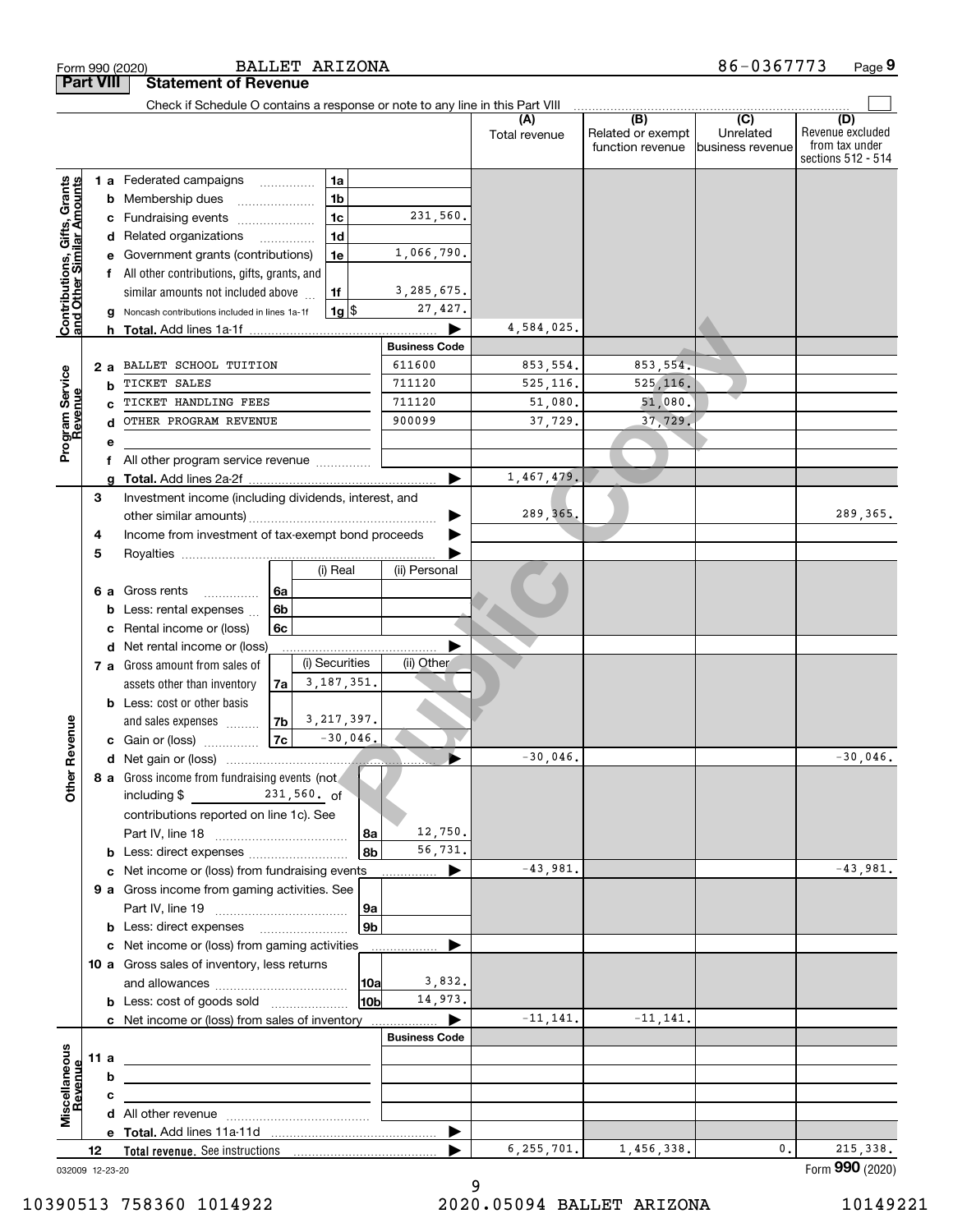Form 990 (2020) Page **Part IX Statement of Functional Expenses** BALLET ARIZONA 86-0367773

|                  | Section 501(c)(3) and 501(c)(4) organizations must complete all columns. All other organizations must complete column (A).                                 |                             |                                    |                                           |                                |
|------------------|------------------------------------------------------------------------------------------------------------------------------------------------------------|-----------------------------|------------------------------------|-------------------------------------------|--------------------------------|
|                  | Check if Schedule O contains a response or note to any line in this Part IX                                                                                |                             |                                    |                                           |                                |
|                  | Do not include amounts reported on lines 6b,<br>7b, 8b, 9b, and 10b of Part VIII.                                                                          | (A)<br>Total expenses       | (B)<br>Program service<br>expenses | (C)<br>Management and<br>general expenses | (D)<br>Fundraising<br>expenses |
| 1.               | Grants and other assistance to domestic organizations                                                                                                      |                             |                                    |                                           |                                |
|                  | and domestic governments. See Part IV, line 21                                                                                                             |                             |                                    |                                           |                                |
| $\mathbf{2}$     | Grants and other assistance to domestic                                                                                                                    |                             |                                    |                                           |                                |
|                  | individuals. See Part IV, line 22                                                                                                                          |                             |                                    |                                           |                                |
| 3                | Grants and other assistance to foreign                                                                                                                     |                             |                                    |                                           |                                |
|                  | organizations, foreign governments, and foreign                                                                                                            |                             |                                    |                                           |                                |
|                  | individuals. See Part IV, lines 15 and 16                                                                                                                  |                             |                                    |                                           |                                |
| 4                | Benefits paid to or for members                                                                                                                            |                             |                                    |                                           |                                |
| 5                | Compensation of current officers, directors,                                                                                                               |                             |                                    |                                           |                                |
|                  |                                                                                                                                                            | 413,845.                    | 242,745.                           | 171,100.                                  |                                |
| 6                | Compensation not included above to disqualified                                                                                                            |                             |                                    |                                           |                                |
|                  | persons (as defined under section 4958(f)(1)) and                                                                                                          |                             |                                    |                                           |                                |
|                  | persons described in section 4958(c)(3)(B)                                                                                                                 |                             |                                    |                                           |                                |
| 7                |                                                                                                                                                            | 2,397,904.                  | 1,847,605.                         | 294,377.                                  | 255,922.                       |
| 8                | Pension plan accruals and contributions (include                                                                                                           |                             |                                    |                                           |                                |
|                  | section 401(k) and 403(b) employer contributions)                                                                                                          |                             |                                    |                                           |                                |
| 9                |                                                                                                                                                            | $\frac{621,655.}{237,514.}$ | 401,981.                           | 173,849.                                  | 45,825.                        |
| 10               |                                                                                                                                                            |                             | 152,825.                           | $\overline{67,562}$ .                     | 17, 127.                       |
| 11               | Fees for services (nonemployees):                                                                                                                          |                             |                                    |                                           |                                |
| а                |                                                                                                                                                            |                             |                                    |                                           |                                |
| b                |                                                                                                                                                            | 8,208.                      |                                    | 8,208.                                    |                                |
| с                |                                                                                                                                                            | 70,663.                     |                                    | 70,663.                                   |                                |
| d                | Lobbying                                                                                                                                                   |                             |                                    |                                           |                                |
|                  | Professional fundraising services. See Part IV, line 17                                                                                                    | 23,500.                     |                                    |                                           | 23,500.                        |
|                  | Investment management fees                                                                                                                                 | 31,383.                     |                                    | 31,383.                                   |                                |
| g                | Other. (If line 11g amount exceeds 10% of line 25,                                                                                                         |                             |                                    |                                           |                                |
|                  | column (A) amount, list line 11g expenses on Sch O.)                                                                                                       | 130,293.                    | 2,500.                             | 26,731.                                   | $\frac{101,062.}{29,537.}$     |
| 12 <sup>12</sup> |                                                                                                                                                            | 108,522.                    | 1,493.                             | 77,492.                                   |                                |
| 13               |                                                                                                                                                            |                             |                                    |                                           |                                |
| 14               |                                                                                                                                                            | 127,675.                    | 52,417.                            | 41,031.                                   | 34,227.                        |
| 15               |                                                                                                                                                            | 70,484.                     | 70,484.<br>$\overline{223,774}$ .  |                                           |                                |
| 16               |                                                                                                                                                            | 280,975.                    |                                    | 45,235.                                   | 11,966.                        |
| 17               |                                                                                                                                                            | 9,078.                      | 6,469.                             | 1,944.                                    | 665.                           |
| 18               | Payments of travel or entertainment expenses                                                                                                               |                             |                                    |                                           |                                |
|                  | for any federal, state, or local public officials                                                                                                          |                             |                                    |                                           |                                |
| 19               | Conferences, conventions, and meetings                                                                                                                     | 6,319.                      |                                    | 6,319.                                    |                                |
| 20               | Interest                                                                                                                                                   |                             |                                    |                                           |                                |
| 21               | Depreciation, depletion, and amortization                                                                                                                  | 385, 351.                   | 363, 119.                          | 12,969.                                   | 9,263.                         |
| 22               |                                                                                                                                                            | 46,950.                     | 44,241.                            | 1,580.                                    | 1,129.                         |
| 23               | Insurance<br>Other expenses. Itemize expenses not covered                                                                                                  |                             |                                    |                                           |                                |
| 24               | above (List miscellaneous expenses on line 24e. If<br>line 24e amount exceeds 10% of line 25, column (A)<br>amount, list line 24e expenses on Schedule O.) |                             |                                    |                                           |                                |
| a                | PRODUCTION COST                                                                                                                                            | 545,622.                    | 545,622.                           |                                           |                                |
| b                | PUBLICATION                                                                                                                                                | 113,816.                    | 61,244.                            | 13,094.                                   | 39,478.                        |
|                  | <b>BANK FEES</b>                                                                                                                                           | 60, 310.                    | 30,622.                            | 25,729.                                   | 3,959.                         |
| d                | MISCELLANEOUS                                                                                                                                              | $\overline{52,133}$ .       | 240.                               | 4,950.                                    | 46,943.                        |
|                  | e All other expenses                                                                                                                                       | 37,198.                     | 3,139.                             | 15,503.                                   | 18,556.                        |
| 25               | Total functional expenses. Add lines 1 through 24e                                                                                                         | 5,779,398.                  | 4,050,520.                         | 1,089,719.                                | 639,159.                       |
| 26               | Joint costs. Complete this line only if the organization                                                                                                   |                             |                                    |                                           |                                |
|                  | reported in column (B) joint costs from a combined                                                                                                         |                             |                                    |                                           |                                |
|                  | educational campaign and fundraising solicitation.                                                                                                         |                             |                                    |                                           |                                |
|                  | Check here $\blacktriangleright$<br>if following SOP 98-2 (ASC 958-720)                                                                                    |                             |                                    |                                           |                                |

032010 12-23-20

Form (2020) **990**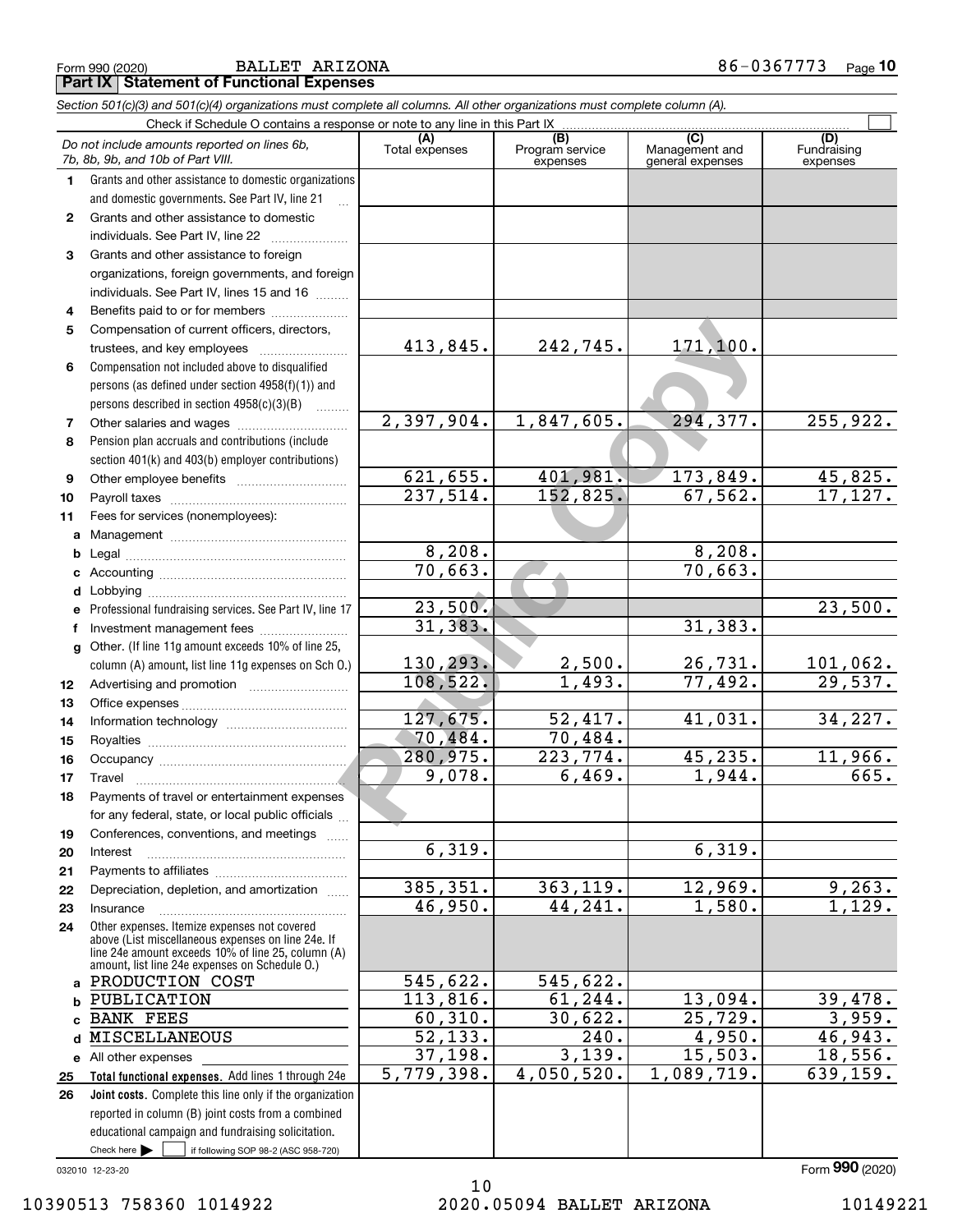| BALLET ARIZONA |
|----------------|

Check if Schedule O contains a response or note to any line in this Part X

|                             |              |                                                                                    |                     | (A)<br>Beginning of year |                 | (B)<br>End of year          |
|-----------------------------|--------------|------------------------------------------------------------------------------------|---------------------|--------------------------|-----------------|-----------------------------|
|                             | 1.           | Cash - non-interest-bearing                                                        |                     | 658,259.                 | 1               | 967,199.                    |
|                             | $\mathbf{2}$ |                                                                                    |                     | 893,259.                 | $\mathbf{2}$    | 814,835.                    |
|                             | З            |                                                                                    |                     | 872,152.                 | 3               | 830,205.                    |
|                             | 4            |                                                                                    |                     |                          | 4               | 889.                        |
|                             | 5            | Loans and other receivables from any current or former officer, director,          |                     |                          |                 |                             |
|                             |              | trustee, key employee, creator or founder, substantial contributor, or 35%         |                     |                          |                 |                             |
|                             |              | controlled entity or family member of any of these persons                         |                     |                          | 5               |                             |
|                             | 6            | Loans and other receivables from other disqualified persons (as defined            |                     |                          |                 |                             |
|                             |              | under section 4958(f)(1)), and persons described in section 4958(c)(3)(B)          | 1.1.1.1             |                          | 6               |                             |
|                             | 7            |                                                                                    |                     | 7                        |                 |                             |
| Assets                      | 8            |                                                                                    |                     | 36, 719.                 | 8               | 19,240.                     |
|                             | 9            | Prepaid expenses and deferred charges                                              |                     | 49,374.                  | 9 <sup>°</sup>  | 61,691.                     |
|                             |              | 10a Land, buildings, and equipment: cost or other                                  |                     |                          |                 |                             |
|                             |              |                                                                                    |                     |                          |                 |                             |
|                             |              |                                                                                    |                     | 3,695,933.               | 10 <sub>c</sub> | 3,308,256.                  |
|                             | 11           |                                                                                    | 4, 116, 014.        | 11                       | 5,297,588.      |                             |
|                             | 12           |                                                                                    | 485,072.            | 12                       | 148,068.        |                             |
|                             | 13           |                                                                                    |                     | 13                       |                 |                             |
|                             | 14           |                                                                                    |                     | 14                       |                 |                             |
|                             | 15           |                                                                                    |                     | 17,350.                  | 15              | 17,350.                     |
|                             | 16           |                                                                                    |                     | 10,824,132.              | 16              | 11, 465, 321.               |
|                             | 17           |                                                                                    |                     | 280,986.                 | 17              | 425,679.                    |
|                             | 18           |                                                                                    |                     | 18                       |                 |                             |
|                             | 19           |                                                                                    | 633,324.            | 19                       | 199,585.        |                             |
|                             | 20           |                                                                                    |                     | 20                       |                 |                             |
|                             | 21           | Escrow or custodial account liability. Complete Part IV of Schedule Dentity        |                     |                          | 21              |                             |
|                             | 22           | Loans and other payables to any current or former officer, director,               |                     |                          |                 |                             |
| Liabilities                 |              | trustee, key employee, creator or founder, substantial contributor, or 35%         |                     |                          |                 |                             |
|                             |              | controlled entity or family member of any of these persons                         |                     |                          | 22              |                             |
|                             | 23           | Secured mortgages and notes payable to unrelated third parties minimum             |                     | 430,000.                 | 23              | 0.                          |
|                             | 24           | Unsecured notes and loans payable to unrelated third parties                       |                     |                          | 24              |                             |
|                             | 25           | Other liabilities (including federal income tax, payables to related third         |                     |                          |                 |                             |
|                             |              | parties, and other liabilities not included on lines 17-24). Complete Part X       |                     |                          |                 |                             |
|                             |              | of Schedule D                                                                      |                     |                          | 25              |                             |
|                             | 26           |                                                                                    |                     | 1,344,310.               | 26              | 625,264.                    |
|                             |              | Organizations that follow FASB ASC 958, check here $\blacktriangleright \boxed{X}$ |                     |                          |                 |                             |
|                             |              | and complete lines 27, 28, 32, and 33.                                             |                     |                          |                 |                             |
|                             | 27           | Net assets without donor restrictions                                              |                     | 3,829,384.               | 27              | <u>4,330,110.</u>           |
|                             | 28           |                                                                                    |                     | 5,650,438.               | 28              | 6,509,947.                  |
|                             |              | Organizations that do not follow FASB ASC 958, check here ▶ │                      |                     |                          |                 |                             |
|                             |              | and complete lines 29 through 33.                                                  |                     |                          |                 |                             |
|                             | 29           |                                                                                    |                     |                          | 29              |                             |
|                             | 30           | Paid-in or capital surplus, or land, building, or equipment fund                   |                     |                          | 30              |                             |
| Net Assets or Fund Balances | 31           | Retained earnings, endowment, accumulated income, or other funds                   | 1.1.1.1.1.1.1.1.1.1 |                          | 31              |                             |
|                             | 32           |                                                                                    |                     | 9,479,822.               | 32              | $\overline{10}$ , 840, 057. |
|                             | 33           |                                                                                    |                     | 10,824,132.              | 33              | 11,465,321.                 |

 $\mathcal{L}^{\text{max}}$ 

Form (2020) **990**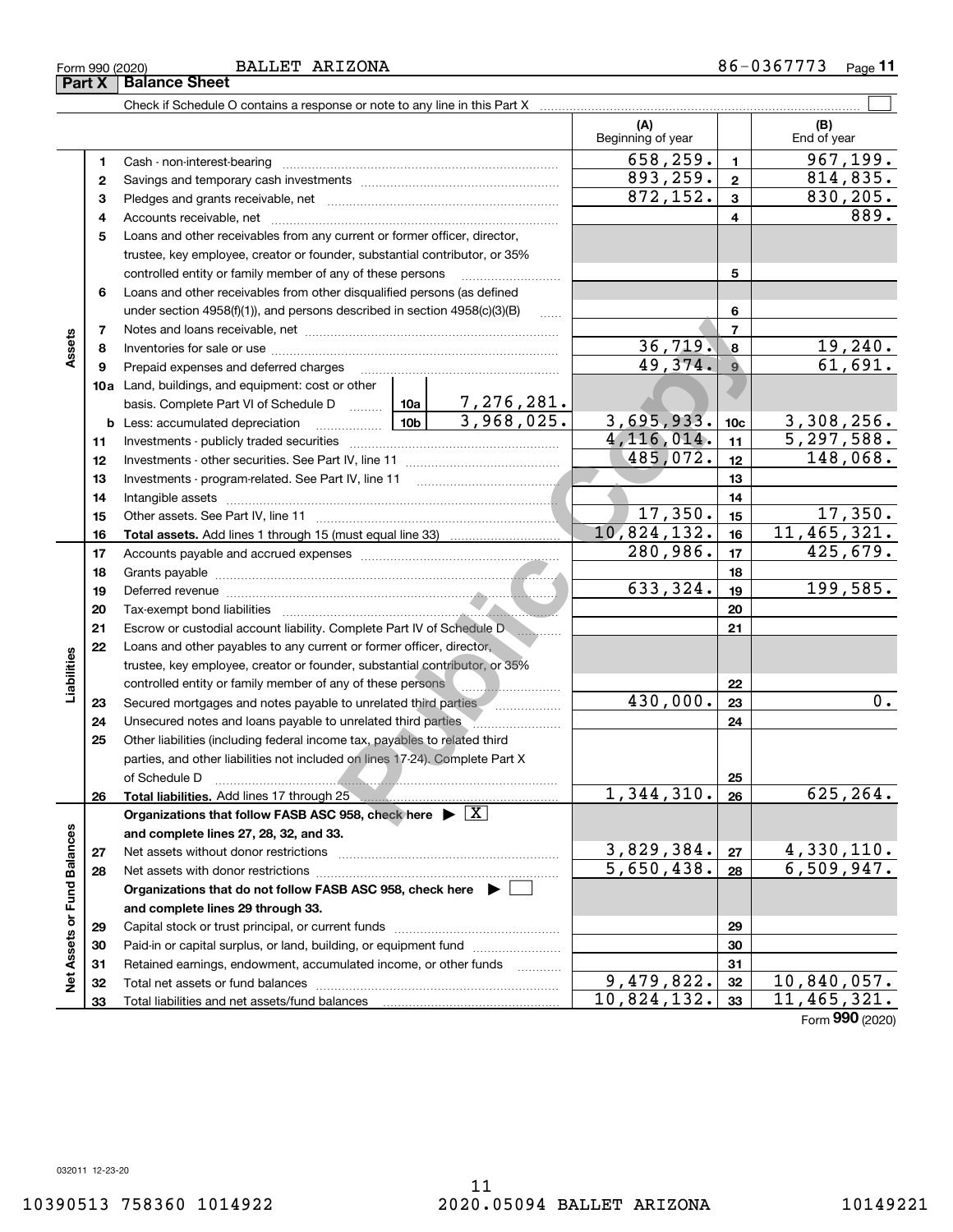|    | <b>BALLET ARIZONA</b><br>Form 990 (2020)                                                                                                                                                                                       |                | 86-0367773 |                |     | Page 12         |
|----|--------------------------------------------------------------------------------------------------------------------------------------------------------------------------------------------------------------------------------|----------------|------------|----------------|-----|-----------------|
|    | <b>Part XI   Reconciliation of Net Assets</b>                                                                                                                                                                                  |                |            |                |     |                 |
|    |                                                                                                                                                                                                                                |                |            |                |     |                 |
|    |                                                                                                                                                                                                                                |                |            |                |     |                 |
| 1  | Total revenue (must equal Part VIII, column (A), line 12)                                                                                                                                                                      | 1.             |            | 6, 255, 701.   |     |                 |
| 2  | Total expenses (must equal Part IX, column (A), line 25)                                                                                                                                                                       | $\overline{2}$ |            | 5,779,398.     |     |                 |
| з  | Revenue less expenses. Subtract line 2 from line 1                                                                                                                                                                             | 3              |            |                |     | 476, 303.       |
| 4  |                                                                                                                                                                                                                                | 4              |            | 9,479,822.     |     |                 |
| 5  |                                                                                                                                                                                                                                | 5              |            |                |     | 883,932.        |
| 6  | Donated services and use of facilities [111] processes and the service of facilities [11] processes and use of facilities [11] processes and the service of facilities [11] processes and the service of the service of the se | 6              |            |                |     |                 |
| 7  | Investment expenses                                                                                                                                                                                                            | $\overline{7}$ |            |                |     |                 |
| 8  | Prior period adjustments                                                                                                                                                                                                       | 8              |            |                |     |                 |
| 9  | Other changes in net assets or fund balances (explain on Schedule O)                                                                                                                                                           | 9              |            |                |     | 0.              |
| 10 | Net assets or fund balances at end of year. Combine lines 3 through 9 (must equal Part X, line 32,                                                                                                                             |                |            |                |     |                 |
|    | column (B))                                                                                                                                                                                                                    | 10             |            | 10,840,057.    |     |                 |
|    | <b>Part XII</b> Financial Statements and Reporting                                                                                                                                                                             |                |            |                |     |                 |
|    |                                                                                                                                                                                                                                |                |            |                |     |                 |
|    |                                                                                                                                                                                                                                |                |            |                | Yes | <b>No</b>       |
| 1. | $\boxed{\mathbf{X}}$ Accrual<br>Accounting method used to prepare the Form 990: <u>[</u> Cash<br>Other                                                                                                                         |                |            |                |     |                 |
|    | If the organization changed its method of accounting from a prior year or checked "Other," explain in Schedule O.                                                                                                              |                |            |                |     |                 |
|    | 2a Were the organization's financial statements compiled or reviewed by an independent accountant?                                                                                                                             |                |            | 2a             |     | x               |
|    | If "Yes," check a box below to indicate whether the financial statements for the year were compiled or reviewed on a                                                                                                           |                |            |                |     |                 |
|    | separate basis, consolidated basis, or both:                                                                                                                                                                                   |                |            |                |     |                 |
|    | Separate basis<br>Consolidated basis<br>Both consolidated and separate basis                                                                                                                                                   |                |            |                |     |                 |
|    | <b>b</b> Were the organization's financial statements audited by an independent accountant?                                                                                                                                    |                |            | 2 <sub>b</sub> | X   |                 |
|    | If "Yes," check a box below to indicate whether the financial statements for the year were audited on a separate basis,                                                                                                        |                |            |                |     |                 |
|    | consolidated basis, or both:                                                                                                                                                                                                   |                |            |                |     |                 |
|    | $\boxed{\textbf{X}}$ Separate basis<br><b>Consolidated basis</b><br>Both consolidated and separate basis                                                                                                                       |                |            |                |     |                 |
|    | c If "Yes" to line 2a or 2b, does the organization have a committee that assumes responsibility for oversight of the audit,                                                                                                    |                |            |                |     |                 |
|    |                                                                                                                                                                                                                                |                |            | 2c             | X   |                 |
|    | If the organization changed either its oversight process or selection process during the tax year, explain on Schedule O.                                                                                                      |                |            |                |     |                 |
|    | 3a As a result of a federal award, was the organization required to undergo an audit or audits as set forth in the Single Audit                                                                                                |                |            |                |     |                 |
|    |                                                                                                                                                                                                                                |                |            | За             |     | x               |
|    | b If "Yes," did the organization undergo the required audit or audits? If the organization did not undergo the required audit                                                                                                  |                |            |                |     |                 |
|    | or audits, explain why on Schedule O and describe any steps taken to undergo such audits mature and the mature                                                                                                                 |                |            | 3b             |     |                 |
|    |                                                                                                                                                                                                                                |                |            |                |     | Form 990 (2020) |
|    |                                                                                                                                                                                                                                |                |            |                |     |                 |
|    |                                                                                                                                                                                                                                |                |            |                |     |                 |
|    |                                                                                                                                                                                                                                |                |            |                |     |                 |
|    |                                                                                                                                                                                                                                |                |            |                |     |                 |
|    |                                                                                                                                                                                                                                |                |            |                |     |                 |

032012 12-23-20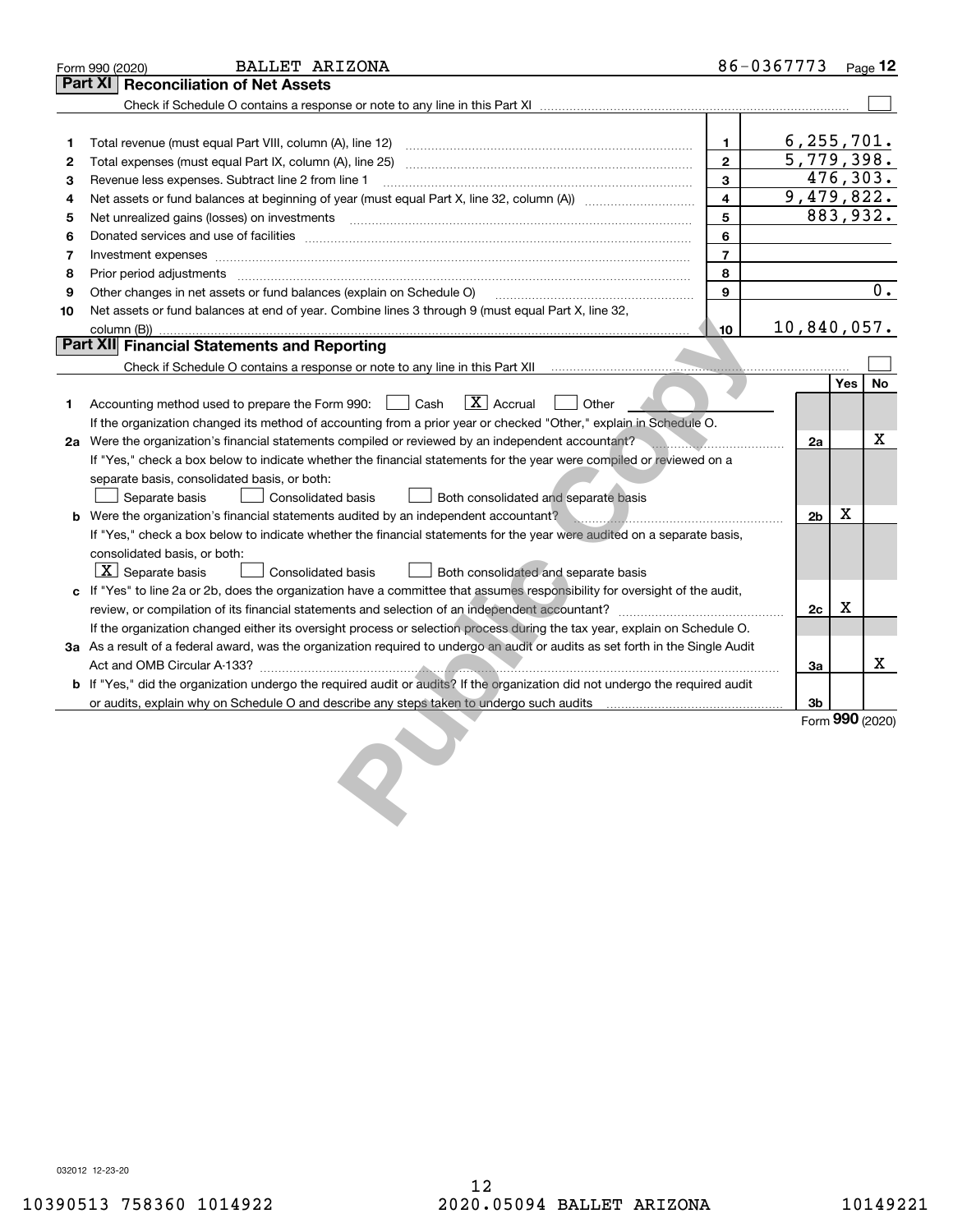| <b>SCHEDULE A</b> |
|-------------------|
|-------------------|

Department of the Treasury

**(Form 990 or 990-EZ)**

## **Public Charity Status and Public Support**

**Complete if the organization is a section 501(c)(3) organization or a section 4947(a)(1) nonexempt charitable trust.**

**| Attach to Form 990 or Form 990-EZ.** 

| OMB No. 1545-0047                   |
|-------------------------------------|
| U                                   |
| <b>Open to Public</b><br>Inspection |

|        |                                                                                                  | Internal Revenue Service                                                                                                                      |                                             |                                                                        | $\blacktriangleright$ Go to www.irs.gov/Form990 for instructions and the latest information.                                                 |                             |                                 |                            |                                       |  | <b>Inspection</b>          |  |
|--------|--------------------------------------------------------------------------------------------------|-----------------------------------------------------------------------------------------------------------------------------------------------|---------------------------------------------|------------------------------------------------------------------------|----------------------------------------------------------------------------------------------------------------------------------------------|-----------------------------|---------------------------------|----------------------------|---------------------------------------|--|----------------------------|--|
|        |                                                                                                  | Name of the organization                                                                                                                      |                                             |                                                                        |                                                                                                                                              |                             |                                 |                            | <b>Employer identification number</b> |  |                            |  |
|        |                                                                                                  |                                                                                                                                               |                                             | <b>BALLET ARIZONA</b>                                                  |                                                                                                                                              |                             |                                 |                            |                                       |  | 86-0367773                 |  |
| Part I |                                                                                                  |                                                                                                                                               |                                             |                                                                        | Reason for Public Charity Status. (All organizations must complete this part.) See instructions.                                             |                             |                                 |                            |                                       |  |                            |  |
|        |                                                                                                  |                                                                                                                                               |                                             |                                                                        | The organization is not a private foundation because it is: (For lines 1 through 12, check only one box.)                                    |                             |                                 |                            |                                       |  |                            |  |
| 1      |                                                                                                  |                                                                                                                                               |                                             |                                                                        | A church, convention of churches, or association of churches described in section 170(b)(1)(A)(i).                                           |                             |                                 |                            |                                       |  |                            |  |
| 2      |                                                                                                  |                                                                                                                                               |                                             |                                                                        | A school described in section 170(b)(1)(A)(ii). (Attach Schedule E (Form 990 or 990-EZ).)                                                    |                             |                                 |                            |                                       |  |                            |  |
| 3      |                                                                                                  |                                                                                                                                               |                                             |                                                                        | A hospital or a cooperative hospital service organization described in section 170(b)(1)(A)(iii).                                            |                             |                                 |                            |                                       |  |                            |  |
| 4      |                                                                                                  |                                                                                                                                               |                                             |                                                                        | A medical research organization operated in conjunction with a hospital described in section 170(b)(1)(A)(iii). Enter the hospital's name,   |                             |                                 |                            |                                       |  |                            |  |
|        |                                                                                                  | city, and state:                                                                                                                              |                                             |                                                                        |                                                                                                                                              |                             |                                 |                            |                                       |  |                            |  |
| 5      |                                                                                                  |                                                                                                                                               |                                             |                                                                        | An organization operated for the benefit of a college or university owned or operated by a governmental unit described in                    |                             |                                 |                            |                                       |  |                            |  |
|        |                                                                                                  |                                                                                                                                               |                                             | section 170(b)(1)(A)(iv). (Complete Part II.)                          |                                                                                                                                              |                             |                                 |                            |                                       |  |                            |  |
| 6      | A federal, state, or local government or governmental unit described in section 170(b)(1)(A)(v). |                                                                                                                                               |                                             |                                                                        |                                                                                                                                              |                             |                                 |                            |                                       |  |                            |  |
| 7      |                                                                                                  | $X$ An organization that normally receives a substantial part of its support from a governmental unit or from the general public described in |                                             |                                                                        |                                                                                                                                              |                             |                                 |                            |                                       |  |                            |  |
|        |                                                                                                  |                                                                                                                                               |                                             | section 170(b)(1)(A)(vi). (Complete Part II.)                          |                                                                                                                                              |                             |                                 |                            |                                       |  |                            |  |
| 8      |                                                                                                  |                                                                                                                                               |                                             |                                                                        | A community trust described in section 170(b)(1)(A)(vi). (Complete Part II.)                                                                 |                             |                                 |                            |                                       |  |                            |  |
| 9      |                                                                                                  |                                                                                                                                               |                                             |                                                                        | An agricultural research organization described in section 170(b)(1)(A)(ix) operated in conjunction with a land-grant college                |                             |                                 |                            |                                       |  |                            |  |
|        |                                                                                                  |                                                                                                                                               |                                             |                                                                        | or university or a non-land-grant college of agriculture (see instructions). Enter the name, city, and state of the college or               |                             |                                 |                            |                                       |  |                            |  |
|        |                                                                                                  | university:                                                                                                                                   |                                             |                                                                        |                                                                                                                                              |                             |                                 |                            |                                       |  |                            |  |
| 10     |                                                                                                  |                                                                                                                                               |                                             |                                                                        | An organization that normally receives (1) more than 33 1/3% of its support from contributions, membership fees, and gross receipts from     |                             |                                 |                            |                                       |  |                            |  |
|        |                                                                                                  |                                                                                                                                               |                                             |                                                                        | activities related to its exempt functions, subject to certain exceptions; and (2) no more than 33 1/3% of its support from gross investment |                             |                                 |                            |                                       |  |                            |  |
|        |                                                                                                  |                                                                                                                                               |                                             |                                                                        | income and unrelated business taxable income (less section 511 tax) from businesses acquired by the organization after June 30, 1975.        |                             |                                 |                            |                                       |  |                            |  |
|        |                                                                                                  |                                                                                                                                               |                                             | See section 509(a)(2). (Complete Part III.)                            |                                                                                                                                              |                             |                                 |                            |                                       |  |                            |  |
| 11     |                                                                                                  |                                                                                                                                               |                                             |                                                                        | An organization organized and operated exclusively to test for public safety. See section 509(a)(4).                                         |                             |                                 |                            |                                       |  |                            |  |
| 12     |                                                                                                  |                                                                                                                                               |                                             |                                                                        | An organization organized and operated exclusively for the benefit of, to perform the functions of, or to carry out the purposes of one or   |                             |                                 |                            |                                       |  |                            |  |
|        |                                                                                                  |                                                                                                                                               |                                             |                                                                        | more publicly supported organizations described in section 509(a)(1) or section 509(a)(2). See section 509(a)(3). Check the box in           |                             |                                 |                            |                                       |  |                            |  |
|        |                                                                                                  |                                                                                                                                               |                                             |                                                                        | lines 12a through 12d that describes the type of supporting organization and complete lines 12e, 12f, and 12g.                               |                             |                                 |                            |                                       |  |                            |  |
| а      |                                                                                                  |                                                                                                                                               |                                             |                                                                        | Type I. A supporting organization operated, supervised, or controlled by its supported organization(s), typically by giving                  |                             |                                 |                            |                                       |  |                            |  |
|        |                                                                                                  |                                                                                                                                               |                                             |                                                                        | the supported organization(s) the power to regularly appoint or elect a majority of the directors or trustees of the supporting              |                             |                                 |                            |                                       |  |                            |  |
|        |                                                                                                  |                                                                                                                                               |                                             | organization. You must complete Part IV, Sections A and B.             |                                                                                                                                              |                             |                                 |                            |                                       |  |                            |  |
| b      |                                                                                                  |                                                                                                                                               |                                             |                                                                        | Type II. A supporting organization supervised or controlled in connection with its supported organization(s), by having                      |                             |                                 |                            |                                       |  |                            |  |
|        |                                                                                                  |                                                                                                                                               |                                             |                                                                        | control or management of the supporting organization vested in the same persons that control or manage the supported                         |                             |                                 |                            |                                       |  |                            |  |
|        |                                                                                                  |                                                                                                                                               |                                             | organization(s). You must complete Part IV, Sections A and C.          |                                                                                                                                              |                             |                                 |                            |                                       |  |                            |  |
| с      |                                                                                                  |                                                                                                                                               |                                             |                                                                        | Type III functionally integrated. A supporting organization operated in connection with, and functionally integrated with,                   |                             |                                 |                            |                                       |  |                            |  |
|        |                                                                                                  |                                                                                                                                               |                                             |                                                                        | its supported organization(s) (see instructions). You must complete Part IV, Sections A, D, and E.                                           |                             |                                 |                            |                                       |  |                            |  |
| d      |                                                                                                  |                                                                                                                                               |                                             |                                                                        | Type III non-functionally integrated. A supporting organization operated in connection with its supported organization(s)                    |                             |                                 |                            |                                       |  |                            |  |
|        |                                                                                                  |                                                                                                                                               |                                             |                                                                        | that is not functionally integrated. The organization generally must satisfy a distribution requirement and an attentiveness                 |                             |                                 |                            |                                       |  |                            |  |
|        |                                                                                                  |                                                                                                                                               |                                             |                                                                        | requirement (see instructions). You must complete Part IV, Sections A and D, and Part V.                                                     |                             |                                 |                            |                                       |  |                            |  |
| е      |                                                                                                  |                                                                                                                                               |                                             |                                                                        | Check this box if the organization received a written determination from the IRS that it is a Type I, Type II, Type III                      |                             |                                 |                            |                                       |  |                            |  |
|        |                                                                                                  |                                                                                                                                               |                                             |                                                                        | functionally integrated, or Type III non-functionally integrated supporting organization.                                                    |                             |                                 |                            |                                       |  |                            |  |
| f      |                                                                                                  |                                                                                                                                               | Enter the number of supported organizations |                                                                        |                                                                                                                                              |                             |                                 |                            |                                       |  |                            |  |
|        |                                                                                                  |                                                                                                                                               |                                             | Provide the following information about the supported organization(s). |                                                                                                                                              |                             |                                 |                            |                                       |  |                            |  |
|        |                                                                                                  | (i) Name of supported                                                                                                                         |                                             | (ii) EIN                                                               | (iii) Type of organization                                                                                                                   | in your governing document? | (iv) Is the organization listed | (v) Amount of monetary     |                                       |  | (vi) Amount of other       |  |
|        |                                                                                                  | organization                                                                                                                                  |                                             |                                                                        | (described on lines 1-10<br>above (see instructions))                                                                                        | Yes                         | No                              | support (see instructions) |                                       |  | support (see instructions) |  |
|        |                                                                                                  |                                                                                                                                               |                                             |                                                                        |                                                                                                                                              |                             |                                 |                            |                                       |  |                            |  |
|        |                                                                                                  |                                                                                                                                               |                                             |                                                                        |                                                                                                                                              |                             |                                 |                            |                                       |  |                            |  |
|        |                                                                                                  |                                                                                                                                               |                                             |                                                                        |                                                                                                                                              |                             |                                 |                            |                                       |  |                            |  |
|        |                                                                                                  |                                                                                                                                               |                                             |                                                                        |                                                                                                                                              |                             |                                 |                            |                                       |  |                            |  |
|        |                                                                                                  |                                                                                                                                               |                                             |                                                                        |                                                                                                                                              |                             |                                 |                            |                                       |  |                            |  |
|        |                                                                                                  |                                                                                                                                               |                                             |                                                                        |                                                                                                                                              |                             |                                 |                            |                                       |  |                            |  |
|        |                                                                                                  |                                                                                                                                               |                                             |                                                                        |                                                                                                                                              |                             |                                 |                            |                                       |  |                            |  |
|        |                                                                                                  |                                                                                                                                               |                                             |                                                                        |                                                                                                                                              |                             |                                 |                            |                                       |  |                            |  |
|        |                                                                                                  |                                                                                                                                               |                                             |                                                                        |                                                                                                                                              |                             |                                 |                            |                                       |  |                            |  |
|        |                                                                                                  |                                                                                                                                               |                                             |                                                                        |                                                                                                                                              |                             |                                 |                            |                                       |  |                            |  |
| Total  |                                                                                                  |                                                                                                                                               |                                             |                                                                        |                                                                                                                                              |                             |                                 |                            |                                       |  |                            |  |

LHA For Paperwork Reduction Act Notice, see the Instructions for Form 990 or 990-EZ. <sub>032021</sub> o1-25-21 Schedule A (Form 990 or 990-EZ) 2020 13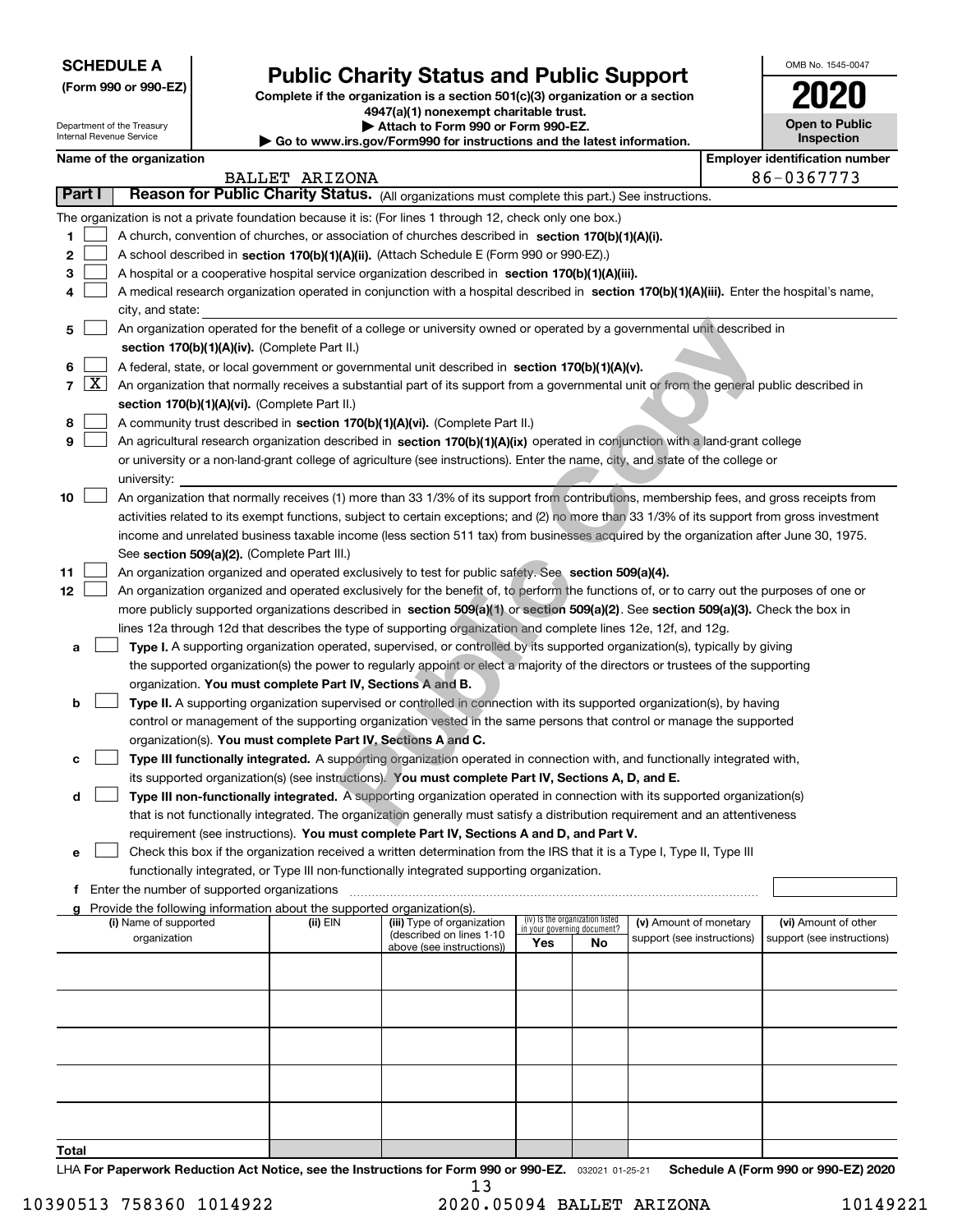#### Schedule A (Form 990 or 990-EZ) 2020 Page BALLET ARIZONA 86-0367773

86-0367773 Page 2

**Part II Support Schedule for Organizations Described in Sections 170(b)(1)(A)(iv) and 170(b)(1)(A)(vi)**

(Complete only if you checked the box on line 5, 7, or 8 of Part I or if the organization failed to qualify under Part III. If the organization fails to qualify under the tests listed below, please complete Part III.)

|    | <b>Section A. Public Support</b>                                                                                                               |          |          |            |            |          |                                          |
|----|------------------------------------------------------------------------------------------------------------------------------------------------|----------|----------|------------|------------|----------|------------------------------------------|
|    | Calendar year (or fiscal year beginning in) $\blacktriangleright$                                                                              | (a) 2016 | (b) 2017 | $(c)$ 2018 | $(d)$ 2019 | (e) 2020 | (f) Total                                |
|    | <b>1</b> Gifts, grants, contributions, and                                                                                                     |          |          |            |            |          |                                          |
|    | membership fees received. (Do not                                                                                                              |          |          |            |            |          |                                          |
|    | include any "unusual grants.")                                                                                                                 | 3165343. | 2985686. | 2375548.   | 4547007.   |          | 4584025.17657609.                        |
|    | 2 Tax revenues levied for the organ-                                                                                                           |          |          |            |            |          |                                          |
|    | ization's benefit and either paid to                                                                                                           |          |          |            |            |          |                                          |
|    | or expended on its behalf                                                                                                                      |          |          |            |            |          |                                          |
|    | 3 The value of services or facilities                                                                                                          |          |          |            |            |          |                                          |
|    | furnished by a governmental unit to                                                                                                            |          |          |            |            |          |                                          |
|    | the organization without charge                                                                                                                |          |          |            |            |          |                                          |
|    | 4 Total. Add lines 1 through 3                                                                                                                 | 3165343. | 2985686. | 2375548.   | 4547007.   |          | 4584025.17657609.                        |
| 5. | The portion of total contributions                                                                                                             |          |          |            |            |          |                                          |
|    | by each person (other than a                                                                                                                   |          |          |            |            |          |                                          |
|    | governmental unit or publicly                                                                                                                  |          |          |            |            |          |                                          |
|    | supported organization) included                                                                                                               |          |          |            |            |          |                                          |
|    | on line 1 that exceeds 2% of the                                                                                                               |          |          |            |            |          |                                          |
|    | amount shown on line 11,                                                                                                                       |          |          |            |            |          |                                          |
|    | column (f)                                                                                                                                     |          |          |            |            |          | 2495910.                                 |
|    | 6 Public support. Subtract line 5 from line 4.                                                                                                 |          |          |            |            |          | 15161699.                                |
|    | <b>Section B. Total Support</b>                                                                                                                |          |          |            |            |          |                                          |
|    | Calendar year (or fiscal year beginning in)                                                                                                    | (a) 2016 | (b) 2017 | $(c)$ 2018 | $(d)$ 2019 | (e) 2020 | (f) Total                                |
|    | <b>7</b> Amounts from line 4                                                                                                                   | 3165343. | 2985686. | 2375548.   | 4547007.   |          | 4584025.17657609.                        |
|    | 8 Gross income from interest,                                                                                                                  |          |          |            |            |          |                                          |
|    | dividends, payments received on                                                                                                                |          |          |            |            |          |                                          |
|    | securities loans, rents, royalties,                                                                                                            |          |          |            |            |          |                                          |
|    | and income from similar sources                                                                                                                | 24,615.  | 110,787. | 207,880.   | 169, 352.  | 289,365. | 801,999.                                 |
|    | 9 Net income from unrelated business                                                                                                           |          |          |            |            |          |                                          |
|    | activities, whether or not the                                                                                                                 |          |          |            |            |          |                                          |
|    | business is regularly carried on                                                                                                               |          |          |            |            |          |                                          |
|    | <b>10</b> Other income. Do not include gain                                                                                                    |          |          |            |            |          |                                          |
|    | or loss from the sale of capital                                                                                                               |          |          |            |            |          |                                          |
|    | assets (Explain in Part VI.)                                                                                                                   |          |          |            |            |          |                                          |
|    | 11 Total support. Add lines 7 through 10                                                                                                       |          |          |            |            |          | 18459608.                                |
|    | 12 Gross receipts from related activities, etc. (see instructions)                                                                             |          |          |            |            | 12       | $\overline{19,653,024}$ .                |
|    | 13 First 5 years. If the Form 990 is for the organization's first, second, third, fourth, or fifth tax year as a section 501(c)(3)             |          |          |            |            |          |                                          |
|    | organization, check this box and stop here                                                                                                     |          |          |            |            |          |                                          |
|    | <b>Section C. Computation of Public Support Percentage</b>                                                                                     |          |          |            |            |          |                                          |
|    | 14 Public support percentage for 2020 (line 6, column (f), divided by line 11, column (f) <i>mummumumum</i>                                    |          |          |            |            | 14       | 82.13<br>%                               |
|    |                                                                                                                                                |          |          |            |            | 15       | 87.57<br>$\%$                            |
|    | 16a 33 1/3% support test - 2020. If the organization did not check the box on line 13, and line 14 is 33 1/3% or more, check this box and      |          |          |            |            |          |                                          |
|    | stop here. The organization qualifies as a publicly supported organization                                                                     |          |          |            |            |          | $\blacktriangleright$ $\boxed{\text{X}}$ |
|    | b 33 1/3% support test - 2019. If the organization did not check a box on line 13 or 16a, and line 15 is 33 1/3% or more, check this box       |          |          |            |            |          |                                          |
|    | and stop here. The organization qualifies as a publicly supported organization                                                                 |          |          |            |            |          |                                          |
|    | 17a 10% -facts-and-circumstances test - 2020. If the organization did not check a box on line 13, 16a, or 16b, and line 14 is 10% or more,     |          |          |            |            |          |                                          |
|    | and if the organization meets the facts-and-circumstances test, check this box and stop here. Explain in Part VI how the organization          |          |          |            |            |          |                                          |
|    | meets the facts-and-circumstances test. The organization qualifies as a publicly supported organization                                        |          |          |            |            |          |                                          |
|    | <b>b 10% -facts-and-circumstances test - 2019.</b> If the organization did not check a box on line 13, 16a, 16b, or 17a, and line 15 is 10% or |          |          |            |            |          |                                          |
|    | more, and if the organization meets the facts-and-circumstances test, check this box and stop here. Explain in Part VI how the                 |          |          |            |            |          |                                          |
|    | organization meets the facts-and-circumstances test. The organization qualifies as a publicly supported organization                           |          |          |            |            |          |                                          |
| 18 | Private foundation. If the organization did not check a box on line 13, 16a, 16b, 17a, or 17b, check this box and see instructions             |          |          |            |            |          |                                          |
|    |                                                                                                                                                |          |          |            |            |          | Schedule A (Form 990 or 990-F7) 2020     |

**Schedule A (Form 990 or 990-EZ) 2020**

032022 01-25-21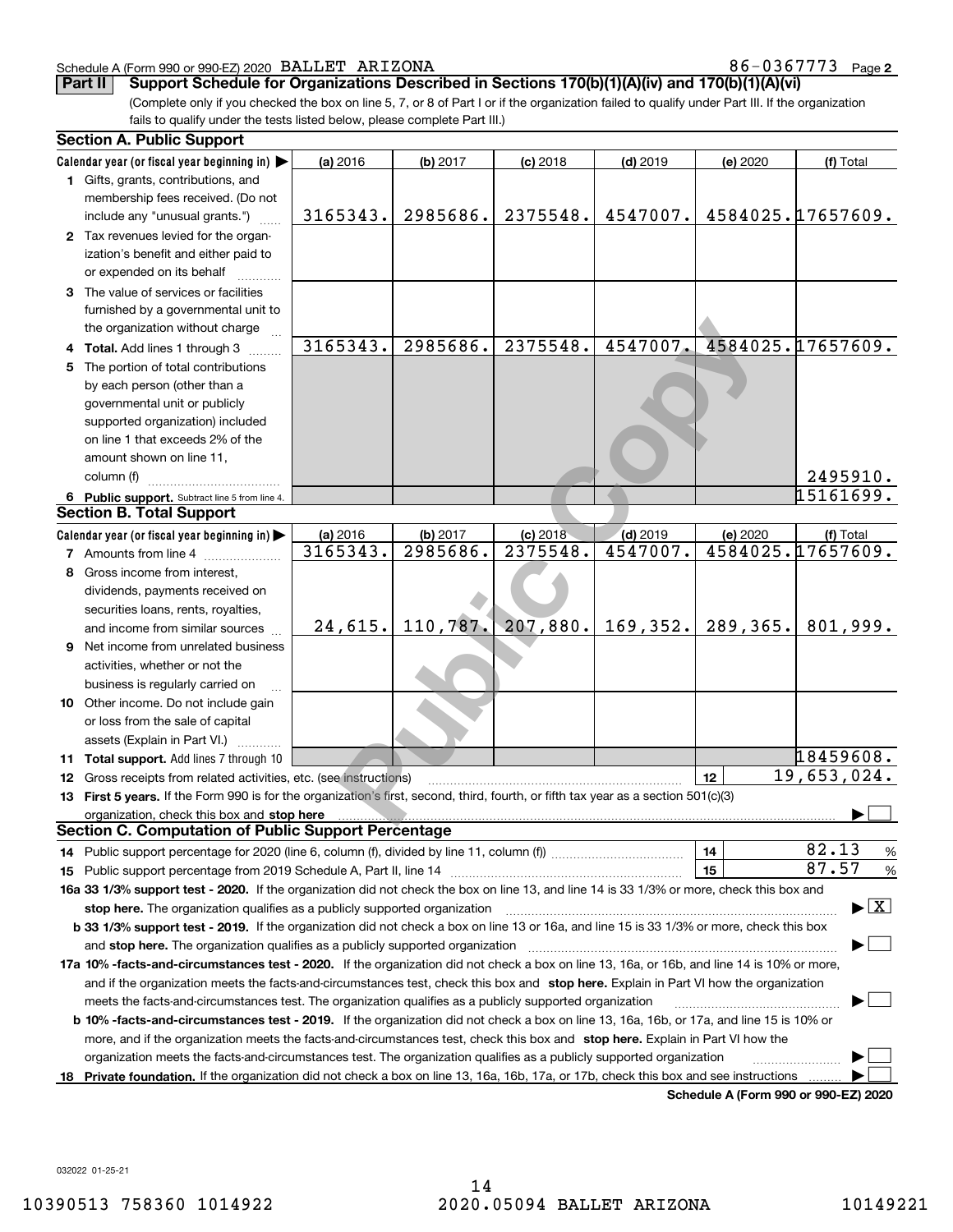#### Schedule A (Form 990 or 990-EZ) 2020 Page BALLET ARIZONA 86-0367773

### **Part III | Support Schedule for Organizations Described in Section 509(a)(2)**

(Complete only if you checked the box on line 10 of Part I or if the organization failed to qualify under Part II. If the organization fails to qualify under the tests listed below, please complete Part II.)

|   | <b>Section A. Public Support</b>                                                                                                                                                                |          |          |            |            |          |                                      |
|---|-------------------------------------------------------------------------------------------------------------------------------------------------------------------------------------------------|----------|----------|------------|------------|----------|--------------------------------------|
|   | Calendar year (or fiscal year beginning in) $\blacktriangleright$                                                                                                                               | (a) 2016 | (b) 2017 | $(c)$ 2018 | $(d)$ 2019 | (e) 2020 | (f) Total                            |
|   | 1 Gifts, grants, contributions, and                                                                                                                                                             |          |          |            |            |          |                                      |
|   | membership fees received. (Do not                                                                                                                                                               |          |          |            |            |          |                                      |
|   | include any "unusual grants.")                                                                                                                                                                  |          |          |            |            |          |                                      |
|   | <b>2</b> Gross receipts from admissions,<br>merchandise sold or services per-<br>formed, or facilities furnished in<br>any activity that is related to the<br>organization's tax-exempt purpose |          |          |            |            |          |                                      |
|   | 3 Gross receipts from activities that<br>are not an unrelated trade or bus-<br>iness under section 513                                                                                          |          |          |            |            |          |                                      |
|   |                                                                                                                                                                                                 |          |          |            |            |          |                                      |
| 4 | Tax revenues levied for the organ-<br>ization's benefit and either paid to<br>or expended on its behalf                                                                                         |          |          |            |            |          |                                      |
|   | 5 The value of services or facilities<br>furnished by a governmental unit to<br>the organization without charge                                                                                 |          |          |            |            |          |                                      |
|   | <b>6 Total.</b> Add lines 1 through 5                                                                                                                                                           |          |          |            |            |          |                                      |
|   | 7a Amounts included on lines 1, 2, and<br>3 received from disqualified persons                                                                                                                  |          |          |            |            |          |                                      |
|   | <b>b</b> Amounts included on lines 2 and 3 received<br>from other than disqualified persons that<br>exceed the greater of \$5,000 or 1% of the<br>amount on line 13 for the year                |          |          |            |            |          |                                      |
|   | c Add lines 7a and 7b                                                                                                                                                                           |          |          |            |            |          |                                      |
|   | 8 Public support. (Subtract line 7c from line 6.)                                                                                                                                               |          |          |            |            |          |                                      |
|   | <b>Section B. Total Support</b>                                                                                                                                                                 |          |          |            |            |          |                                      |
|   | Calendar year (or fiscal year beginning in)                                                                                                                                                     | (a) 2016 | (b) 2017 | $(c)$ 2018 | $(d)$ 2019 | (e) 2020 | (f) Total                            |
|   | 9 Amounts from line 6                                                                                                                                                                           |          |          |            |            |          |                                      |
|   | 10a Gross income from interest,<br>dividends, payments received on<br>securities loans, rents, royalties,<br>and income from similar sources                                                    |          |          |            |            |          |                                      |
|   | <b>b</b> Unrelated business taxable income<br>(less section 511 taxes) from businesses<br>acquired after June 30, 1975                                                                          |          |          |            |            |          |                                      |
|   | c Add lines 10a and 10b                                                                                                                                                                         |          |          |            |            |          |                                      |
|   | <b>11</b> Net income from unrelated business<br>activities not included in line 10b,<br>whether or not the business is<br>regularly carried on                                                  |          |          |            |            |          |                                      |
|   | <b>12</b> Other income. Do not include gain<br>or loss from the sale of capital<br>assets (Explain in Part VI.)                                                                                 |          |          |            |            |          |                                      |
|   | <b>13</b> Total support. (Add lines 9, 10c, 11, and 12.)                                                                                                                                        |          |          |            |            |          |                                      |
|   | 14 First 5 years. If the Form 990 is for the organization's first, second, third, fourth, or fifth tax year as a section 501(c)(3) organization,                                                |          |          |            |            |          |                                      |
|   | check this box and stop here <b>contained the contained and all and stream and stop here</b> in the character of the c                                                                          |          |          |            |            |          |                                      |
|   | <b>Section C. Computation of Public Support Percentage</b>                                                                                                                                      |          |          |            |            |          |                                      |
|   |                                                                                                                                                                                                 |          |          |            |            | 15       | %                                    |
|   | 16 Public support percentage from 2019 Schedule A, Part III, line 15                                                                                                                            |          |          |            |            | 16       | %                                    |
|   | <b>Section D. Computation of Investment Income Percentage</b>                                                                                                                                   |          |          |            |            |          |                                      |
|   | 17 Investment income percentage for 2020 (line 10c, column (f), divided by line 13, column (f))                                                                                                 |          |          |            |            | 17       | %                                    |
|   | 18 Investment income percentage from 2019 Schedule A, Part III, line 17                                                                                                                         |          |          |            |            | 18       | %                                    |
|   | 19a 33 1/3% support tests - 2020. If the organization did not check the box on line 14, and line 15 is more than 33 1/3%, and line 17 is not                                                    |          |          |            |            |          |                                      |
|   | more than 33 1/3%, check this box and stop here. The organization qualifies as a publicly supported organization                                                                                |          |          |            |            |          |                                      |
|   | b 33 1/3% support tests - 2019. If the organization did not check a box on line 14 or line 19a, and line 16 is more than 33 1/3%, and                                                           |          |          |            |            |          |                                      |
|   | line 18 is not more than 33 1/3%, check this box and stop here. The organization qualifies as a publicly supported organization                                                                 |          |          |            |            |          |                                      |
|   | 20 Private foundation. If the organization did not check a box on line 14, 19a, or 19b, check this box and see instructions                                                                     |          |          |            |            |          | .                                    |
|   | 032023 01-25-21                                                                                                                                                                                 |          | 15       |            |            |          | Schedule A (Form 990 or 990-EZ) 2020 |

 <sup>10390513 758360 1014922 2020.05094</sup> BALLET ARIZONA 10149221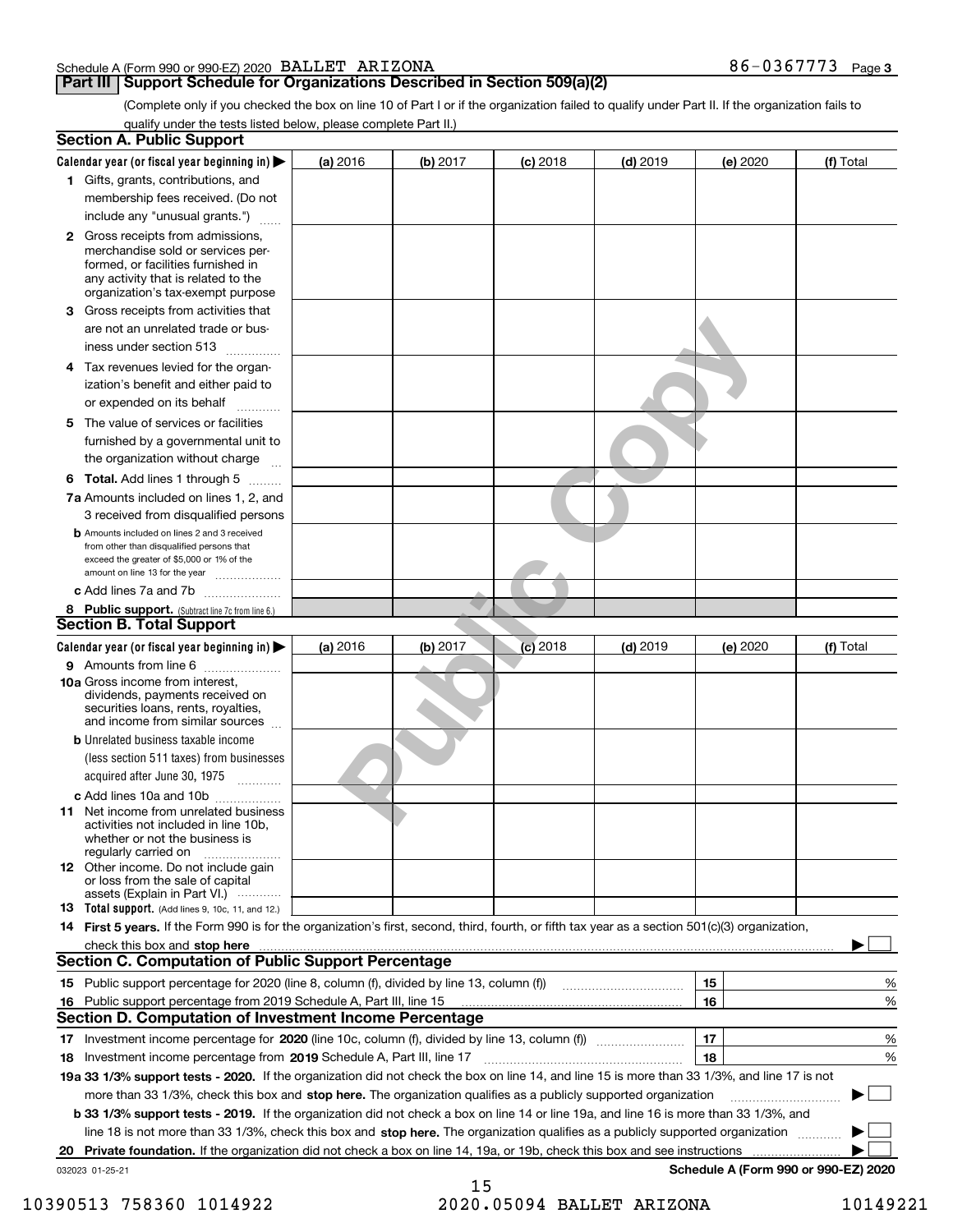**1**

**2**

**3a**

**3b**

**3c**

**4a**

**4b**

**4c**

**5a**

**5b5c**

**6**

**7**

**8**

**YesNo**

### **Part IV Supporting Organizations**

(Complete only if you checked a box in line 12 on Part I. If you checked box 12a, Part I, complete Sections A and B. If you checked box 12b, Part I, complete Sections A and C. If you checked box 12c, Part I, complete Sections A, D, and E. If you checked box 12d, Part I, complete Sections A and D, and complete Part V.)

#### **Section A. All Supporting Organizations**

- **1** Are all of the organization's supported organizations listed by name in the organization's governing documents? If "No," describe in **Part VI** how the supported organizations are designated. If designated by *class or purpose, describe the designation. If historic and continuing relationship, explain.*
- **2** Did the organization have any supported organization that does not have an IRS determination of status under section 509(a)(1) or (2)? If "Yes," explain in Part VI how the organization determined that the supported *organization was described in section 509(a)(1) or (2).*
- **3a** Did the organization have a supported organization described in section 501(c)(4), (5), or (6)? If "Yes," answer *lines 3b and 3c below.*
- **b** Did the organization confirm that each supported organization qualified under section 501(c)(4), (5), or (6) and satisfied the public support tests under section 509(a)(2)? If "Yes," describe in **Part VI** when and how the *organization made the determination.*
- **c** Did the organization ensure that all support to such organizations was used exclusively for section 170(c)(2)(B) purposes? If "Yes," explain in **Part VI** what controls the organization put in place to ensure such use.
- **4a** Was any supported organization not organized in the United States ("foreign supported organization")? Yf *"Yes," and if you checked box 12a or 12b in Part I, answer lines 4b and 4c below.*
- **b** Did the organization have ultimate control and discretion in deciding whether to make grants to the foreign supported organization? If "Yes," describe in **Part VI** how the organization had such control and discretion *despite being controlled or supervised by or in connection with its supported organizations.*
- **c** Did the organization support any foreign supported organization that does not have an IRS determination under sections 501(c)(3) and 509(a)(1) or (2)? If "Yes," explain in **Part VI** what co<u>n</u>trols the organization used *to ensure that all support to the foreign supported organization was used exclusively for section 170(c)(2)(B) purposes.*
- **5a***If "Yes,"* Did the organization add, substitute, or remove any supported organizations during the tax year? answer lines 5b and 5c below (if applicable). Also, provide detail in **Part VI,** including (i) the names and EIN *numbers of the supported organizations added, substituted, or removed; (ii) the reasons for each such action; (iii) the authority under the organization's organizing document authorizing such action; and (iv) how the action was accomplished (such as by amendment to the organizing document).* brted organization qualified under section 501(c)(4), (5), or (6) and<br>on 509(a)(2)? If "Yes," describe in **Part VI** when and how the<br>o such organizations was used exclusively for section 170(c)(2)(B)<br>ontrols the organizati
- **b** Type I or Type II only. Was any added or substituted supported organization part of a class already designated in the organization's organizing document?
- **cSubstitutions only.**  Was the substitution the result of an event beyond the organization's control?
- **6** Did the organization provide support (whether in the form of grants or the provision of services or facilities) to **Part VI.** *If "Yes," provide detail in* support or benefit one or more of the filing organization's supported organizations? anyone other than (i) its supported organizations, (ii) individuals that are part of the charitable class benefited by one or more of its supported organizations, or (iii) other supporting organizations that also
- **7**Did the organization provide a grant, loan, compensation, or other similar payment to a substantial contributor *If "Yes," complete Part I of Schedule L (Form 990 or 990-EZ).* regard to a substantial contributor? (as defined in section 4958(c)(3)(C)), a family member of a substantial contributor, or a 35% controlled entity with
- **8** Did the organization make a loan to a disqualified person (as defined in section 4958) not described in line 7? *If "Yes," complete Part I of Schedule L (Form 990 or 990-EZ).*
- **9a** Was the organization controlled directly or indirectly at any time during the tax year by one or more in section 509(a)(1) or (2))? If "Yes," *provide detail in* <code>Part VI.</code> disqualified persons, as defined in section 4946 (other than foundation managers and organizations described
- **b** Did one or more disqualified persons (as defined in line 9a) hold a controlling interest in any entity in which the supporting organization had an interest? If "Yes," provide detail in P**art VI**.
- **c**Did a disqualified person (as defined in line 9a) have an ownership interest in, or derive any personal benefit from, assets in which the supporting organization also had an interest? If "Yes," provide detail in P**art VI.**
- **10a** Was the organization subject to the excess business holdings rules of section 4943 because of section supporting organizations)? If "Yes," answer line 10b below. 4943(f) (regarding certain Type II supporting organizations, and all Type III non-functionally integrated
- **b** Did the organization have any excess business holdings in the tax year? (Use Schedule C, Form 4720, to *determine whether the organization had excess business holdings.)*

032024 01-25-21

16 10390513 758360 1014922 2020.05094 BALLET ARIZONA 10149221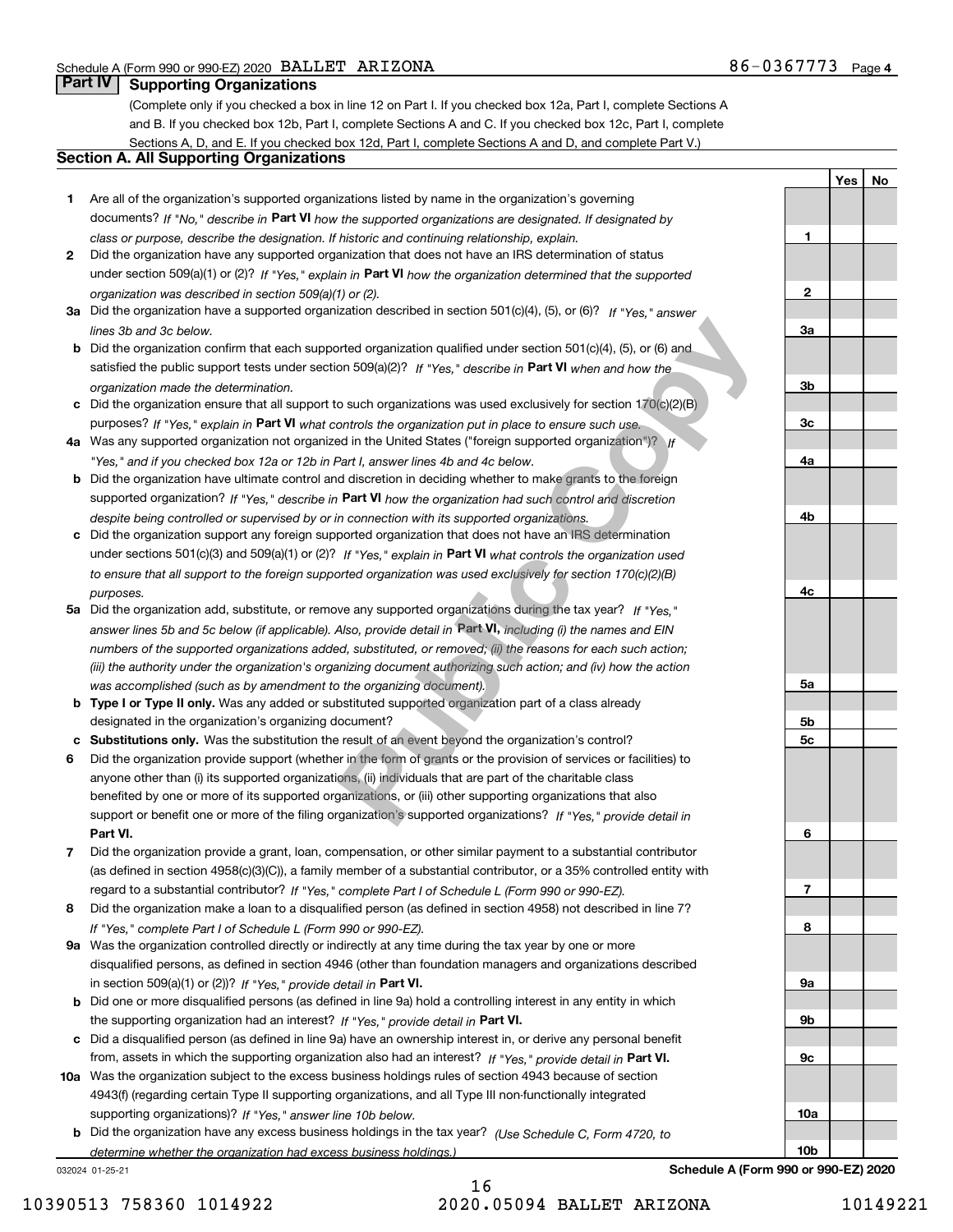|    | Part IV | Supporting Organizations (continued)                                                                                                                                                                                                                                                                                                                                                                                                                                                                                                                                                                                                                 |              |            |    |
|----|---------|------------------------------------------------------------------------------------------------------------------------------------------------------------------------------------------------------------------------------------------------------------------------------------------------------------------------------------------------------------------------------------------------------------------------------------------------------------------------------------------------------------------------------------------------------------------------------------------------------------------------------------------------------|--------------|------------|----|
|    |         |                                                                                                                                                                                                                                                                                                                                                                                                                                                                                                                                                                                                                                                      |              | Yes        | No |
| 11 |         | Has the organization accepted a gift or contribution from any of the following persons?                                                                                                                                                                                                                                                                                                                                                                                                                                                                                                                                                              |              |            |    |
|    |         | a A person who directly or indirectly controls, either alone or together with persons described in lines 11b and                                                                                                                                                                                                                                                                                                                                                                                                                                                                                                                                     |              |            |    |
|    |         | 11c below, the governing body of a supported organization?                                                                                                                                                                                                                                                                                                                                                                                                                                                                                                                                                                                           | 11a          |            |    |
|    |         | <b>b</b> A family member of a person described in line 11a above?                                                                                                                                                                                                                                                                                                                                                                                                                                                                                                                                                                                    | 11b          |            |    |
|    |         | c A 35% controlled entity of a person described in line 11a or 11b above? If "Yes" to line 11a, 11b, or 11c, provide                                                                                                                                                                                                                                                                                                                                                                                                                                                                                                                                 |              |            |    |
|    |         | detail in Part VI.                                                                                                                                                                                                                                                                                                                                                                                                                                                                                                                                                                                                                                   | 11c          |            |    |
|    |         | <b>Section B. Type I Supporting Organizations</b>                                                                                                                                                                                                                                                                                                                                                                                                                                                                                                                                                                                                    |              |            |    |
|    |         |                                                                                                                                                                                                                                                                                                                                                                                                                                                                                                                                                                                                                                                      |              | <b>Yes</b> | No |
| 1  |         | Did the governing body, members of the governing body, officers acting in their official capacity, or membership of one or<br>more supported organizations have the power to regularly appoint or elect at least a majority of the organization's officers,<br>directors, or trustees at all times during the tax year? If "No," describe in Part VI how the supported organization(s)<br>effectively operated, supervised, or controlled the organization's activities. If the organization had more than one supported<br>organization, describe how the powers to appoint and/or remove officers, directors, or trustees were allocated among the |              |            |    |
|    |         | supported organizations and what conditions or restrictions, if any, applied to such powers during the tax year.                                                                                                                                                                                                                                                                                                                                                                                                                                                                                                                                     | 1            |            |    |
| 2  |         | Did the organization operate for the benefit of any supported organization other than the supported                                                                                                                                                                                                                                                                                                                                                                                                                                                                                                                                                  |              |            |    |
|    |         | organization(s) that operated, supervised, or controlled the supporting organization? If "Yes," explain in                                                                                                                                                                                                                                                                                                                                                                                                                                                                                                                                           |              |            |    |
|    |         | <b>Part VI</b> how providing such benefit carried out the purposes of the supported organization(s) that operated,                                                                                                                                                                                                                                                                                                                                                                                                                                                                                                                                   |              |            |    |
|    |         | supervised, or controlled the supporting organization.                                                                                                                                                                                                                                                                                                                                                                                                                                                                                                                                                                                               | $\mathbf{2}$ |            |    |
|    |         | <b>Section C. Type II Supporting Organizations</b>                                                                                                                                                                                                                                                                                                                                                                                                                                                                                                                                                                                                   |              |            |    |
|    |         |                                                                                                                                                                                                                                                                                                                                                                                                                                                                                                                                                                                                                                                      |              | Yes        | No |
| 1  |         | Were a majority of the organization's directors or trustees during the tax year also a majority of the directors                                                                                                                                                                                                                                                                                                                                                                                                                                                                                                                                     |              |            |    |
|    |         | or trustees of each of the organization's supported organization(s)? If "No," describe in Part VI how control                                                                                                                                                                                                                                                                                                                                                                                                                                                                                                                                        |              |            |    |
|    |         | or management of the supporting organization was vested in the same persons that controlled or managed                                                                                                                                                                                                                                                                                                                                                                                                                                                                                                                                               |              |            |    |
|    |         | the supported organization(s).                                                                                                                                                                                                                                                                                                                                                                                                                                                                                                                                                                                                                       | 1            |            |    |
|    |         | <b>Section D. All Type III Supporting Organizations</b>                                                                                                                                                                                                                                                                                                                                                                                                                                                                                                                                                                                              |              |            |    |
|    |         |                                                                                                                                                                                                                                                                                                                                                                                                                                                                                                                                                                                                                                                      |              | Yes        | No |
| 1  |         | Did the organization provide to each of its supported organizations, by the last day of the fifth month of the                                                                                                                                                                                                                                                                                                                                                                                                                                                                                                                                       |              |            |    |
|    |         | organization's tax year, (i) a written notice describing the type and amount of support provided during the prior tax                                                                                                                                                                                                                                                                                                                                                                                                                                                                                                                                |              |            |    |
|    |         | year, (ii) a copy of the Form 990 that was most recently filed as of the date of notification, and (iii) copies of the                                                                                                                                                                                                                                                                                                                                                                                                                                                                                                                               |              |            |    |
|    |         | organization's governing documents in effect on the date of notification, to the extent not previously provided?                                                                                                                                                                                                                                                                                                                                                                                                                                                                                                                                     | 1            |            |    |
| 2  |         | Were any of the organization's officers, directors, or trustees either (i) appointed or elected by the supported                                                                                                                                                                                                                                                                                                                                                                                                                                                                                                                                     |              |            |    |
|    |         | organization(s) or (ii) serving on the governing body of a supported organization? If "No," explain in Part VI how                                                                                                                                                                                                                                                                                                                                                                                                                                                                                                                                   |              |            |    |
|    |         | the organization maintained a close and continuous working relationship with the supported organization(s).                                                                                                                                                                                                                                                                                                                                                                                                                                                                                                                                          | $\mathbf{2}$ |            |    |
| 3  |         | By reason of the relationship described in line 2, above, did the organization's supported organizations have a                                                                                                                                                                                                                                                                                                                                                                                                                                                                                                                                      |              |            |    |
|    |         | significant voice in the organization's investment policies and in directing the use of the organization's                                                                                                                                                                                                                                                                                                                                                                                                                                                                                                                                           |              |            |    |
|    |         | income or assets at all times during the tax year? If "Yes," describe in Part VI the role the organization's                                                                                                                                                                                                                                                                                                                                                                                                                                                                                                                                         |              |            |    |
|    |         | supported organizations played in this regard.                                                                                                                                                                                                                                                                                                                                                                                                                                                                                                                                                                                                       | 3            |            |    |
|    |         | Section E. Type III Functionally Integrated Supporting Organizations                                                                                                                                                                                                                                                                                                                                                                                                                                                                                                                                                                                 |              |            |    |
| 1  |         | Check the box next to the method that the organization used to satisfy the Integral Part Test during the year (see instructions).                                                                                                                                                                                                                                                                                                                                                                                                                                                                                                                    |              |            |    |

# *supported organizations played in this regard.* **Section E. Type III Functionally Integrated Supporting Organizations**

|  | Check the box next to the method that the organization used to satisfy the Integral Part Test during the year (see instructions). |  |  |  |  |  |
|--|-----------------------------------------------------------------------------------------------------------------------------------|--|--|--|--|--|
|--|-----------------------------------------------------------------------------------------------------------------------------------|--|--|--|--|--|

- **a**The organization satisfied the Activities Test. *Complete* line 2 below.  $\mathcal{L}^{\text{max}}$
- **b**The organization is the parent of each of its supported organizations. *Complete* line 3 *below.*  $\mathcal{L}^{\text{max}}$

|  |  | c $\Box$ The organization supported a governmental entity. Describe in Part VI how you supported a governmental entity (see instructions). |  |  |  |  |  |  |  |
|--|--|--------------------------------------------------------------------------------------------------------------------------------------------|--|--|--|--|--|--|--|
|--|--|--------------------------------------------------------------------------------------------------------------------------------------------|--|--|--|--|--|--|--|

17

- **2Answer lines 2a and 2b below. Yes No** Activities Test.
- **a** Did substantially all of the organization's activities during the tax year directly further the exempt purposes of the supported organization(s) to which the organization was responsive? If "Yes," then in **Part VI identify those supported organizations and explain**  *how these activities directly furthered their exempt purposes, how the organization was responsive to those supported organizations, and how the organization determined that these activities constituted substantially all of its activities.*
- **b** Did the activities described in line 2a, above, constitute activities that, but for the organization's involvement, **Part VI**  *the reasons for the organization's position that its supported organization(s) would have engaged in* one or more of the organization's supported organization(s) would have been engaged in? If "Yes," e*xplain in these activities but for the organization's involvement.*
- **3**Parent of Supported Organizations. Answer lines 3a and 3b below.

**a** Did the organization have the power to regularly appoint or elect a majority of the officers, directors, or trustees of each of the supported organizations? If "Yes" or "No" provide details in P**art VI.** 

032025 01-25-21 **b** Did the organization exercise a substantial degree of direction over the policies, programs, and activities of each of its supported organizations? If "Yes," describe in Part VI the role played by the organization in this regard.

**Schedule A (Form 990 or 990-EZ) 2020**

**2a**

**2b**

**3a**

**3b**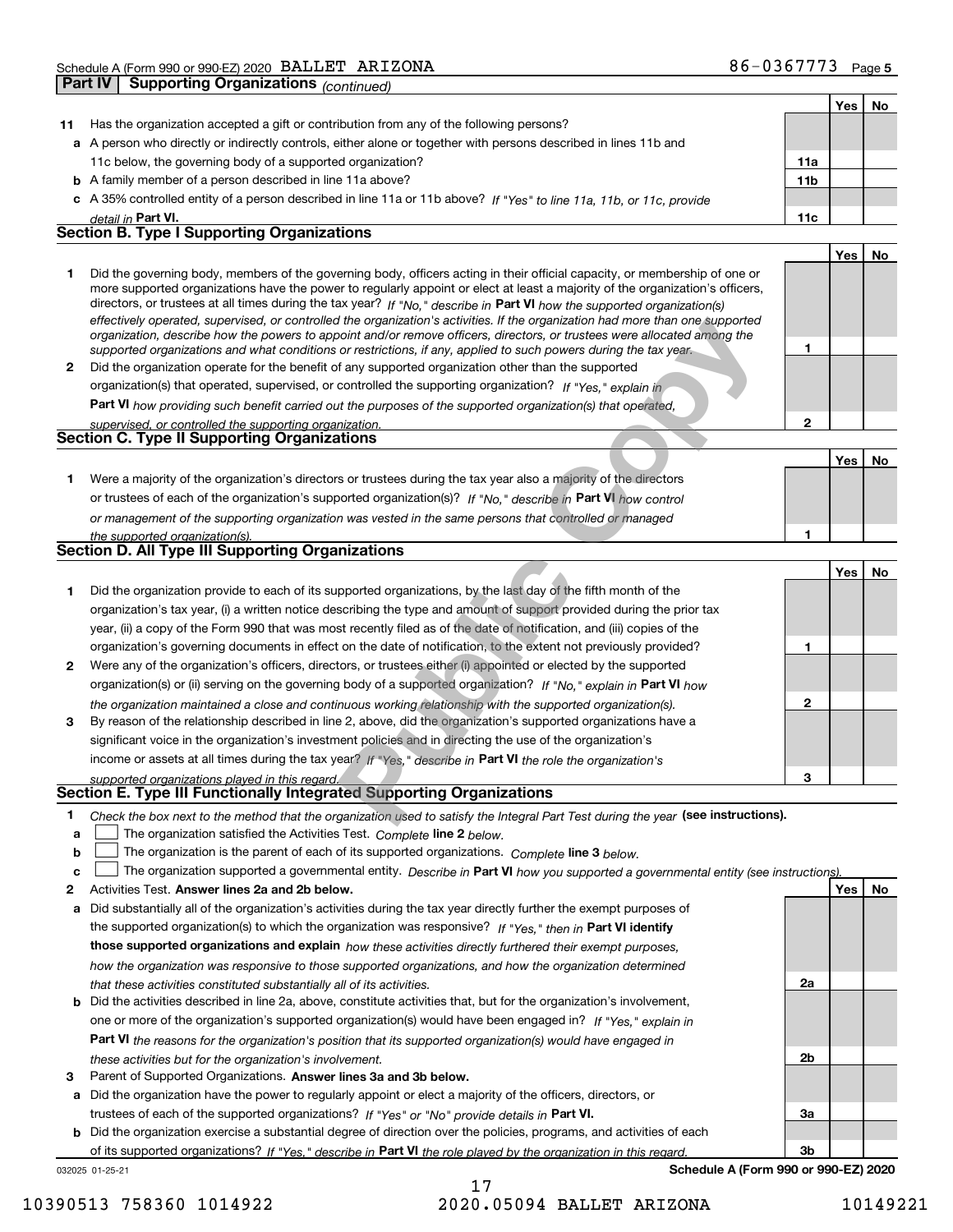|              | All other Type III non-functionally integrated supporting organizations must complete Sections A through E. |                |                |                                |
|--------------|-------------------------------------------------------------------------------------------------------------|----------------|----------------|--------------------------------|
|              | Section A - Adjusted Net Income                                                                             |                | (A) Prior Year | (B) Current Year<br>(optional) |
| 1            | Net short-term capital gain                                                                                 | 1              |                |                                |
| 2            | Recoveries of prior-year distributions                                                                      | $\mathbf{2}$   |                |                                |
| З            | Other gross income (see instructions)                                                                       | 3              |                |                                |
| 4            | Add lines 1 through 3.                                                                                      | 4              |                |                                |
| 5            | Depreciation and depletion                                                                                  | 5              |                |                                |
| 6            | Portion of operating expenses paid or incurred for production or                                            |                |                |                                |
|              | collection of gross income or for management, conservation, or                                              |                |                |                                |
|              | maintenance of property held for production of income (see instructions)                                    | 6              |                |                                |
| 7            | Other expenses (see instructions)                                                                           | 7              |                |                                |
| 8            | <b>Adjusted Net Income</b> (subtract lines 5, 6, and 7 from line 4)                                         | 8              |                |                                |
|              | Section B - Minimum Asset Amount                                                                            |                | (A) Prior Year | (B) Current Year<br>(optional) |
| 1            | Aggregate fair market value of all non-exempt-use assets (see                                               |                |                |                                |
|              | instructions for short tax year or assets held for part of year):                                           |                |                |                                |
|              | a Average monthly value of securities                                                                       | 1a             |                |                                |
|              | <b>b</b> Average monthly cash balances                                                                      | 1 <sub>b</sub> |                |                                |
|              | c Fair market value of other non-exempt-use assets                                                          | 1 <sub>c</sub> |                |                                |
|              | d Total (add lines 1a, 1b, and 1c)                                                                          | 1 <sub>d</sub> |                |                                |
|              | e Discount claimed for blockage or other factors                                                            |                |                |                                |
|              | (explain in detail in <b>Part VI</b> ):                                                                     |                |                |                                |
| 2            | Acquisition indebtedness applicable to non-exempt-use assets                                                | $\overline{2}$ |                |                                |
| 3            | Subtract line 2 from line 1d.                                                                               | 3              |                |                                |
| 4            | Cash deemed held for exempt use. Enter 0.015 of line 3 (for greater amount,                                 |                |                |                                |
|              | see instructions).                                                                                          | 4              |                |                                |
| 5            | Net value of non-exempt-use assets (subtract line 4 from line 3)                                            | 5              |                |                                |
| 6            | Multiply line 5 by 0.035.                                                                                   | 6              |                |                                |
| 7            | Recoveries of prior-year distributions                                                                      | 7              |                |                                |
| 8            | Minimum Asset Amount (add line 7 to line 6)                                                                 | 8              |                |                                |
|              | <b>Section C - Distributable Amount</b>                                                                     |                |                | <b>Current Year</b>            |
| 1            | Adjusted net income for prior year (from Section A, line 8, column A)                                       | 1              |                |                                |
| $\mathbf{2}$ | Enter 0.85 of line 1.                                                                                       | $\overline{2}$ |                |                                |
| з            | Minimum asset amount for prior year (from Section B, line 8, column A)                                      | 3              |                |                                |
| 4            | Enter greater of line 2 or line 3.                                                                          | 4              |                |                                |
| 5            | Income tax imposed in prior year                                                                            | 5              |                |                                |
| 6            | <b>Distributable Amount.</b> Subtract line 5 from line 4, unless subject to                                 |                |                |                                |
|              | emergency temporary reduction (see instructions)                                                            | 6              |                |                                |

**7**Check here if the current year is the organization's first as a non-functionally integrated Type III supporting organization (see instructions).

**Schedule A (Form 990 or 990-EZ) 2020**

032026 01-25-21

Schedule A (Form 990 or 990-EZ) 2020 Page BALLET ARIZONA 86-0367773

**1**

**Part V Type III Non-Functionally Integrated 509(a)(3) Supporting Organizations** 

1 Check here if the organization satisfied the Integral Part Test as a qualifying trust on Nov. 20, 1970 (explain in Part VI). See instructions.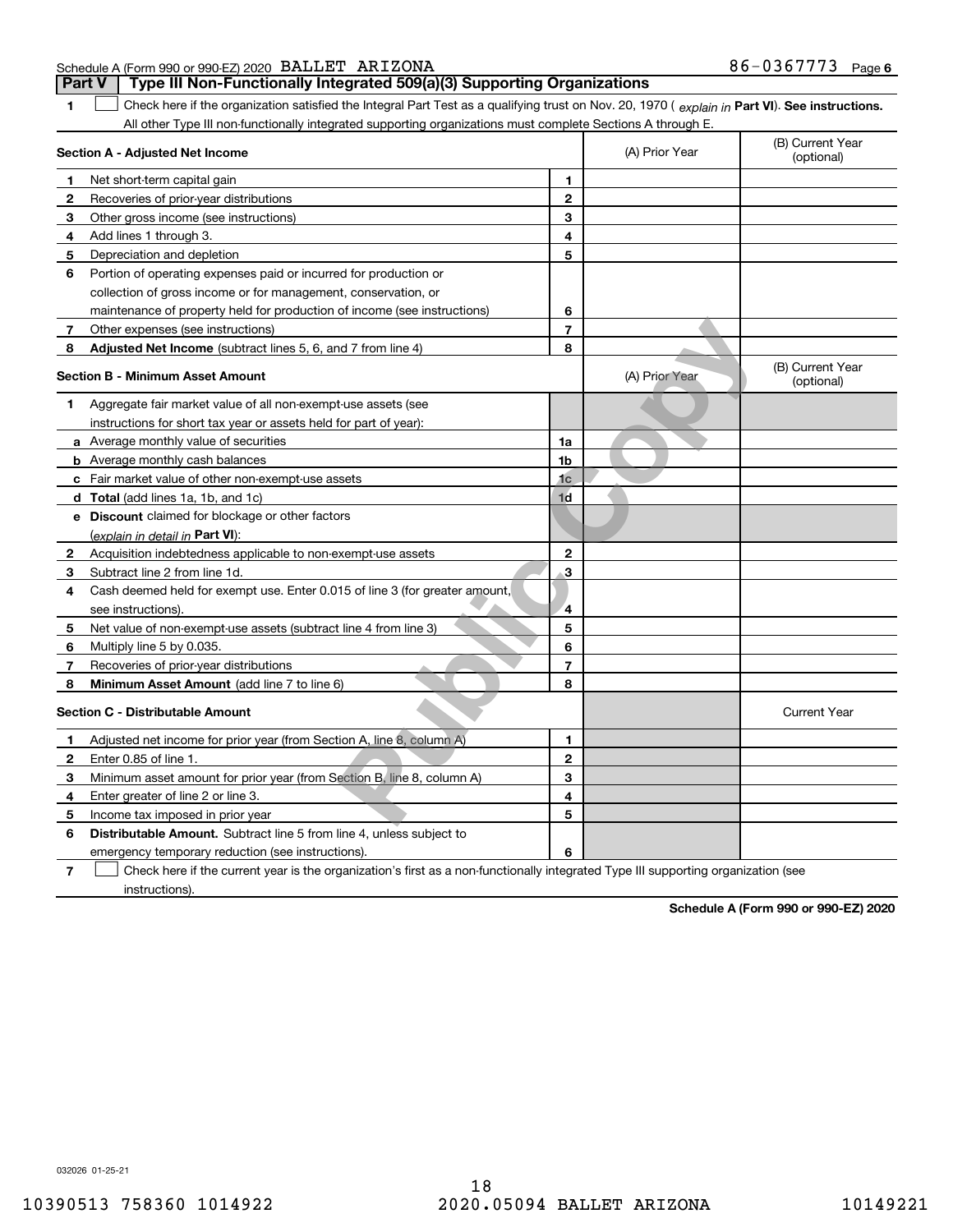| Schedule A (Form 990 or 990-EZ) 2020 $\,$ $\rm BALLET \,$ $\,$ $\rm ARLZONA$ |  | 86-0367773 | Page |
|------------------------------------------------------------------------------|--|------------|------|
|                                                                              |  |            |      |

| Part V | Type III Non-Functionally Integrated 509(a)(3) Supporting Organizations                    |                                    | (continued)                                   |                                                  |
|--------|--------------------------------------------------------------------------------------------|------------------------------------|-----------------------------------------------|--------------------------------------------------|
|        | <b>Section D - Distributions</b>                                                           |                                    |                                               | <b>Current Year</b>                              |
| 1      | Amounts paid to supported organizations to accomplish exempt purposes                      |                                    | 1                                             |                                                  |
| 2      | Amounts paid to perform activity that directly furthers exempt purposes of supported       |                                    |                                               |                                                  |
|        | organizations, in excess of income from activity                                           |                                    | 2                                             |                                                  |
| 3      | Administrative expenses paid to accomplish exempt purposes of supported organizations      |                                    | 3                                             |                                                  |
| 4      | Amounts paid to acquire exempt-use assets                                                  |                                    | 4                                             |                                                  |
| 5      | Qualified set-aside amounts (prior IRS approval required - provide details in Part VI)     |                                    | 5                                             |                                                  |
| 6      | Other distributions (describe in Part VI). See instructions.                               |                                    | 6                                             |                                                  |
| 7      | Total annual distributions. Add lines 1 through 6.                                         |                                    | 7                                             |                                                  |
| 8      | Distributions to attentive supported organizations to which the organization is responsive |                                    |                                               |                                                  |
|        | (provide details in Part VI). See instructions.                                            |                                    | 8                                             |                                                  |
| 9      | Distributable amount for 2020 from Section C, line 6                                       |                                    | 9                                             |                                                  |
| 10     | Line 8 amount divided by line 9 amount                                                     |                                    | 10                                            |                                                  |
|        | <b>Section E - Distribution Allocations</b> (see instructions)                             | (i)<br><b>Excess Distributions</b> | (ii)<br><b>Underdistributions</b><br>Pre-2020 | (iii)<br><b>Distributable</b><br>Amount for 2020 |
| 1      | Distributable amount for 2020 from Section C, line 6                                       |                                    |                                               |                                                  |
| 2      | Underdistributions, if any, for years prior to 2020 (reason-                               |                                    |                                               |                                                  |
|        | able cause required - explain in Part VI). See instructions.                               |                                    |                                               |                                                  |
| 3      | Excess distributions carryover, if any, to 2020                                            |                                    |                                               |                                                  |
|        | <b>a</b> From 2015                                                                         |                                    |                                               |                                                  |
|        | <b>b</b> From 2016                                                                         |                                    |                                               |                                                  |
|        | $c$ From 2017                                                                              |                                    |                                               |                                                  |
|        | d From 2018                                                                                |                                    |                                               |                                                  |
|        | e From 2019                                                                                |                                    |                                               |                                                  |
|        | f Total of lines 3a through 3e                                                             |                                    |                                               |                                                  |
|        | g Applied to underdistributions of prior years                                             |                                    |                                               |                                                  |
|        | <b>h</b> Applied to 2020 distributable amount                                              |                                    |                                               |                                                  |
|        | Carryover from 2015 not applied (see instructions)                                         |                                    |                                               |                                                  |
|        | Remainder. Subtract lines 3g, 3h, and 3i from line 3f.                                     |                                    |                                               |                                                  |
| 4      | Distributions for 2020 from Section D,                                                     |                                    |                                               |                                                  |
|        | line $7:$                                                                                  |                                    |                                               |                                                  |
|        | a Applied to underdistributions of prior years                                             |                                    |                                               |                                                  |
|        | <b>b</b> Applied to 2020 distributable amount                                              |                                    |                                               |                                                  |
|        | c Remainder. Subtract lines 4a and 4b from line 4.                                         |                                    |                                               |                                                  |
| 5      | Remaining underdistributions for years prior to 2020, if                                   |                                    |                                               |                                                  |
|        | any. Subtract lines 3g and 4a from line 2. For result greater                              |                                    |                                               |                                                  |
|        | than zero, explain in Part VI. See instructions.                                           |                                    |                                               |                                                  |
| 6      | Remaining underdistributions for 2020. Subtract lines 3h                                   |                                    |                                               |                                                  |
|        | and 4b from line 1. For result greater than zero, explain in                               |                                    |                                               |                                                  |
|        | Part VI. See instructions.                                                                 |                                    |                                               |                                                  |
| 7      | Excess distributions carryover to 2021. Add lines 3j                                       |                                    |                                               |                                                  |
|        | and 4c.                                                                                    |                                    |                                               |                                                  |
| 8      | Breakdown of line 7:                                                                       |                                    |                                               |                                                  |
|        | a Excess from 2016                                                                         |                                    |                                               |                                                  |
|        | <b>b</b> Excess from 2017                                                                  |                                    |                                               |                                                  |
|        | c Excess from 2018                                                                         |                                    |                                               |                                                  |
|        | d Excess from 2019                                                                         |                                    |                                               |                                                  |
|        | e Excess from 2020                                                                         |                                    |                                               |                                                  |

**Schedule A (Form 990 or 990-EZ) 2020**

032027 01-25-21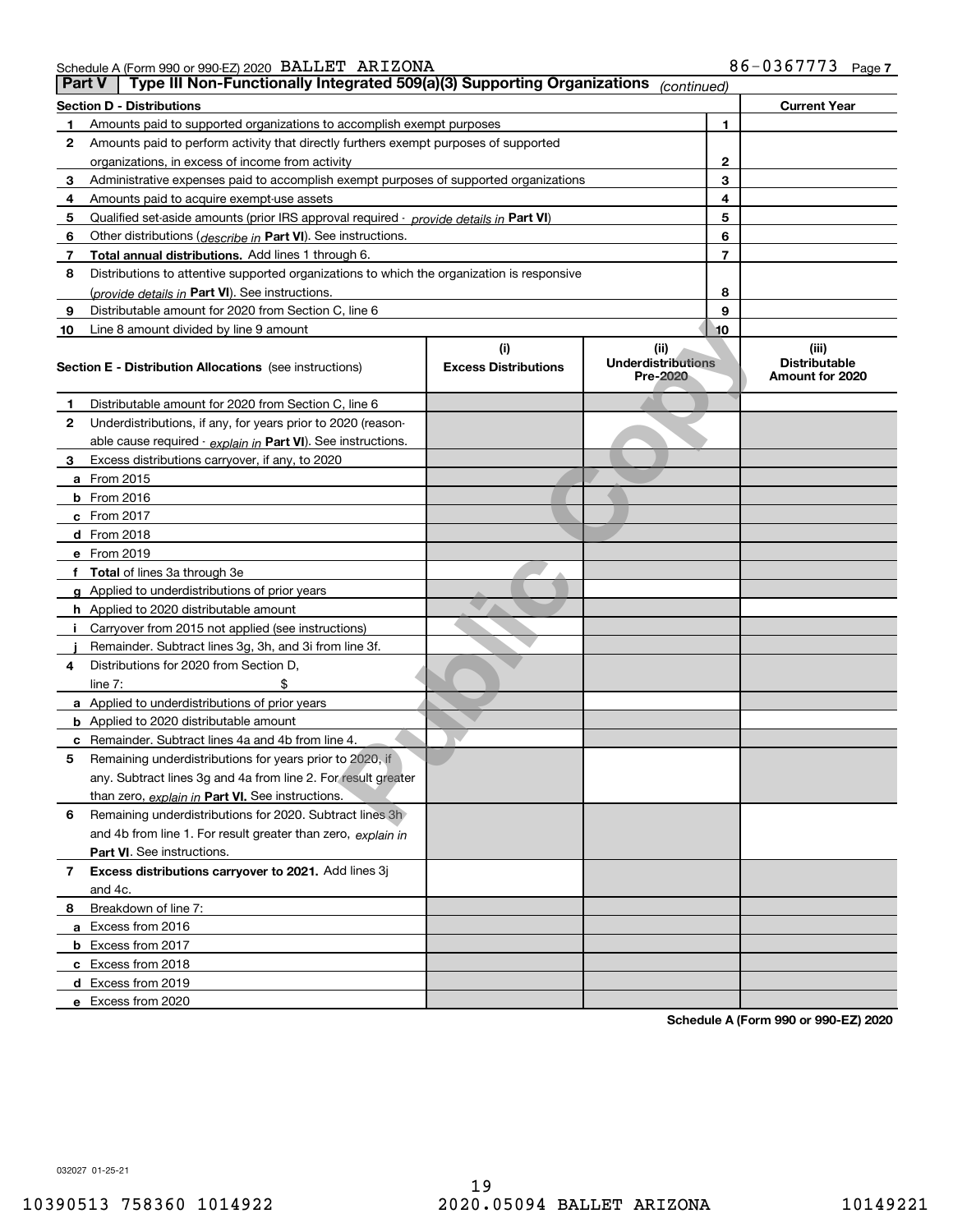#### Schedule A (Form 990 or 990-EZ) 2020 Page BALLET ARIZONA 86-0367773

| Part VI         | Supplemental Information. Provide the explanations required by Part II, line 10; Part II, line 17a or 17b; Part III, line 12;<br>Part IV, Section A, lines 1, 2, 3b, 3c, 4b, 4c, 5a, 6, 9a, 9b, 9c, 11a, 11b, and 11c; Part IV, Section B, lines 1 and 2; Part IV, Section C,<br>line 1; Part IV, Section D, lines 2 and 3; Part IV, Section E, lines 1c, 2a, 2b, 3a, and 3b; Part V, line 1; Part V, Section B, line 1e; Part V,<br>Section D, lines 5, 6, and 8; and Part V, Section E, lines 2, 5, and 6. Also complete this part for any additional information. |
|-----------------|----------------------------------------------------------------------------------------------------------------------------------------------------------------------------------------------------------------------------------------------------------------------------------------------------------------------------------------------------------------------------------------------------------------------------------------------------------------------------------------------------------------------------------------------------------------------|
|                 | (See instructions.)                                                                                                                                                                                                                                                                                                                                                                                                                                                                                                                                                  |
|                 |                                                                                                                                                                                                                                                                                                                                                                                                                                                                                                                                                                      |
|                 |                                                                                                                                                                                                                                                                                                                                                                                                                                                                                                                                                                      |
|                 |                                                                                                                                                                                                                                                                                                                                                                                                                                                                                                                                                                      |
|                 |                                                                                                                                                                                                                                                                                                                                                                                                                                                                                                                                                                      |
|                 |                                                                                                                                                                                                                                                                                                                                                                                                                                                                                                                                                                      |
|                 |                                                                                                                                                                                                                                                                                                                                                                                                                                                                                                                                                                      |
|                 |                                                                                                                                                                                                                                                                                                                                                                                                                                                                                                                                                                      |
|                 |                                                                                                                                                                                                                                                                                                                                                                                                                                                                                                                                                                      |
|                 |                                                                                                                                                                                                                                                                                                                                                                                                                                                                                                                                                                      |
|                 |                                                                                                                                                                                                                                                                                                                                                                                                                                                                                                                                                                      |
|                 |                                                                                                                                                                                                                                                                                                                                                                                                                                                                                                                                                                      |
|                 |                                                                                                                                                                                                                                                                                                                                                                                                                                                                                                                                                                      |
|                 |                                                                                                                                                                                                                                                                                                                                                                                                                                                                                                                                                                      |
|                 |                                                                                                                                                                                                                                                                                                                                                                                                                                                                                                                                                                      |
|                 |                                                                                                                                                                                                                                                                                                                                                                                                                                                                                                                                                                      |
|                 |                                                                                                                                                                                                                                                                                                                                                                                                                                                                                                                                                                      |
|                 |                                                                                                                                                                                                                                                                                                                                                                                                                                                                                                                                                                      |
|                 |                                                                                                                                                                                                                                                                                                                                                                                                                                                                                                                                                                      |
|                 |                                                                                                                                                                                                                                                                                                                                                                                                                                                                                                                                                                      |
|                 |                                                                                                                                                                                                                                                                                                                                                                                                                                                                                                                                                                      |
|                 |                                                                                                                                                                                                                                                                                                                                                                                                                                                                                                                                                                      |
|                 |                                                                                                                                                                                                                                                                                                                                                                                                                                                                                                                                                                      |
|                 |                                                                                                                                                                                                                                                                                                                                                                                                                                                                                                                                                                      |
|                 |                                                                                                                                                                                                                                                                                                                                                                                                                                                                                                                                                                      |
|                 |                                                                                                                                                                                                                                                                                                                                                                                                                                                                                                                                                                      |
|                 |                                                                                                                                                                                                                                                                                                                                                                                                                                                                                                                                                                      |
|                 |                                                                                                                                                                                                                                                                                                                                                                                                                                                                                                                                                                      |
|                 |                                                                                                                                                                                                                                                                                                                                                                                                                                                                                                                                                                      |
|                 |                                                                                                                                                                                                                                                                                                                                                                                                                                                                                                                                                                      |
|                 |                                                                                                                                                                                                                                                                                                                                                                                                                                                                                                                                                                      |
|                 |                                                                                                                                                                                                                                                                                                                                                                                                                                                                                                                                                                      |
|                 |                                                                                                                                                                                                                                                                                                                                                                                                                                                                                                                                                                      |
| 032028 01-25-21 | Schedule A (Form 990 or 990-EZ) 2020<br>20                                                                                                                                                                                                                                                                                                                                                                                                                                                                                                                           |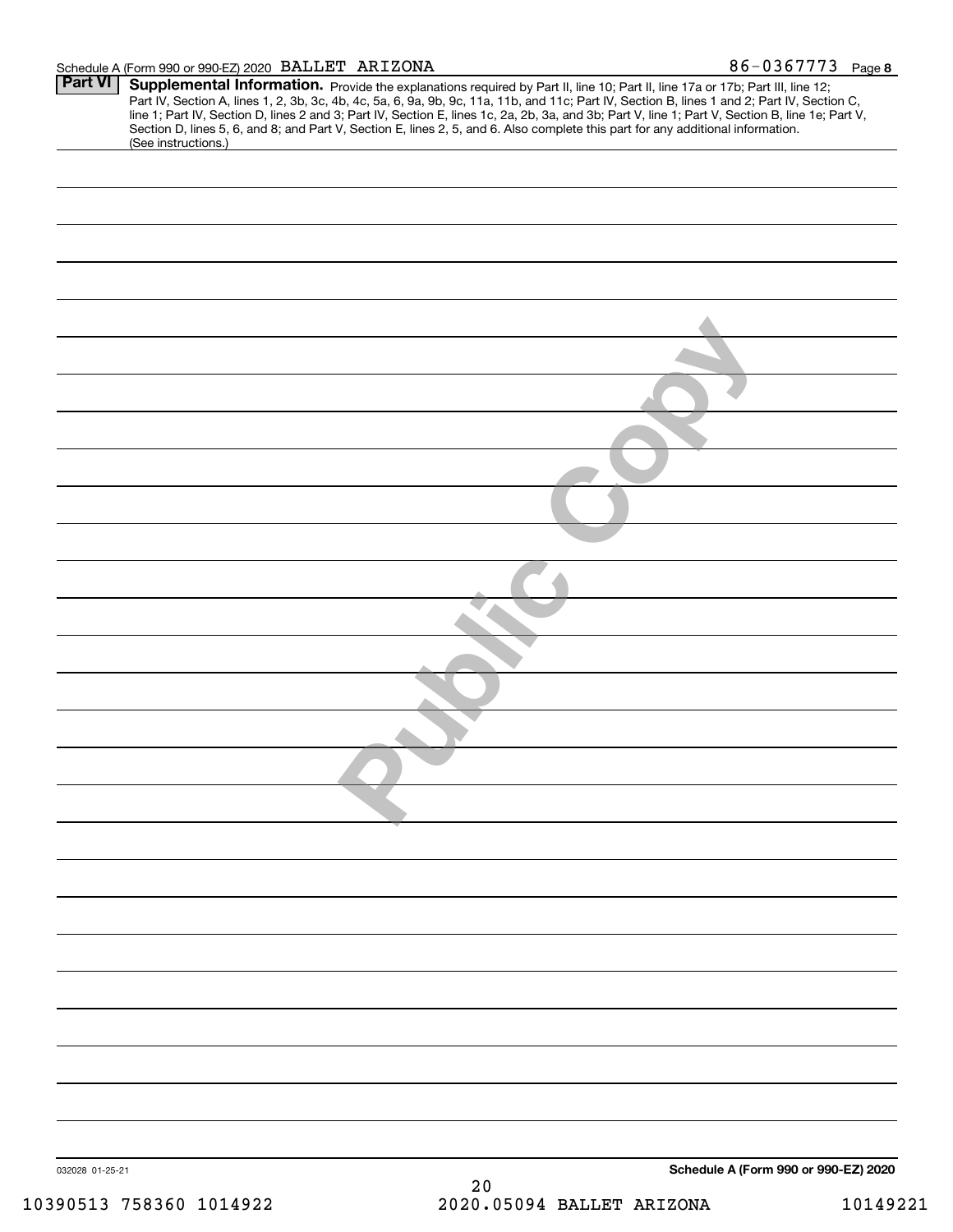| <b>SCHEDULE D</b> |  |
|-------------------|--|
|-------------------|--|

Department of the Treasury

| (Form 990) |  |
|------------|--|
|------------|--|

## **SCHEDULE D Supplemental Financial Statements**

**(Form 990)** (**Form 990,**<br>Part IV, line 6, 7, 8, 9, 10, 11a, 11b, 11c, 11d, 11e, 11f, 12a, or 12b.<br>Department of the Treasury **and Exercise Connect Connect Connect Connect Connect Connect Connect Connect Connect** 

| Attach to Form 990.                                                    |
|------------------------------------------------------------------------|
| Go to www.irs.gov/Form990 for instructions and the latest information. |
|                                                                        |



Internal Revenue Service

**Name of the organization**<br>**RAI.LET ARIZONA Employer identification number**<br>  $86-0367773$ 

|         | <b>BALLET ARIZONA</b>                                                                                                                                                                                                          |                         |                          | 86-0367773                                         |
|---------|--------------------------------------------------------------------------------------------------------------------------------------------------------------------------------------------------------------------------------|-------------------------|--------------------------|----------------------------------------------------|
| Part I  | Organizations Maintaining Donor Advised Funds or Other Similar Funds or Accounts. Complete if the                                                                                                                              |                         |                          |                                                    |
|         | organization answered "Yes" on Form 990, Part IV, line 6.                                                                                                                                                                      |                         |                          |                                                    |
|         |                                                                                                                                                                                                                                | (a) Donor advised funds |                          | (b) Funds and other accounts                       |
| 1       |                                                                                                                                                                                                                                |                         |                          |                                                    |
| 2       | Aggregate value of contributions to (during year)                                                                                                                                                                              |                         |                          |                                                    |
| з       | Aggregate value of grants from (during year) <i>mimimimimia</i>                                                                                                                                                                |                         |                          |                                                    |
| 4       |                                                                                                                                                                                                                                |                         |                          |                                                    |
| 5       | Did the organization inform all donors and donor advisors in writing that the assets held in donor advised funds                                                                                                               |                         |                          |                                                    |
|         |                                                                                                                                                                                                                                |                         |                          | Yes<br>No                                          |
| 6       | Did the organization inform all grantees, donors, and donor advisors in writing that grant funds can be used only                                                                                                              |                         |                          |                                                    |
|         | for charitable purposes and not for the benefit of the donor or donor advisor, or for any other purpose conferring                                                                                                             |                         |                          |                                                    |
|         | impermissible private benefit?                                                                                                                                                                                                 |                         |                          | Yes<br>No                                          |
| Part II | <b>Conservation Easements.</b> Complete if the organization answered "Yes" on Form 990, Part IV, line 7.                                                                                                                       |                         |                          |                                                    |
| 1       | Purpose(s) of conservation easements held by the organization (check all that apply).                                                                                                                                          |                         |                          |                                                    |
|         | Preservation of land for public use (for example, recreation or education)                                                                                                                                                     |                         |                          | Preservation of a historically important land area |
|         | Protection of natural habitat                                                                                                                                                                                                  |                         |                          | Preservation of a certified historic structure     |
|         | Preservation of open space                                                                                                                                                                                                     |                         |                          |                                                    |
|         | Complete lines 2a through 2d if the organization held a qualified conservation contribution in the form of a conservation easement on the last                                                                                 |                         |                          |                                                    |
| 2       |                                                                                                                                                                                                                                |                         |                          | Held at the End of the Tax Year                    |
|         | day of the tax year.                                                                                                                                                                                                           |                         |                          |                                                    |
|         | a Total number of conservation easements                                                                                                                                                                                       |                         | 2a                       |                                                    |
|         | Total acreage restricted by conservation easements                                                                                                                                                                             |                         | 2b                       |                                                    |
| c       | Number of conservation easements on a certified historic structure included in (a) [1] Number of conservation easements on a certified historic structure included in (a)                                                      |                         | 2 <sub>c</sub>           |                                                    |
| d       | Number of conservation easements included in (c) acquired after 7/25/06, and not on a historic structure                                                                                                                       |                         |                          |                                                    |
|         |                                                                                                                                                                                                                                |                         | 2d                       |                                                    |
| з       | Number of conservation easements modified, transferred, released, extinguished, or terminated by the organization during the tax                                                                                               |                         |                          |                                                    |
|         | $year \blacktriangleright$                                                                                                                                                                                                     |                         |                          |                                                    |
| 4       | Number of states where property subject to conservation easement is located >                                                                                                                                                  |                         |                          |                                                    |
| 5       | Does the organization have a written policy regarding the periodic monitoring, inspection, handling of                                                                                                                         |                         |                          |                                                    |
|         | violations, and enforcement of the conservation easements it holds?                                                                                                                                                            |                         |                          | Yes<br>No                                          |
| 6       | Staff and volunteer hours devoted to monitoring, inspecting, handling of violations, and enforcing conservation easements during the year                                                                                      |                         |                          |                                                    |
|         |                                                                                                                                                                                                                                |                         |                          |                                                    |
| 7       | Amount of expenses incurred in monitoring, inspecting, handling of violations, and enforcing conservation easements during the year                                                                                            |                         |                          |                                                    |
|         | $\blacktriangleright$ s                                                                                                                                                                                                        |                         |                          |                                                    |
| 8       | Does each conservation easement reported on line 2(d) above satisfy the requirements of section 170(h)(4)(B)(i)                                                                                                                |                         |                          |                                                    |
|         |                                                                                                                                                                                                                                |                         |                          | Yes<br>No                                          |
| 9       | In Part XIII, describe how the organization reports conservation easements in its revenue and expense statement and                                                                                                            |                         |                          |                                                    |
|         | balance sheet, and include, if applicable, the text of the footnote to the organization's financial statements that describes the                                                                                              |                         |                          |                                                    |
|         | organization's accounting for conservation easements.<br>Organizations Maintaining Collections of Art, Historical Treasures, or Other Similar Assets.<br>Part III                                                              |                         |                          |                                                    |
|         |                                                                                                                                                                                                                                |                         |                          |                                                    |
|         | Complete if the organization answered "Yes" on Form 990, Part IV, line 8.                                                                                                                                                      |                         |                          |                                                    |
|         | 1a If the organization elected, as permitted under FASB ASC 958, not to report in its revenue statement and balance sheet works                                                                                                |                         |                          |                                                    |
|         | of art, historical treasures, or other similar assets held for public exhibition, education, or research in furtherance of public                                                                                              |                         |                          |                                                    |
|         | service, provide in Part XIII the text of the footnote to its financial statements that describes these items.                                                                                                                 |                         |                          |                                                    |
|         | <b>b</b> If the organization elected, as permitted under FASB ASC 958, to report in its revenue statement and balance sheet works of                                                                                           |                         |                          |                                                    |
|         | art, historical treasures, or other similar assets held for public exhibition, education, or research in furtherance of public service,                                                                                        |                         |                          |                                                    |
|         | provide the following amounts relating to these items:                                                                                                                                                                         |                         |                          |                                                    |
|         |                                                                                                                                                                                                                                |                         |                          | \$                                                 |
|         | (ii) Assets included in Form 990, Part X                                                                                                                                                                                       |                         | $\blacktriangleright$ s  |                                                    |
| 2       | If the organization received or held works of art, historical treasures, or other similar assets for financial gain, provide                                                                                                   |                         |                          |                                                    |
|         | the following amounts required to be reported under FASB ASC 958 relating to these items:                                                                                                                                      |                         |                          |                                                    |
| а       |                                                                                                                                                                                                                                |                         |                          | \$                                                 |
|         | b Assets included in Form 990, Part X [11, 12] Assets included in Form 990, Part X [2010] Assets included in Form 990, Part X [2010] Management and the Management of Assets included in Form 990, Part X [2010] Management an |                         | $\blacktriangleright$ \$ |                                                    |
|         | LHA For Paperwork Reduction Act Notice, see the Instructions for Form 990.                                                                                                                                                     |                         |                          | Schedule D (Form 990) 2020                         |
|         | 032051 12-01-20                                                                                                                                                                                                                |                         |                          |                                                    |

26 10390513 758360 1014922 2020.05094 BALLET ARIZONA 10149221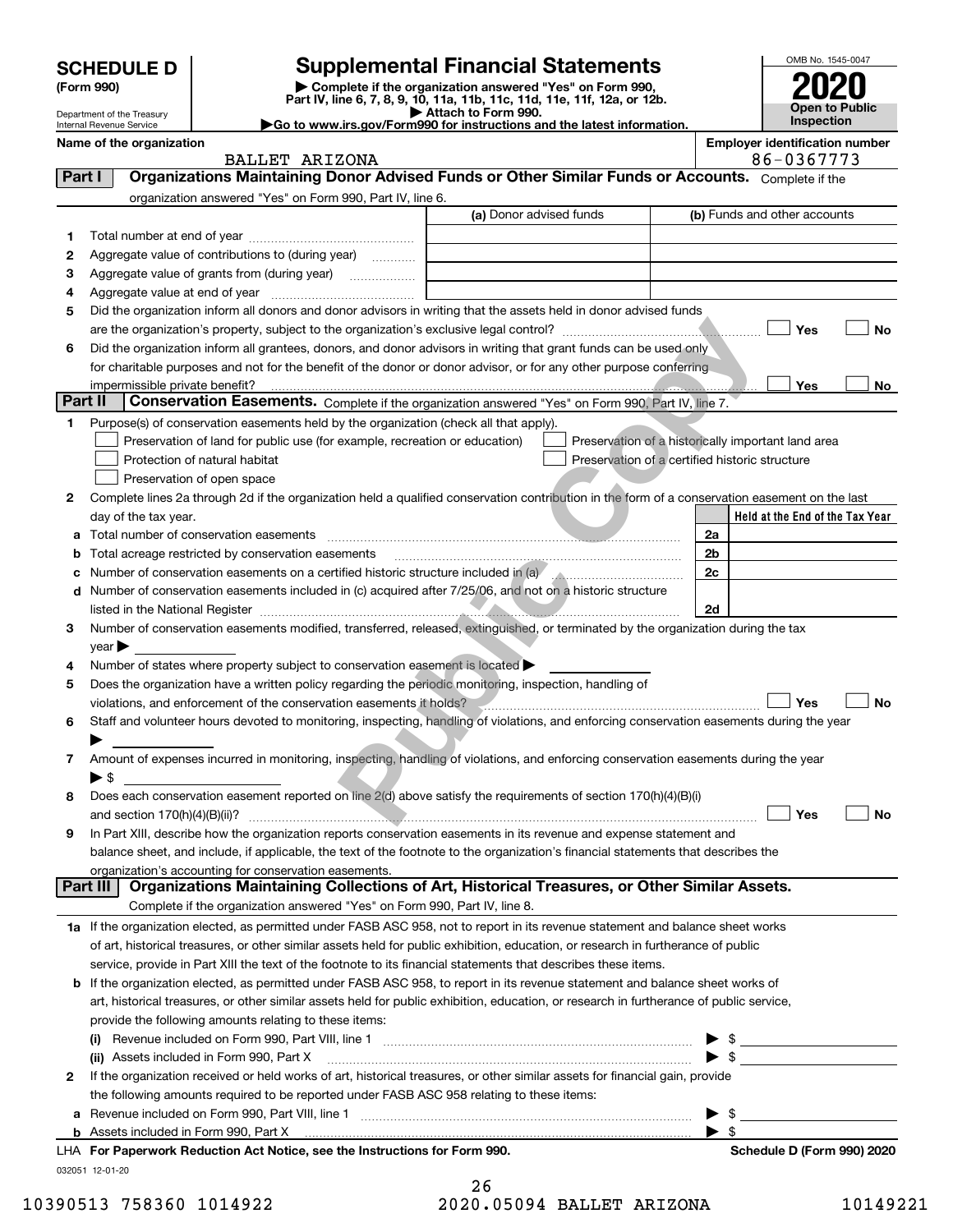|        | <b>BALLET ARIZONA</b><br>Schedule D (Form 990) 2020                                                                                                                                                                                  |                    |                |                          |                           | 86-0367773 Page 2     |  |  |
|--------|--------------------------------------------------------------------------------------------------------------------------------------------------------------------------------------------------------------------------------------|--------------------|----------------|--------------------------|---------------------------|-----------------------|--|--|
|        | Organizations Maintaining Collections of Art, Historical Treasures, or Other Similar Assets (continued)<br>Part III                                                                                                                  |                    |                |                          |                           |                       |  |  |
| 3      | Using the organization's acquisition, accession, and other records, check any of the following that make significant use of its                                                                                                      |                    |                |                          |                           |                       |  |  |
|        | collection items (check all that apply):                                                                                                                                                                                             |                    |                |                          |                           |                       |  |  |
| а      | Public exhibition                                                                                                                                                                                                                    |                    |                | Loan or exchange program |                           |                       |  |  |
| b      | Scholarly research                                                                                                                                                                                                                   | e                  |                |                          |                           |                       |  |  |
| c      | Preservation for future generations                                                                                                                                                                                                  |                    |                |                          |                           |                       |  |  |
| 4      | Provide a description of the organization's collections and explain how they further the organization's exempt purpose in Part XIII.                                                                                                 |                    |                |                          |                           |                       |  |  |
| 5      | During the year, did the organization solicit or receive donations of art, historical treasures, or other similar assets                                                                                                             |                    |                |                          |                           |                       |  |  |
|        | to be sold to raise funds rather than to be maintained as part of the organization's collection?                                                                                                                                     |                    |                |                          |                           | Yes<br>No             |  |  |
|        | <b>Part IV</b><br>Escrow and Custodial Arrangements. Complete if the organization answered "Yes" on Form 990, Part IV, line 9, or                                                                                                    |                    |                |                          |                           |                       |  |  |
|        | reported an amount on Form 990, Part X, line 21.                                                                                                                                                                                     |                    |                |                          |                           |                       |  |  |
|        | 1a Is the organization an agent, trustee, custodian or other intermediary for contributions or other assets not included                                                                                                             |                    |                |                          |                           |                       |  |  |
|        |                                                                                                                                                                                                                                      |                    |                |                          |                           | Yes<br>No             |  |  |
| b      | If "Yes," explain the arrangement in Part XIII and complete the following table:                                                                                                                                                     |                    |                |                          |                           |                       |  |  |
|        |                                                                                                                                                                                                                                      |                    |                |                          |                           | Amount                |  |  |
|        | Beginning balance <b>contract to the contract of the contract of the contract of the contract of the contract of the contract of the contract of the contract of the contract of the contract of the contract of the contract of</b> |                    |                |                          | 1 <sub>c</sub><br>.1d     |                       |  |  |
|        | Additions during the year measurements are all and the year measurements and the year measurements are all and                                                                                                                       |                    |                |                          | 1e                        |                       |  |  |
|        | Distributions during the year measurements and contained a state of the state of the state of the state of the                                                                                                                       |                    |                |                          | 1f                        |                       |  |  |
|        | 2a Did the organization include an amount on Form 990, Part X, line 21, for escrow or custodial account liability?                                                                                                                   |                    |                |                          |                           | Yes<br>No             |  |  |
|        | <b>b</b> If "Yes," explain the arrangement in Part XIII. Check here if the explanation has been provided on Part XIII                                                                                                                |                    |                |                          |                           |                       |  |  |
| Part V | Endowment Funds. Complete if the organization answered "Yes" on Form 990, Part IV, line 10.                                                                                                                                          |                    |                |                          |                           |                       |  |  |
|        |                                                                                                                                                                                                                                      | (a) Current year   | (b) Prior year | (c) Two years back       | (d) Three years back      | (e) Four years back   |  |  |
| 1a     | Beginning of year balance                                                                                                                                                                                                            | 4,606,871.         | 4,670,922.     | 4,732,822.               | 4,746,867.                | 4, 126, 424.          |  |  |
|        |                                                                                                                                                                                                                                      | 1,500.             |                | 12,252.                  |                           | 609,014.              |  |  |
|        | Net investment earnings, gains, and losses                                                                                                                                                                                           | 1, 142, 795.       | $-32,063$ .    | 155, 124.                | 102,305.                  | 11,429.               |  |  |
|        |                                                                                                                                                                                                                                      |                    |                | 198,000.                 | 100,000.                  |                       |  |  |
|        | e Other expenditures for facilities                                                                                                                                                                                                  |                    |                |                          |                           |                       |  |  |
|        | and programs                                                                                                                                                                                                                         | 831,061.           |                |                          |                           |                       |  |  |
|        | f Administrative expenses                                                                                                                                                                                                            | 31,383.            | 31,888.        | 31,276.                  | 16,350.                   |                       |  |  |
|        | End of year balance                                                                                                                                                                                                                  | 4,888,722.         | 4,606,871.     | 4,670,922.               | 4,732,822.                | 4,746,867.            |  |  |
| 2      | Provide the estimated percentage of the current year end balance (line 1g, column (a)) held as:                                                                                                                                      |                    |                |                          |                           |                       |  |  |
|        | Board designated or quasi-endowment                                                                                                                                                                                                  |                    | %              |                          |                           |                       |  |  |
|        | 100<br>Permanent endowment >                                                                                                                                                                                                         | %                  |                |                          |                           |                       |  |  |
| с      | Term endowment $\blacktriangleright$                                                                                                                                                                                                 | %                  |                |                          |                           |                       |  |  |
|        | The percentages on lines 2a, 2b, and 2c should equal 100%.                                                                                                                                                                           |                    |                |                          |                           |                       |  |  |
|        | 3a Are there endowment funds not in the possession of the organization that are held and administered for the organization                                                                                                           |                    |                |                          |                           |                       |  |  |
|        | by:                                                                                                                                                                                                                                  |                    |                |                          |                           | Yes<br>No             |  |  |
|        | (i)                                                                                                                                                                                                                                  |                    |                |                          |                           | X<br>3a(i)            |  |  |
|        |                                                                                                                                                                                                                                      |                    |                |                          |                           | $\mathbf X$<br>3a(ii) |  |  |
|        | b If "Yes" on line 3a(ii), are the related organizations listed as required on Schedule R? [[[[[[[[[[[[[[[[[[                                                                                                                        |                    |                |                          |                           | 3b                    |  |  |
|        | Describe in Part XIII the intended uses of the organization's endowment funds.<br>Land, Buildings, and Equipment.<br><b>Part VI</b>                                                                                                  |                    |                |                          |                           |                       |  |  |
|        | Complete if the organization answered "Yes" on Form 990, Part IV, line 11a. See Form 990, Part X, line 10.                                                                                                                           |                    |                |                          |                           |                       |  |  |
|        | Description of property                                                                                                                                                                                                              | (a) Cost or other  |                | (b) Cost or other        | (c) Accumulated           | (d) Book value        |  |  |
|        |                                                                                                                                                                                                                                      | basis (investment) |                | basis (other)            | depreciation              |                       |  |  |
|        |                                                                                                                                                                                                                                      |                    |                |                          |                           |                       |  |  |
| b      |                                                                                                                                                                                                                                      |                    |                |                          |                           |                       |  |  |
|        |                                                                                                                                                                                                                                      |                    |                | 3,946,617.               | 1,256,689.                | 2,689,928.            |  |  |
| d      |                                                                                                                                                                                                                                      |                    |                | 3,329,664.               | $\overline{2,711}$ , 336. | 618,328.              |  |  |
|        |                                                                                                                                                                                                                                      |                    |                |                          |                           |                       |  |  |
|        |                                                                                                                                                                                                                                      |                    |                |                          |                           | 3,308,256.            |  |  |
|        |                                                                                                                                                                                                                                      |                    |                |                          |                           |                       |  |  |

**Schedule D (Form 990) 2020**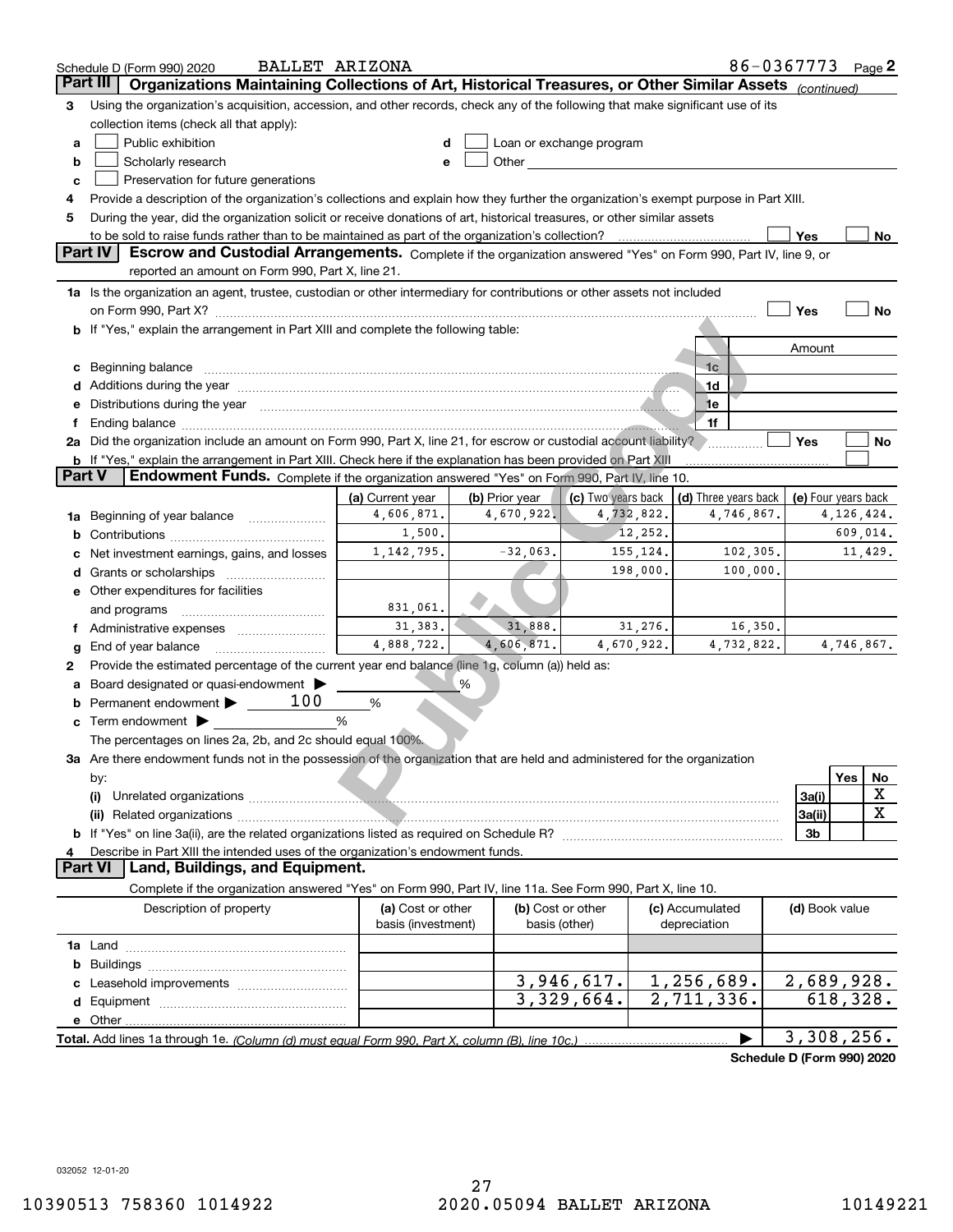| Schedule D (Form 990) 2020 |  | BALLET ARIZONA |
|----------------------------|--|----------------|
|----------------------------|--|----------------|

| BALLET ARIZONA<br>Schedule D (Form 990) 2020                                                                      |                 |                                                           | 86-0367773 $_{Page}$ 3 |
|-------------------------------------------------------------------------------------------------------------------|-----------------|-----------------------------------------------------------|------------------------|
| Part VII Investments - Other Securities.                                                                          |                 |                                                           |                        |
| Complete if the organization answered "Yes" on Form 990, Part IV, line 11b. See Form 990, Part X, line 12.        |                 |                                                           |                        |
| (a) Description of security or category (including name of security)                                              | (b) Book value  | (c) Method of valuation: Cost or end-of-year market value |                        |
| (1) Financial derivatives                                                                                         |                 |                                                           |                        |
|                                                                                                                   |                 |                                                           |                        |
| (3) Other                                                                                                         |                 |                                                           |                        |
| (A)                                                                                                               |                 |                                                           |                        |
| (B)                                                                                                               |                 |                                                           |                        |
| (C)                                                                                                               |                 |                                                           |                        |
| (D)                                                                                                               |                 |                                                           |                        |
| (E)                                                                                                               |                 |                                                           |                        |
| (F)                                                                                                               |                 |                                                           |                        |
| (G)                                                                                                               |                 |                                                           |                        |
| (H)                                                                                                               |                 |                                                           |                        |
| Total. (Col. (b) must equal Form 990, Part X, col. (B) line 12.)                                                  |                 |                                                           |                        |
| Part VIII Investments - Program Related.                                                                          |                 |                                                           |                        |
| Complete if the organization answered "Yes" on Form 990, Part IV, line 11c. See Form 990, Part X, line 13.        |                 |                                                           |                        |
| (a) Description of investment                                                                                     | (b) Book value  | (c) Method of valuation: Cost or end-of-year market value |                        |
| (1)                                                                                                               |                 |                                                           |                        |
| (2)                                                                                                               |                 |                                                           |                        |
| (3)                                                                                                               |                 |                                                           |                        |
| (4)                                                                                                               |                 |                                                           |                        |
| (5)                                                                                                               |                 |                                                           |                        |
| (6)                                                                                                               |                 |                                                           |                        |
| (7)                                                                                                               |                 |                                                           |                        |
| (8)                                                                                                               |                 |                                                           |                        |
| (9)                                                                                                               |                 |                                                           |                        |
| Total. (Col. (b) must equal Form 990, Part X, col. (B) line 13.)                                                  |                 |                                                           |                        |
| <b>Other Assets.</b><br>Part IX                                                                                   |                 |                                                           |                        |
| Complete if the organization answered "Yes" on Form 990, Part IV, line 11d. See Form 990, Part X, line 15.        |                 |                                                           |                        |
|                                                                                                                   | (a) Description |                                                           | (b) Book value         |
| (1)                                                                                                               |                 |                                                           |                        |
| (2)                                                                                                               |                 |                                                           |                        |
| (3)                                                                                                               |                 |                                                           |                        |
| (4)                                                                                                               |                 |                                                           |                        |
| (5)                                                                                                               |                 |                                                           |                        |
| (6)                                                                                                               |                 |                                                           |                        |
| (7)                                                                                                               |                 |                                                           |                        |
| (8)                                                                                                               |                 |                                                           |                        |
| (9)                                                                                                               |                 |                                                           |                        |
|                                                                                                                   |                 |                                                           |                        |
| <b>Other Liabilities.</b><br>Part X                                                                               |                 |                                                           |                        |
| Complete if the organization answered "Yes" on Form 990, Part IV, line 11e or 11f. See Form 990, Part X, line 25. |                 |                                                           |                        |
| (a) Description of liability                                                                                      |                 |                                                           | (b) Book value         |
| 1.                                                                                                                |                 |                                                           |                        |
| (1)<br>Federal income taxes                                                                                       |                 |                                                           |                        |
| (2)                                                                                                               |                 |                                                           |                        |
| (3)                                                                                                               |                 |                                                           |                        |
| (4)                                                                                                               |                 |                                                           |                        |
| (5)                                                                                                               |                 |                                                           |                        |
| (6)                                                                                                               |                 |                                                           |                        |
| (7)                                                                                                               |                 |                                                           |                        |
| (8)                                                                                                               |                 |                                                           |                        |
| (9)                                                                                                               |                 |                                                           |                        |
| Total. (Column (b) must equal Form 990, Part X, col. (B) line 25.)                                                |                 |                                                           |                        |

**2.** Liability for uncertain tax positions. In Part XIII, provide the text of the footnote to the organization's financial statements that reports the organization's liability for uncertain tax positions under FASB ASC 740. Check here if the text of the footnote has been provided in Part XIII

 $\boxed{\text{X}}$ 

**Schedule D (Form 990) 2020**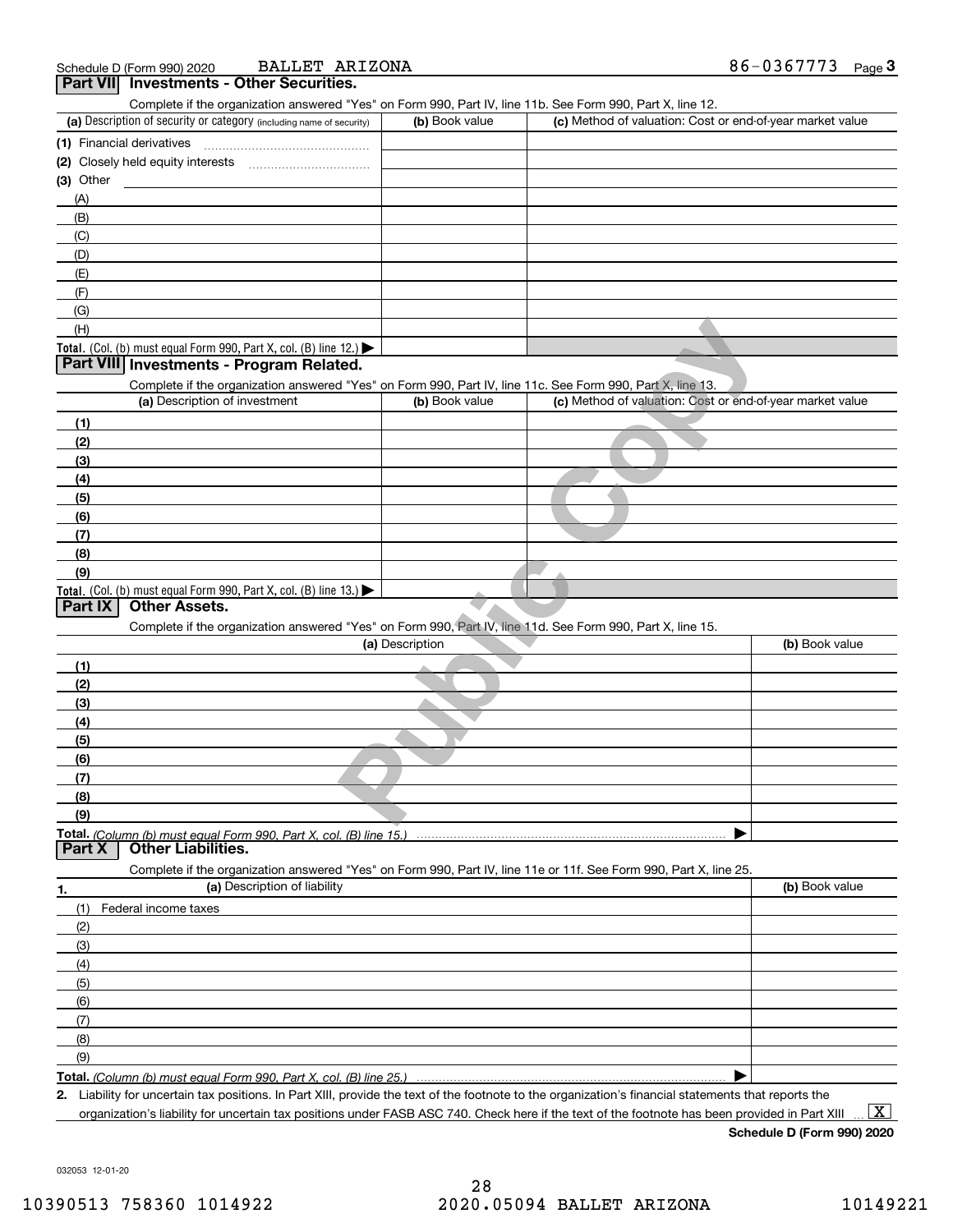|   | BALLET ARIZONA<br>Schedule D (Form 990) 2020                                                                                                                                                                                   |                           |                | 86-0367773<br>Page 4 |
|---|--------------------------------------------------------------------------------------------------------------------------------------------------------------------------------------------------------------------------------|---------------------------|----------------|----------------------|
|   | Reconciliation of Revenue per Audited Financial Statements With Revenue per Return.<br>Part XI                                                                                                                                 |                           |                |                      |
|   | Complete if the organization answered "Yes" on Form 990, Part IV, line 12a.                                                                                                                                                    |                           |                |                      |
| 1 | Total revenue, gains, and other support per audited financial statements                                                                                                                                                       |                           | $\mathbf{1}$   | 7, 169, 110.         |
| 2 | Amounts included on line 1 but not on Form 990, Part VIII, line 12:                                                                                                                                                            |                           |                |                      |
| a | Net unrealized gains (losses) on investments [11] manuscriminal contracts and all of the unrealized gains (losses) on investments                                                                                              | 883,932.<br>2a            |                |                      |
| b |                                                                                                                                                                                                                                | 25,845.<br>2 <sub>b</sub> |                |                      |
| c |                                                                                                                                                                                                                                | 2c                        |                |                      |
|   | <b>d</b> Other (Describe in Part XIII.)                                                                                                                                                                                        | 2d                        |                |                      |
| е | Add lines 2a through 2d                                                                                                                                                                                                        |                           | 2e             | 909,777.             |
| 3 |                                                                                                                                                                                                                                |                           | 3              | 6, 259, 333.         |
| 4 | Amounts included on Form 990, Part VIII, line 12, but not on line 1:                                                                                                                                                           |                           |                |                      |
| a | Investment expenses not included on Form 990, Part VIII, line 7b                                                                                                                                                               | 31,383.<br>4a             |                |                      |
| b | Other (Describe in Part XIII.) (2000) (2000) (2000) (2010) (2010) (2010) (2010) (2010) (2010) (2010) (2010) (20                                                                                                                | $-35,015.$<br>4b          |                |                      |
|   | c Add lines 4a and 4b                                                                                                                                                                                                          |                           | 4с             | $-3,632.$            |
|   |                                                                                                                                                                                                                                |                           | 5              | 6, 255, 701.         |
|   | Reconciliation of Expenses per Audited Financial Statements With Expenses per Return.<br>Part XII                                                                                                                              |                           |                |                      |
|   | Complete if the organization answered "Yes" on Form 990, Part IV, line 12a.                                                                                                                                                    |                           |                |                      |
| 1 | Total expenses and losses per audited financial statements [11] [12] material contracts and losses per audited financial statements [11] material contracts and contracts and contracts and contracts and contracts and contra |                           | $\blacksquare$ | 5,808,875.           |
| 2 | Amounts included on line 1 but not on Form 990, Part IX, line 25:                                                                                                                                                              |                           |                |                      |
| а |                                                                                                                                                                                                                                | 25,845.<br>2a             |                |                      |
| b |                                                                                                                                                                                                                                | 2 <sub>b</sub>            |                |                      |
| c |                                                                                                                                                                                                                                | 2c                        |                |                      |
| d |                                                                                                                                                                                                                                | 35,015.<br>2d             |                |                      |
| е | Add lines 2a through 2d                                                                                                                                                                                                        |                           | 2е             | 60,860.              |
| 3 |                                                                                                                                                                                                                                |                           | 3              | 5,748,015.           |
|   | Amounts included on Form 990, Part IX, line 25, but not on line 1:                                                                                                                                                             |                           |                |                      |
| a | Investment expenses not included on Form 990, Part VIII, line 7b                                                                                                                                                               | 31,383.<br>4a             |                |                      |
|   | <b>b</b> Other (Describe in Part XIII.)                                                                                                                                                                                        | 4b                        |                |                      |
|   | c Add lines 4a and 4b                                                                                                                                                                                                          |                           | 4c             | 31,383.              |
| 5 |                                                                                                                                                                                                                                |                           | 5              | 5,779,398.           |
|   | Part XIII Supplemental Information.                                                                                                                                                                                            |                           |                |                      |
|   | Provide the descriptions required for Part II, lines 3, 5, and 9; Part III, lines 1a and 4; Part IV, lines 1b and 2b; Part V, line 4; Part X, line 2; Part XI,                                                                 |                           |                |                      |
|   | lines 2d and 4b; and Part XII, lines 2d and 4b. Also complete this part to provide any additional information.                                                                                                                 |                           |                |                      |
|   |                                                                                                                                                                                                                                |                           |                |                      |
|   |                                                                                                                                                                                                                                |                           |                |                      |
|   | PART V, LINE 4:                                                                                                                                                                                                                |                           |                |                      |
|   | EARNINGS ON THE ENDOWMENT FUNDS ARE UNRESTRICTED AND ARE USED TO                                                                                                                                                               |                           |                | SUPPORT              |
|   | IN ACCORDANCE WITH THE ORGANIZATION'S<br>THE PROGRAMS OF THE ORGANIZATION,                                                                                                                                                     |                           |                |                      |

#### PART V, LINE 4:

ENDOWMENT SPENDING POLICY.

PART X, LINE 2:

THE BALLET RECOGNIZES UNCERTAIN TAX POSITIONS IN THE FINANCIAL STATEMENTS

WHEN IT IS MORE LIKELY-THAN-NOT THE POSITIONS WILL NOT BE SUSTAINED UPON

EXAMINATION BY THE TAX AUTHORITIES. AT JUNE 30, 2021, THE BALLET HAD NO

### UNCERTAIN TAX POSITIONS THAT QUALIFY FOR RECOGNITION OR DISCLOSURE IN THE

FINANCIAL STATEMENTS.

032054 12-01-20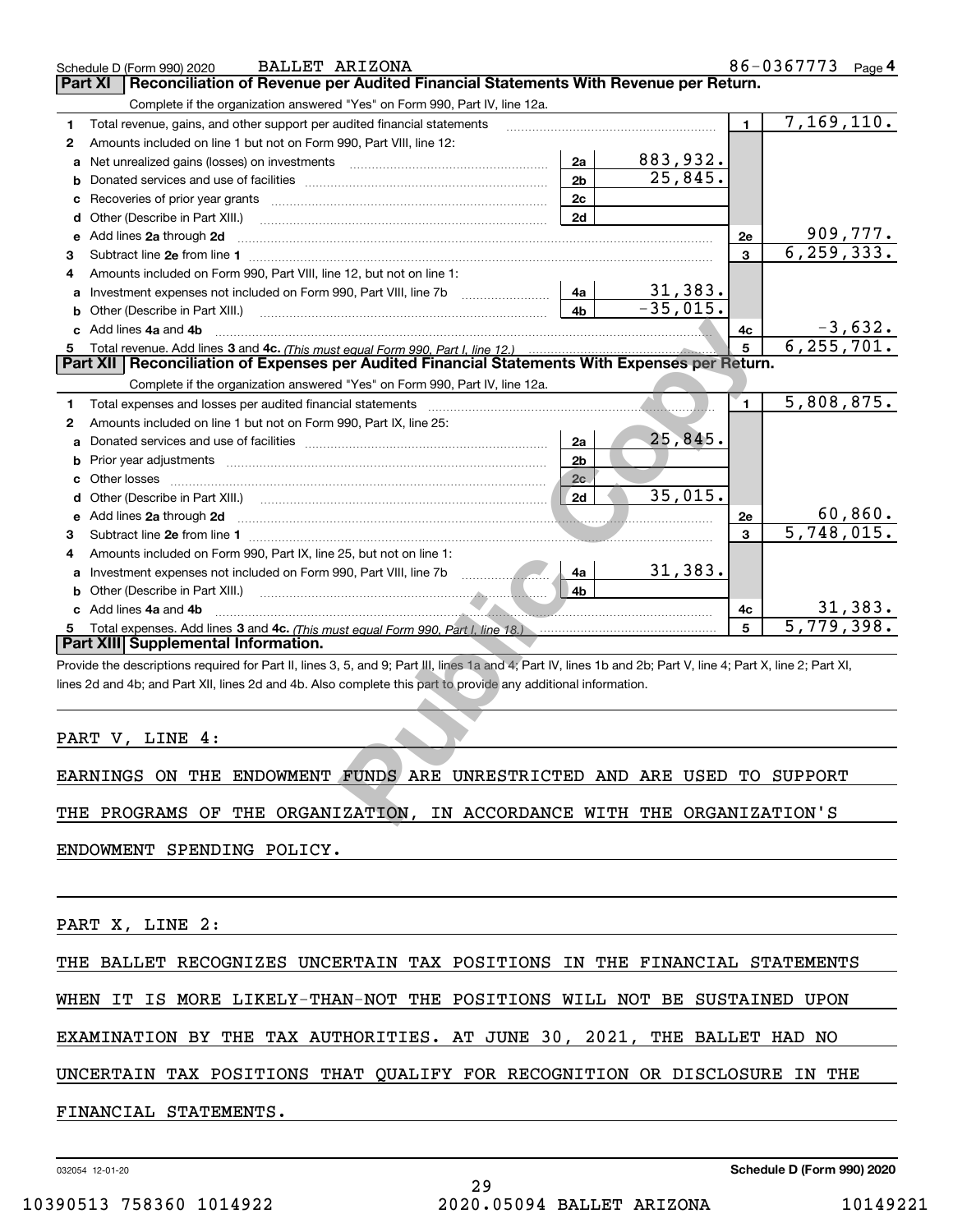| Schedule D (Form 990) 2020 BALLET ARIZONA<br><b>Part XIII</b> Supplemental Information (continued) | 86-0367773 Page 5          |
|----------------------------------------------------------------------------------------------------|----------------------------|
|                                                                                                    |                            |
| PART XI, LINE 4B - OTHER ADJUSTMENTS:                                                              |                            |
| FUNDRAISING EVENT EXPENSES                                                                         | $-35,015.$                 |
|                                                                                                    |                            |
|                                                                                                    |                            |
| PART XII, LINE 2D - OTHER ADJUSTMENTS:                                                             |                            |
| FUNDRAISING EVENT EXPENSES                                                                         | 35,015.                    |
|                                                                                                    |                            |
|                                                                                                    |                            |
|                                                                                                    |                            |
|                                                                                                    |                            |
|                                                                                                    |                            |
|                                                                                                    |                            |
|                                                                                                    |                            |
|                                                                                                    |                            |
|                                                                                                    |                            |
|                                                                                                    |                            |
|                                                                                                    |                            |
|                                                                                                    |                            |
|                                                                                                    |                            |
|                                                                                                    |                            |
|                                                                                                    |                            |
|                                                                                                    |                            |
|                                                                                                    |                            |
|                                                                                                    |                            |
|                                                                                                    |                            |
|                                                                                                    |                            |
|                                                                                                    |                            |
|                                                                                                    |                            |
|                                                                                                    |                            |
|                                                                                                    |                            |
|                                                                                                    |                            |
|                                                                                                    |                            |
|                                                                                                    |                            |
|                                                                                                    |                            |
|                                                                                                    | Schedule D (Form 990) 2020 |

032055 12-01-20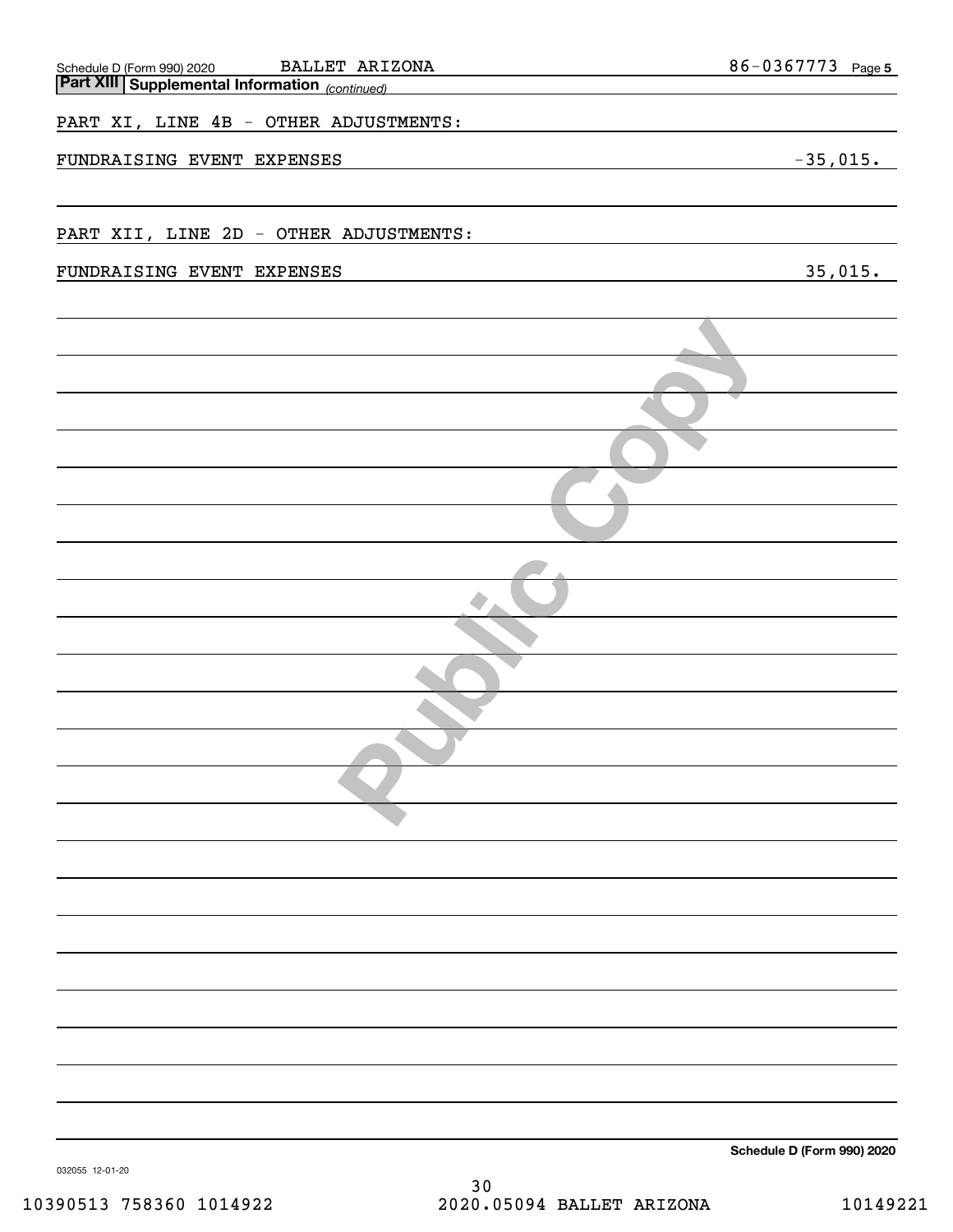| <b>SCHEDULE G</b>                                    |                                                                                                                                                                     | <b>Supplemental Information Regarding Fundraising or Gaming Activities</b>                                                                         |                               |    |                                                                                                                                       |  |                                        | OMB No. 1545-0047                                   |
|------------------------------------------------------|---------------------------------------------------------------------------------------------------------------------------------------------------------------------|----------------------------------------------------------------------------------------------------------------------------------------------------|-------------------------------|----|---------------------------------------------------------------------------------------------------------------------------------------|--|----------------------------------------|-----------------------------------------------------|
| (Form 990 or 990-EZ)                                 | Complete if the organization answered "Yes" on Form 990, Part IV, line 17, 18, or 19, or if the<br>organization entered more than \$15,000 on Form 990-EZ, line 6a. |                                                                                                                                                    |                               |    |                                                                                                                                       |  |                                        | 2020                                                |
| Department of the Treasury                           | Attach to Form 990 or Form 990-EZ.<br><b>Open to Public</b>                                                                                                         |                                                                                                                                                    |                               |    |                                                                                                                                       |  |                                        |                                                     |
| Internal Revenue Service<br>Name of the organization |                                                                                                                                                                     | ► Go to www.irs.gov/Form990 for instructions and the latest information.                                                                           |                               |    |                                                                                                                                       |  |                                        | Inspection<br><b>Employer identification number</b> |
|                                                      |                                                                                                                                                                     | BALLET ARIZONA                                                                                                                                     |                               |    |                                                                                                                                       |  | 86-0367773                             |                                                     |
| Part I                                               |                                                                                                                                                                     | Fundraising Activities. Complete if the organization answered "Yes" on Form 990, Part IV, line 17. Form 990-EZ filers are not                      |                               |    |                                                                                                                                       |  |                                        |                                                     |
|                                                      | required to complete this part.                                                                                                                                     |                                                                                                                                                    |                               |    |                                                                                                                                       |  |                                        |                                                     |
|                                                      |                                                                                                                                                                     | 1 Indicate whether the organization raised funds through any of the following activities. Check all that apply.                                    |                               |    |                                                                                                                                       |  |                                        |                                                     |
| Mail solicitations<br>a<br>b                         | Internet and email solicitations                                                                                                                                    |                                                                                                                                                    |                               |    | $\mathbf{e} \times \mathbf{X}$ Solicitation of non-government grants<br>$f\left[\frac{X}{X}\right]$ Solicitation of government grants |  |                                        |                                                     |
| Phone solicitations<br>c                             |                                                                                                                                                                     | g                                                                                                                                                  | Special fundraising events    |    |                                                                                                                                       |  |                                        |                                                     |
| In-person solicitations<br>d                         |                                                                                                                                                                     |                                                                                                                                                    |                               |    |                                                                                                                                       |  |                                        |                                                     |
|                                                      |                                                                                                                                                                     | 2 a Did the organization have a written or oral agreement with any individual (including officers, directors, trustees, or                         |                               |    |                                                                                                                                       |  |                                        |                                                     |
|                                                      |                                                                                                                                                                     | key employees listed in Form 990, Part VII) or entity in connection with professional fundraising services?                                        |                               |    |                                                                                                                                       |  | $X \vert Y$ es                         | <b>No</b>                                           |
|                                                      |                                                                                                                                                                     | b If "Yes," list the 10 highest paid individuals or entities (fundraisers) pursuant to agreements under which the fundraiser is to be              |                               |    |                                                                                                                                       |  |                                        |                                                     |
| compensated at least \$5,000 by the organization.    |                                                                                                                                                                     |                                                                                                                                                    |                               |    |                                                                                                                                       |  |                                        |                                                     |
| (i) Name and address of individual                   |                                                                                                                                                                     |                                                                                                                                                    | (iii) Did<br>fundraiser       |    | (iv) Gross receipts                                                                                                                   |  | (v) Amount paid<br>to (or retained by) | (vi) Amount paid                                    |
| or entity (fundraiser)                               |                                                                                                                                                                     | (ii) Activity                                                                                                                                      | have custody<br>or control of |    | from activity                                                                                                                         |  | fundraiser                             | to (or retained by)<br>organization                 |
|                                                      |                                                                                                                                                                     |                                                                                                                                                    | contributions?                |    |                                                                                                                                       |  | listed in col. (i)                     |                                                     |
| GOOD WORKS GRANT WRITING -                           |                                                                                                                                                                     | GRANT APPLICATIONS AND                                                                                                                             | Yes                           | No |                                                                                                                                       |  |                                        |                                                     |
| 328 E BRAEBURN DR, PHOENIX,                          |                                                                                                                                                                     | PROPOSALS                                                                                                                                          |                               | X  | 0.                                                                                                                                    |  | 23,500.                                | 0.                                                  |
|                                                      |                                                                                                                                                                     |                                                                                                                                                    |                               |    |                                                                                                                                       |  |                                        |                                                     |
|                                                      |                                                                                                                                                                     |                                                                                                                                                    |                               |    |                                                                                                                                       |  |                                        |                                                     |
|                                                      |                                                                                                                                                                     |                                                                                                                                                    |                               |    |                                                                                                                                       |  |                                        |                                                     |
|                                                      |                                                                                                                                                                     |                                                                                                                                                    |                               |    |                                                                                                                                       |  |                                        |                                                     |
|                                                      |                                                                                                                                                                     |                                                                                                                                                    |                               |    |                                                                                                                                       |  |                                        |                                                     |
|                                                      |                                                                                                                                                                     |                                                                                                                                                    |                               |    |                                                                                                                                       |  |                                        |                                                     |
|                                                      |                                                                                                                                                                     |                                                                                                                                                    |                               |    |                                                                                                                                       |  |                                        |                                                     |
|                                                      |                                                                                                                                                                     |                                                                                                                                                    |                               |    |                                                                                                                                       |  |                                        |                                                     |
|                                                      |                                                                                                                                                                     |                                                                                                                                                    |                               |    |                                                                                                                                       |  |                                        |                                                     |
|                                                      |                                                                                                                                                                     |                                                                                                                                                    |                               |    |                                                                                                                                       |  |                                        |                                                     |
|                                                      |                                                                                                                                                                     |                                                                                                                                                    |                               |    |                                                                                                                                       |  |                                        |                                                     |
|                                                      |                                                                                                                                                                     |                                                                                                                                                    |                               |    |                                                                                                                                       |  |                                        |                                                     |
|                                                      |                                                                                                                                                                     |                                                                                                                                                    |                               |    |                                                                                                                                       |  |                                        |                                                     |
|                                                      |                                                                                                                                                                     |                                                                                                                                                    |                               |    |                                                                                                                                       |  |                                        |                                                     |
| Total                                                |                                                                                                                                                                     |                                                                                                                                                    |                               |    |                                                                                                                                       |  | 23,500.                                |                                                     |
|                                                      |                                                                                                                                                                     | 3 List all states in which the organization is registered or licensed to solicit contributions or has been notified it is exempt from registration |                               |    |                                                                                                                                       |  |                                        |                                                     |
| or licensing.                                        |                                                                                                                                                                     |                                                                                                                                                    |                               |    |                                                                                                                                       |  |                                        |                                                     |
| AZ                                                   |                                                                                                                                                                     |                                                                                                                                                    |                               |    |                                                                                                                                       |  |                                        |                                                     |
|                                                      |                                                                                                                                                                     |                                                                                                                                                    |                               |    |                                                                                                                                       |  |                                        |                                                     |
|                                                      |                                                                                                                                                                     |                                                                                                                                                    |                               |    |                                                                                                                                       |  |                                        |                                                     |
|                                                      |                                                                                                                                                                     |                                                                                                                                                    |                               |    |                                                                                                                                       |  |                                        |                                                     |
|                                                      |                                                                                                                                                                     |                                                                                                                                                    |                               |    |                                                                                                                                       |  |                                        |                                                     |
|                                                      |                                                                                                                                                                     |                                                                                                                                                    |                               |    |                                                                                                                                       |  |                                        |                                                     |
|                                                      |                                                                                                                                                                     |                                                                                                                                                    |                               |    |                                                                                                                                       |  |                                        |                                                     |
|                                                      |                                                                                                                                                                     |                                                                                                                                                    |                               |    |                                                                                                                                       |  |                                        |                                                     |
|                                                      |                                                                                                                                                                     |                                                                                                                                                    |                               |    |                                                                                                                                       |  |                                        |                                                     |
|                                                      |                                                                                                                                                                     | LHA For Paperwork Reduction Act Notice, see the Instructions for Form 990 or 990-EZ.<br>SEE PART IV FOR CONTINUATIONS                              |                               |    |                                                                                                                                       |  |                                        | Schedule G (Form 990 or 990-EZ) 2020                |

032081 11-25-20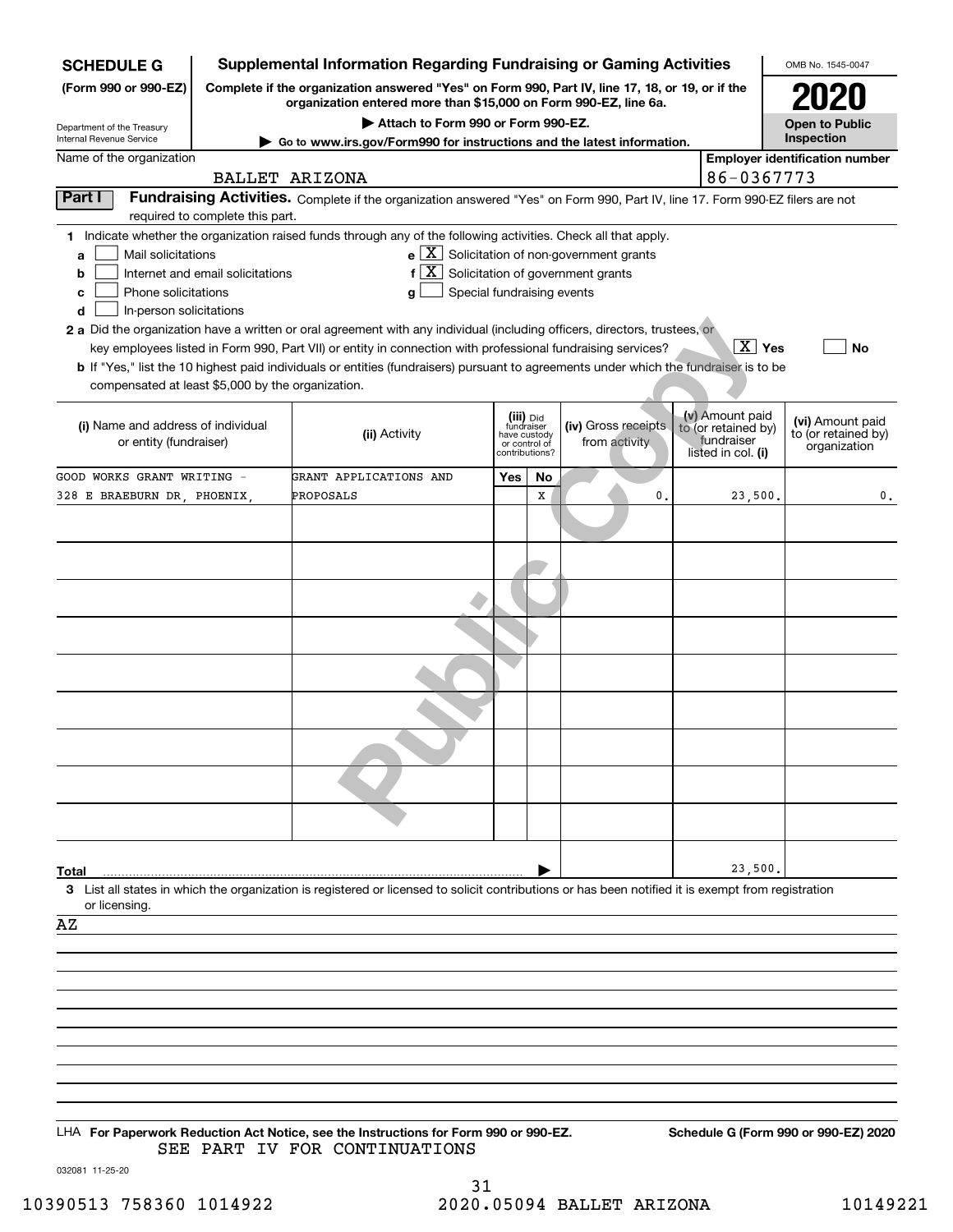#### Schedule G (Form 990 or 990-EZ) 2020 Page BALLET ARIZONA 86-0367773

**Part II** | Fundraising Events. Complete if the organization answered "Yes" on Form 990, Part IV, line 18, or reported more than \$15,000 of fundraising event contributions and gross income on Form 990-EZ, lines 1 and 6b. List events with gross receipts greater than \$5,000.

|                 |                                                                                                                             |                                                              | (a) Event $#1$<br>GALA<br>(event type) | $(b)$ Event #2<br>(event type)                                                                                  | (c) Other events<br><b>NONE</b><br>(total number) | (d) Total events<br>(add col. (a) through<br>col. (c) |  |
|-----------------|-----------------------------------------------------------------------------------------------------------------------------|--------------------------------------------------------------|----------------------------------------|-----------------------------------------------------------------------------------------------------------------|---------------------------------------------------|-------------------------------------------------------|--|
| Revenue         |                                                                                                                             |                                                              | 244,310.                               |                                                                                                                 |                                                   | 244,310.                                              |  |
|                 | $\mathbf{2}$                                                                                                                | Less: Contributions                                          | 231,560.                               |                                                                                                                 |                                                   | 231,560.                                              |  |
|                 | 3                                                                                                                           | Gross income (line 1 minus line 2)                           | 12,750.                                |                                                                                                                 |                                                   | 12,750.                                               |  |
|                 |                                                                                                                             |                                                              |                                        |                                                                                                                 |                                                   |                                                       |  |
|                 | 5                                                                                                                           |                                                              |                                        |                                                                                                                 |                                                   |                                                       |  |
|                 | 6                                                                                                                           |                                                              |                                        |                                                                                                                 |                                                   |                                                       |  |
| Direct Expenses |                                                                                                                             |                                                              | 14,293.                                |                                                                                                                 |                                                   | 14, 293.                                              |  |
|                 | 8                                                                                                                           |                                                              | 6,897.                                 |                                                                                                                 |                                                   | $\frac{6,897.}{35,541.}$                              |  |
|                 | 9                                                                                                                           |                                                              | 35,541.                                |                                                                                                                 |                                                   |                                                       |  |
|                 | 10                                                                                                                          | Direct expense summary. Add lines 4 through 9 in column (d)  |                                        | the contract of the contract of the contract of the contract of the contract of the contract of the contract of |                                                   | 56,731.                                               |  |
|                 | 11                                                                                                                          | Net income summary. Subtract line 10 from line 3, column (d) |                                        |                                                                                                                 |                                                   | $-43,981.$                                            |  |
|                 | <b>Part III</b><br>Gaming. Complete if the organization answered "Yes" on Form 990, Part IV, line 19, or reported more than |                                                              |                                        |                                                                                                                 |                                                   |                                                       |  |

|                 | 5  |                                                                                                                                                                                         |                          |                                                  |                  |                                                     |                    |
|-----------------|----|-----------------------------------------------------------------------------------------------------------------------------------------------------------------------------------------|--------------------------|--------------------------------------------------|------------------|-----------------------------------------------------|--------------------|
|                 | 6  |                                                                                                                                                                                         |                          |                                                  |                  |                                                     |                    |
| Direct Expenses | 7  |                                                                                                                                                                                         | 14,293.                  |                                                  |                  |                                                     | 14,293.            |
|                 |    |                                                                                                                                                                                         |                          |                                                  |                  |                                                     |                    |
|                 | 8  |                                                                                                                                                                                         | $\frac{6,897.}{35,541.}$ |                                                  |                  |                                                     | 6,897.             |
|                 | 9  |                                                                                                                                                                                         |                          |                                                  |                  |                                                     | 35,541.<br>56,731. |
|                 | 10 | Direct expense summary. Add lines 4 through 9 in column (d)                                                                                                                             |                          |                                                  | ▶                | $-43,981.$                                          |                    |
|                 |    | 11 Net income summary. Subtract line 10 from line 3, column (d)<br>Part III<br>Gaming. Complete if the organization answered "Yes" on Form 990, Part IV, line 19, or reported more than |                          |                                                  |                  |                                                     |                    |
|                 |    | \$15,000 on Form 990-EZ, line 6a.                                                                                                                                                       |                          |                                                  |                  |                                                     |                    |
|                 |    |                                                                                                                                                                                         | (a) Bingo                | (b) Pull tabs/instant<br>bingo/progressive bingo | (c) Other gaming | (d) Total gaming (add<br>col. (a) through col. (c)) |                    |
| Revenue         | 1. |                                                                                                                                                                                         |                          |                                                  |                  |                                                     |                    |
|                 |    |                                                                                                                                                                                         |                          |                                                  |                  |                                                     |                    |
|                 |    |                                                                                                                                                                                         |                          |                                                  |                  |                                                     |                    |
|                 | 3  |                                                                                                                                                                                         |                          |                                                  |                  |                                                     |                    |
| Direct Expenses | 4  |                                                                                                                                                                                         |                          |                                                  |                  |                                                     |                    |
|                 |    |                                                                                                                                                                                         |                          |                                                  |                  |                                                     |                    |
|                 |    |                                                                                                                                                                                         | Yes %                    | Yes $%$                                          | Yes $%$          |                                                     |                    |
|                 |    |                                                                                                                                                                                         | No                       | No                                               | No               |                                                     |                    |
|                 |    |                                                                                                                                                                                         |                          |                                                  |                  |                                                     |                    |
|                 | 7  | Direct expense summary. Add lines 2 through 5 in column (d)                                                                                                                             |                          |                                                  | ▶                |                                                     |                    |
|                 | 8  |                                                                                                                                                                                         |                          |                                                  |                  |                                                     |                    |
|                 |    |                                                                                                                                                                                         |                          |                                                  |                  |                                                     |                    |
|                 |    |                                                                                                                                                                                         |                          |                                                  |                  |                                                     |                    |
|                 |    |                                                                                                                                                                                         |                          |                                                  |                  | Yes                                                 | <b>No</b>          |
|                 |    |                                                                                                                                                                                         |                          |                                                  |                  |                                                     |                    |
|                 |    |                                                                                                                                                                                         |                          |                                                  |                  |                                                     |                    |
|                 |    |                                                                                                                                                                                         |                          |                                                  |                  |                                                     |                    |
|                 |    |                                                                                                                                                                                         |                          |                                                  |                  |                                                     | <b>No</b>          |
|                 |    | <b>b</b> If "Yes," explain:                                                                                                                                                             |                          |                                                  |                  |                                                     |                    |
|                 |    |                                                                                                                                                                                         |                          |                                                  |                  |                                                     |                    |
|                 |    |                                                                                                                                                                                         |                          |                                                  |                  |                                                     |                    |

032082 11-25-20

**Schedule G (Form 990 or 990-EZ) 2020**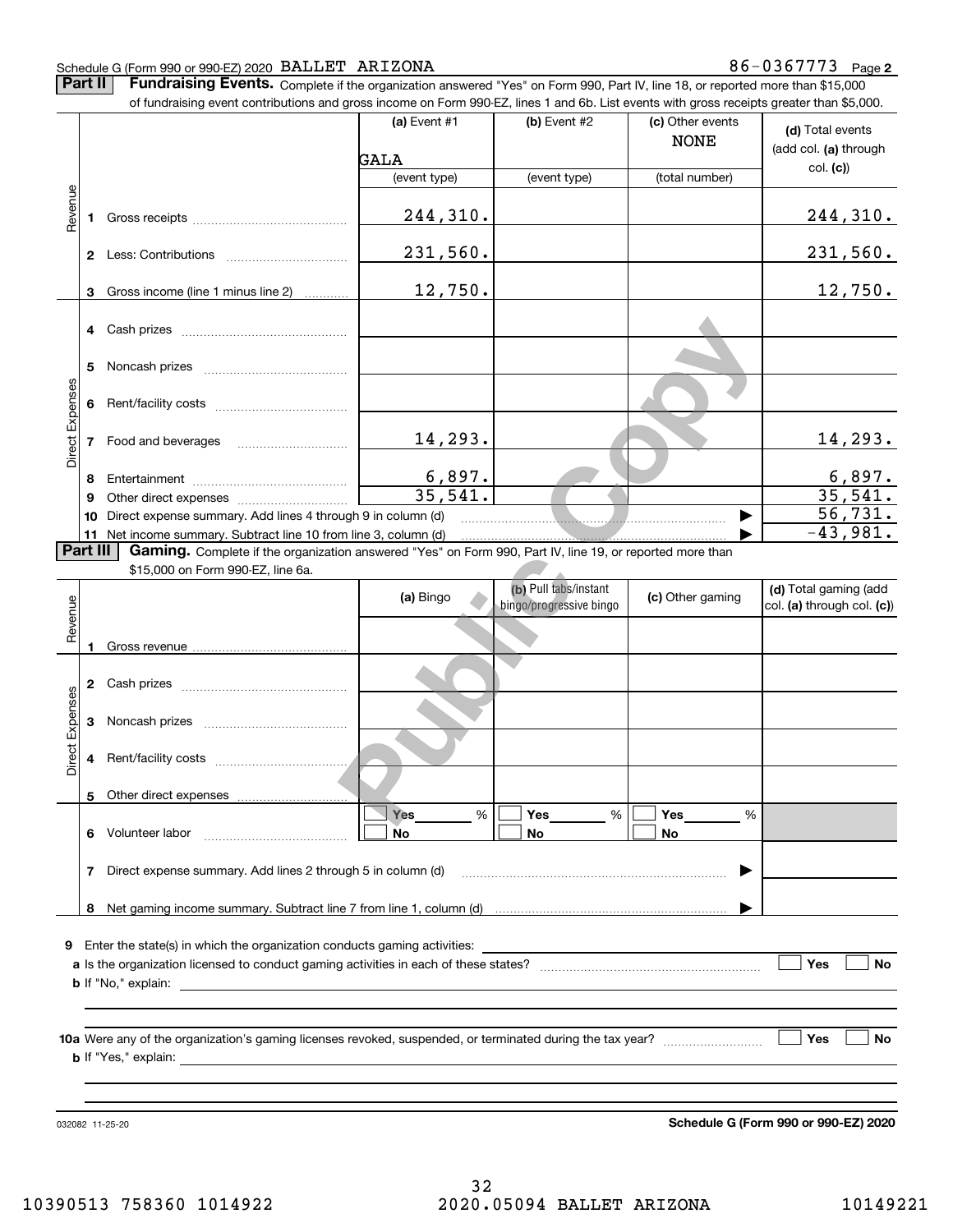| Schedule G (Form 990 or 990-EZ) 2020 BALLET ARIZONA                                                                                                                                                                                                                                                             | 86-0367773 Page 3                    |
|-----------------------------------------------------------------------------------------------------------------------------------------------------------------------------------------------------------------------------------------------------------------------------------------------------------------|--------------------------------------|
|                                                                                                                                                                                                                                                                                                                 | Yes<br>No                            |
| 12 Is the organization a grantor, beneficiary or trustee of a trust, or a member of a partnership or other entity formed                                                                                                                                                                                        |                                      |
|                                                                                                                                                                                                                                                                                                                 | Yes<br>No                            |
| 13 Indicate the percentage of gaming activity conducted in:                                                                                                                                                                                                                                                     |                                      |
|                                                                                                                                                                                                                                                                                                                 | 13а<br>%                             |
| <b>b</b> An outside facility <b>contained a contract and a contract of the contract of the contract of the contract of the contract of the contract of the contract of the contract of the contract of the contract of the contract o</b>                                                                       | 13 <sub>b</sub><br>%                 |
| 14 Enter the name and address of the person who prepares the organization's gaming/special events books and records:                                                                                                                                                                                            |                                      |
| Name $\sum_{n=1}^{\infty}$ and $\sum_{n=1}^{\infty}$ and $\sum_{n=1}^{\infty}$ and $\sum_{n=1}^{\infty}$ and $\sum_{n=1}^{\infty}$ and $\sum_{n=1}^{\infty}$ and $\sum_{n=1}^{\infty}$ and $\sum_{n=1}^{\infty}$ and $\sum_{n=1}^{\infty}$ and $\sum_{n=1}^{\infty}$ and $\sum_{n=1}^{\infty}$ and $\sum_{n=1}$ |                                      |
|                                                                                                                                                                                                                                                                                                                 |                                      |
| <b>15a</b> Does the organization have a contract with a third party from whom the organization receives gaming revenue?                                                                                                                                                                                         | Yes<br>No                            |
|                                                                                                                                                                                                                                                                                                                 |                                      |
| c If "Yes," enter name and address of the third party:                                                                                                                                                                                                                                                          |                                      |
|                                                                                                                                                                                                                                                                                                                 |                                      |
| Address $\blacktriangleright$                                                                                                                                                                                                                                                                                   |                                      |
| Gaming manager information:<br>16                                                                                                                                                                                                                                                                               |                                      |
| Name $\blacktriangleright$<br><u> 1989 - Johann Stoff, deutscher Stoffen und der Stoffen und der Stoffen und der Stoffen und der Stoffen und der</u>                                                                                                                                                            |                                      |
| Gaming manager compensation > \$                                                                                                                                                                                                                                                                                |                                      |
| Description of services provided $\blacktriangleright$                                                                                                                                                                                                                                                          |                                      |
|                                                                                                                                                                                                                                                                                                                 |                                      |
| Director/officer<br>Employee<br>Independent contractor                                                                                                                                                                                                                                                          |                                      |
| 17 Mandatory distributions:                                                                                                                                                                                                                                                                                     |                                      |
| a Is the organization required under state law to make charitable distributions from the gaming proceeds to                                                                                                                                                                                                     |                                      |
| retain the state gaming license? <b>Construction of the construction of the construction</b> of the state gaming license?                                                                                                                                                                                       |                                      |
| <b>b</b> Enter the amount of distributions required under state law to be distributed to other exempt organizations or spent in the                                                                                                                                                                             |                                      |
| organization's own exempt activities during the tax year $\triangleright$ \$                                                                                                                                                                                                                                    |                                      |
| Supplemental Information. Provide the explanations required by Part I, line 2b, columns (iii) and (v); and Part III, lines 9, 9b, 10b,<br> Part IV                                                                                                                                                              |                                      |
| 15b, 15c, 16, and 17b, as applicable. Also provide any additional information. See instructions.                                                                                                                                                                                                                |                                      |
| SCHEDULE G, PART I, LINE 2B, LIST OF TEN HIGHEST PAID FUNDRAISERS:                                                                                                                                                                                                                                              |                                      |
|                                                                                                                                                                                                                                                                                                                 |                                      |
| NAME OF FUNDRAISER: GOOD WORKS GRANT WRITING<br>( T )                                                                                                                                                                                                                                                           |                                      |
|                                                                                                                                                                                                                                                                                                                 |                                      |
| ADDRESS OF FUNDRAISER: 328 E BRAEBURN DR, PHOENIX, AZ<br>( I )                                                                                                                                                                                                                                                  | 85022                                |
|                                                                                                                                                                                                                                                                                                                 |                                      |
| PART I, LINE 2B, COLUMN (V):                                                                                                                                                                                                                                                                                    |                                      |
| THE ORGANIZATION UTILIZED THE SERVICES OF A PROFESSIONAL GRANT WRITER TO                                                                                                                                                                                                                                        |                                      |
| ASSIST WITH GRANT APPLICAITONS AND PROPOSALS.                                                                                                                                                                                                                                                                   |                                      |
| 032083 11-25-20                                                                                                                                                                                                                                                                                                 | Schedule G (Form 990 or 990-EZ) 2020 |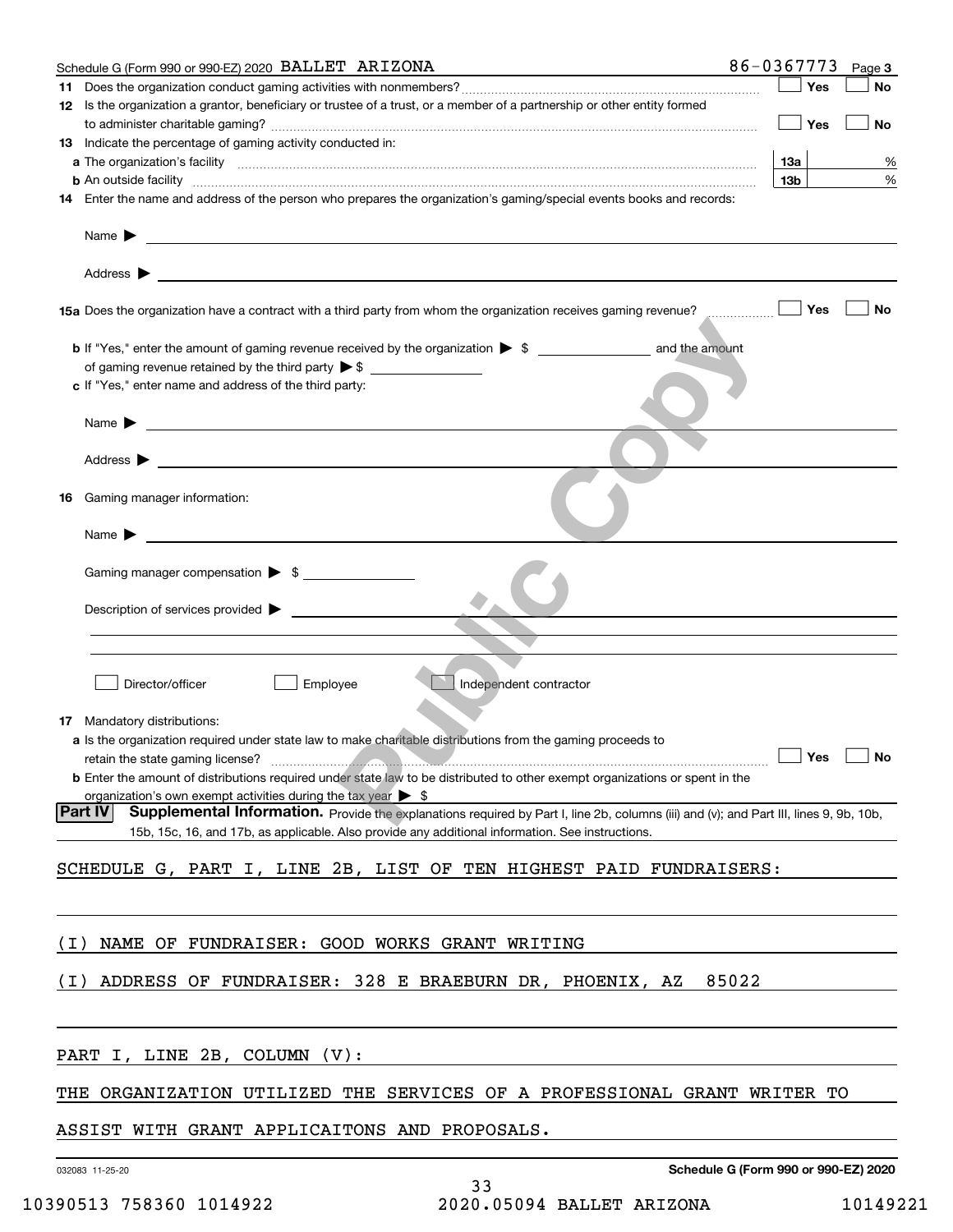| <b>Part IV</b> Supplemental Information (continued) |
|-----------------------------------------------------|
|                                                     |
|                                                     |
|                                                     |
|                                                     |
|                                                     |
|                                                     |
|                                                     |
|                                                     |
|                                                     |
|                                                     |
|                                                     |
|                                                     |
|                                                     |
|                                                     |
|                                                     |
|                                                     |
|                                                     |
|                                                     |
|                                                     |
|                                                     |
|                                                     |
|                                                     |
|                                                     |
|                                                     |
|                                                     |
|                                                     |
|                                                     |
|                                                     |
|                                                     |
|                                                     |
|                                                     |
|                                                     |
|                                                     |
|                                                     |
|                                                     |
|                                                     |
| Schedule G (Form 990 or 990-EZ)                     |

032084 04-01-20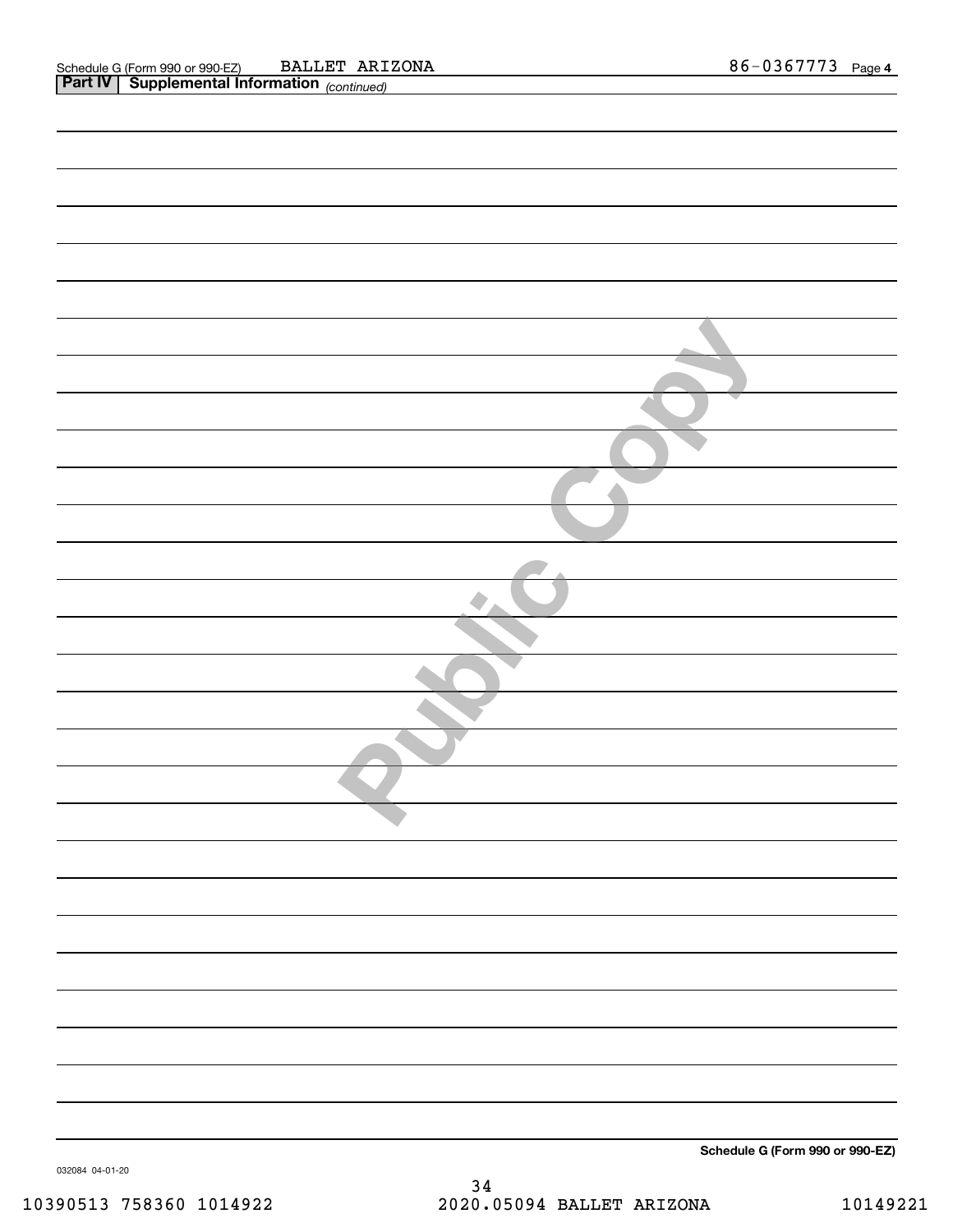|            | <b>Compensation Information</b><br><b>SCHEDULE J</b>                                                                                                                                                                                 |                                       | OMB No. 1545-0047          |            |                                                    |  |  |
|------------|--------------------------------------------------------------------------------------------------------------------------------------------------------------------------------------------------------------------------------------|---------------------------------------|----------------------------|------------|----------------------------------------------------|--|--|
| (Form 990) | For certain Officers, Directors, Trustees, Key Employees, and Highest                                                                                                                                                                |                                       |                            |            |                                                    |  |  |
|            | <b>Compensated Employees</b>                                                                                                                                                                                                         |                                       | 2020                       |            |                                                    |  |  |
|            | Complete if the organization answered "Yes" on Form 990, Part IV, line 23.<br>Attach to Form 990.                                                                                                                                    | <b>Open to Public</b>                 |                            |            |                                                    |  |  |
|            | Department of the Treasury<br>Go to www.irs.gov/Form990 for instructions and the latest information.<br>Internal Revenue Service                                                                                                     | Inspection                            |                            |            |                                                    |  |  |
|            | Name of the organization                                                                                                                                                                                                             | <b>Employer identification number</b> |                            |            |                                                    |  |  |
|            | BALLET ARIZONA                                                                                                                                                                                                                       |                                       | 86-0367773                 |            |                                                    |  |  |
| Part I     | <b>Questions Regarding Compensation</b>                                                                                                                                                                                              |                                       |                            |            |                                                    |  |  |
|            |                                                                                                                                                                                                                                      |                                       |                            | <b>Yes</b> | No                                                 |  |  |
|            | 1a Check the appropriate box(es) if the organization provided any of the following to or for a person listed on Form 990,                                                                                                            |                                       |                            |            |                                                    |  |  |
|            | Part VII, Section A, line 1a. Complete Part III to provide any relevant information regarding these items.                                                                                                                           |                                       |                            |            |                                                    |  |  |
|            | First-class or charter travel<br>Housing allowance or residence for personal use                                                                                                                                                     |                                       |                            |            |                                                    |  |  |
|            | Travel for companions<br>Payments for business use of personal residence                                                                                                                                                             |                                       |                            |            |                                                    |  |  |
|            | Tax indemnification and gross-up payments<br>Health or social club dues or initiation fees                                                                                                                                           |                                       |                            |            |                                                    |  |  |
|            | Discretionary spending account<br>Personal services (such as maid, chauffeur, chef)                                                                                                                                                  |                                       |                            |            |                                                    |  |  |
|            |                                                                                                                                                                                                                                      |                                       |                            |            |                                                    |  |  |
|            | <b>b</b> If any of the boxes on line 1a are checked, did the organization follow a written policy regarding payment or                                                                                                               |                                       |                            |            |                                                    |  |  |
|            | reimbursement or provision of all of the expenses described above? If "No," complete Part III to explain                                                                                                                             |                                       | 1b                         |            |                                                    |  |  |
| 2          | Did the organization require substantiation prior to reimbursing or allowing expenses incurred by all directors,                                                                                                                     |                                       |                            |            |                                                    |  |  |
|            | trustees, and officers, including the CEO/Executive Director, regarding the items checked on line 1a?                                                                                                                                |                                       | $\overline{2}$             |            |                                                    |  |  |
|            |                                                                                                                                                                                                                                      |                                       |                            |            |                                                    |  |  |
| 3          | Indicate which, if any, of the following the organization used to establish the compensation of the organization's                                                                                                                   |                                       |                            |            |                                                    |  |  |
|            | CEO/Executive Director. Check all that apply. Do not check any boxes for methods used by a related organization to                                                                                                                   |                                       |                            |            |                                                    |  |  |
|            | establish compensation of the CEO/Executive Director, but explain in Part III.                                                                                                                                                       |                                       |                            |            |                                                    |  |  |
|            | $X$ Written employment contract<br>Compensation committee                                                                                                                                                                            |                                       |                            |            |                                                    |  |  |
|            | Compensation survey or study<br>Independent compensation consultant                                                                                                                                                                  |                                       |                            |            |                                                    |  |  |
|            | $\boxed{\textbf{X}}$ Form 990 of other organizations<br>$\overline{\mathbf{X}}$ Approval by the board or compensation committee                                                                                                      |                                       |                            |            |                                                    |  |  |
|            |                                                                                                                                                                                                                                      |                                       |                            |            |                                                    |  |  |
|            | During the year, did any person listed on Form 990, Part VII, Section A, line 1a, with respect to the filing                                                                                                                         |                                       |                            |            |                                                    |  |  |
|            | organization or a related organization:                                                                                                                                                                                              |                                       |                            |            |                                                    |  |  |
|            | Receive a severance payment or change-of-control payment?<br>.                                                                                                                                                                       |                                       | 4a                         |            | х                                                  |  |  |
|            | Participate in or receive payment from a supplemental nonqualified retirement plan?                                                                                                                                                  |                                       | 4b                         |            | $\overline{\mathbf{x}}$<br>$\overline{\mathbf{x}}$ |  |  |
|            | Participate in or receive payment from an equity-based compensation arrangement?                                                                                                                                                     |                                       |                            |            |                                                    |  |  |
|            | If "Yes" to any of lines 4a-c, list the persons and provide the applicable amounts for each item in Part III.                                                                                                                        |                                       |                            |            |                                                    |  |  |
|            |                                                                                                                                                                                                                                      |                                       |                            |            |                                                    |  |  |
|            | Only section 501(c)(3), 501(c)(4), and 501(c)(29) organizations must complete lines 5-9.                                                                                                                                             |                                       |                            |            |                                                    |  |  |
|            | For persons listed on Form 990, Part VII, Section A, line 1a, did the organization pay or accrue any compensation                                                                                                                    |                                       |                            |            |                                                    |  |  |
|            | contingent on the revenues of:                                                                                                                                                                                                       |                                       |                            |            |                                                    |  |  |
|            |                                                                                                                                                                                                                                      |                                       | 5а                         |            | x                                                  |  |  |
|            |                                                                                                                                                                                                                                      |                                       | 5b                         |            | $\overline{\mathbf{x}}$                            |  |  |
|            | If "Yes" on line 5a or 5b, describe in Part III.                                                                                                                                                                                     |                                       |                            |            |                                                    |  |  |
| 6.         | For persons listed on Form 990, Part VII, Section A, line 1a, did the organization pay or accrue any compensation                                                                                                                    |                                       |                            |            |                                                    |  |  |
|            | contingent on the net earnings of:                                                                                                                                                                                                   |                                       |                            |            |                                                    |  |  |
|            | a The organization? <b>Entitled Strategies and Strategies and Strategies and Strategies and Strategies and Strategies and Strategies and Strategies and Strategies and Strategies and Strategies and Strategies and Strategies a</b> |                                       | 6a                         |            | x                                                  |  |  |
|            |                                                                                                                                                                                                                                      |                                       | 6b                         |            | $\overline{\mathbf{x}}$                            |  |  |
|            | If "Yes" on line 6a or 6b, describe in Part III.                                                                                                                                                                                     |                                       |                            |            |                                                    |  |  |
|            | 7 For persons listed on Form 990, Part VII, Section A, line 1a, did the organization provide any nonfixed payments                                                                                                                   |                                       |                            |            |                                                    |  |  |
|            |                                                                                                                                                                                                                                      |                                       | 7                          |            | x                                                  |  |  |
| 8          | Were any amounts reported on Form 990, Part VII, paid or accrued pursuant to a contract that was subject to the                                                                                                                      |                                       |                            |            |                                                    |  |  |
|            | initial contract exception described in Regulations section 53.4958-4(a)(3)? If "Yes," describe in Part III                                                                                                                          |                                       | 8                          |            | х                                                  |  |  |
| 9          | If "Yes" on line 8, did the organization also follow the rebuttable presumption procedure described in                                                                                                                               |                                       |                            |            |                                                    |  |  |
|            |                                                                                                                                                                                                                                      |                                       | 9                          |            |                                                    |  |  |
|            | LHA For Paperwork Reduction Act Notice, see the Instructions for Form 990.                                                                                                                                                           |                                       | Schedule J (Form 990) 2020 |            |                                                    |  |  |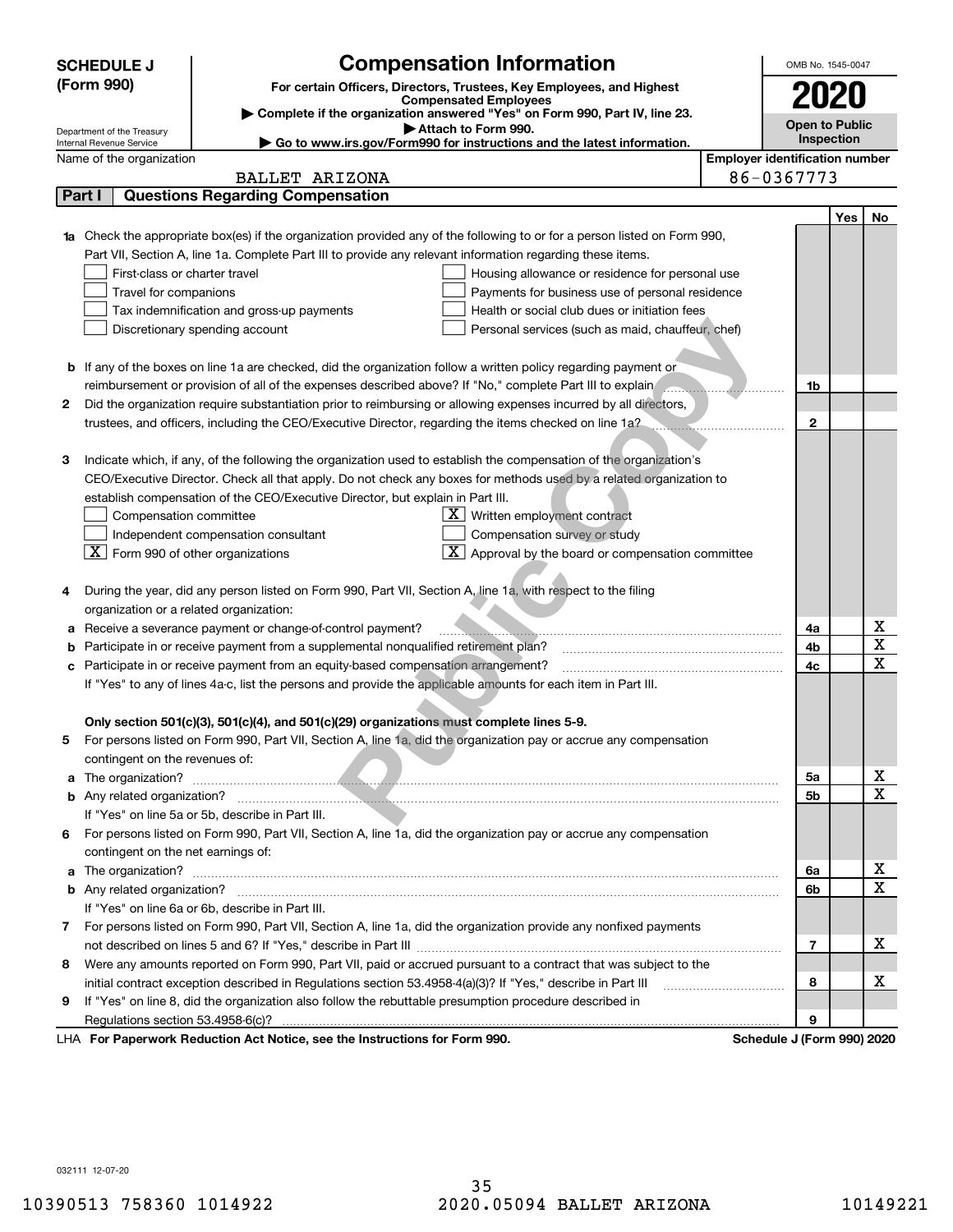BALLET ARIZONA

# **Part II Officers, Directors, Trustees, Key Employees, and Highest Compensated Employees.**  Schedule J (Form 990) 2020 Page Use duplicate copies if additional space is needed.

For each individual whose compensation must be reported on Schedule J, report compensation from the organization on row (i) and from related organizations, described in the instructions, on row (ii). Do not list any individuals that aren't listed on Form 990, Part VII.

**Note:**  The sum of columns (B)(i)-(iii) for each listed individual must equal the total amount of Form 990, Part VII, Section A, line 1a, applicable column (D) and (E) amounts for that individual.

|                        |      |                          | (B) Breakdown of W-2 and/or 1099-MISC compensation |                                           | (C) Retirement and | (D) Nontaxable<br>other deferred<br>benefits |                  | (F) Compensation<br>in column (B)         |
|------------------------|------|--------------------------|----------------------------------------------------|-------------------------------------------|--------------------|----------------------------------------------|------------------|-------------------------------------------|
| (A) Name and Title     |      | (i) Base<br>compensation | (ii) Bonus &<br>incentive<br>compensation          | (iii) Other<br>reportable<br>compensation | compensation       |                                              | $(B)(i)$ - $(D)$ | reported as deferred<br>on prior Form 990 |
| $(1)$ IB ANDERSEN      | (i)  | 235,827.                 | $\overline{0}$ .                                   | $\overline{0}$ .                          | $\overline{0}$ .   | 6,918.                                       | 242, 745.        | $\overline{0}$ .                          |
| ARTISTIC DIRECTOR      | (ii) | $\overline{0}$ .         | $\overline{0}$ .                                   | $\overline{0}$ .                          | $\overline{0}$ .   | $\overline{0}$ .                             | 0.               | $\overline{\mathbf{0}}$ .                 |
| SAMANTHA TURNER<br>(2) | (i)  | 150,462.                 | $\overline{0}$ .                                   | $\overline{0}$ .                          | $\overline{0}$ .   | 6,918.                                       | 157,380.         | $\overline{\mathbf{0}}$ .                 |
| EXECUTIVE DIRECTOR     | (ii) | $\overline{0}$ .         | $\overline{0}$ .                                   | $\overline{0}$ .                          | $\overline{0}$ .   | $\overline{0}$ .                             | $\overline{0}$ . | $\overline{\mathbf{0}}$ .                 |
|                        | (i)  |                          |                                                    |                                           |                    |                                              |                  |                                           |
|                        | (i)  |                          |                                                    |                                           |                    |                                              |                  |                                           |
|                        | (i)  |                          |                                                    |                                           |                    |                                              |                  |                                           |
|                        | (i)  |                          |                                                    |                                           |                    |                                              |                  |                                           |
|                        | (i)  |                          |                                                    |                                           |                    |                                              |                  |                                           |
|                        | (i)  |                          |                                                    |                                           |                    |                                              |                  |                                           |
|                        | (i)  |                          |                                                    |                                           |                    |                                              |                  |                                           |
|                        | (ii) |                          |                                                    |                                           |                    |                                              |                  |                                           |
|                        | (i)  |                          |                                                    |                                           |                    |                                              |                  |                                           |
|                        | (i)  |                          |                                                    |                                           |                    |                                              |                  |                                           |
|                        | (i)  |                          |                                                    |                                           |                    |                                              |                  |                                           |
|                        | (i)  |                          |                                                    |                                           |                    |                                              |                  |                                           |
|                        | (i)  |                          |                                                    |                                           |                    |                                              |                  |                                           |
|                        | (i)  |                          |                                                    |                                           |                    |                                              |                  |                                           |
|                        | (i)  |                          |                                                    |                                           |                    |                                              |                  |                                           |
|                        | (i)  |                          |                                                    |                                           |                    |                                              |                  |                                           |
|                        | (i)  |                          |                                                    |                                           |                    |                                              |                  |                                           |
|                        | (i)  |                          |                                                    |                                           |                    |                                              |                  |                                           |
|                        | (i)  |                          |                                                    |                                           |                    |                                              |                  |                                           |
|                        | (ii) |                          |                                                    |                                           |                    |                                              |                  |                                           |
|                        | (i)  |                          |                                                    |                                           |                    |                                              |                  |                                           |
|                        | (i)  |                          |                                                    |                                           |                    |                                              |                  |                                           |
|                        | (i)  |                          |                                                    |                                           |                    |                                              |                  |                                           |
|                        | (i)  |                          |                                                    |                                           |                    |                                              |                  |                                           |
|                        | (i)  |                          |                                                    |                                           |                    |                                              |                  |                                           |
|                        | (i)  |                          |                                                    |                                           |                    |                                              |                  |                                           |
|                        | (i)  |                          |                                                    |                                           |                    |                                              |                  |                                           |
|                        | (ii) |                          |                                                    |                                           |                    |                                              |                  |                                           |

**Schedule J (Form 990) 2020**

86-0367773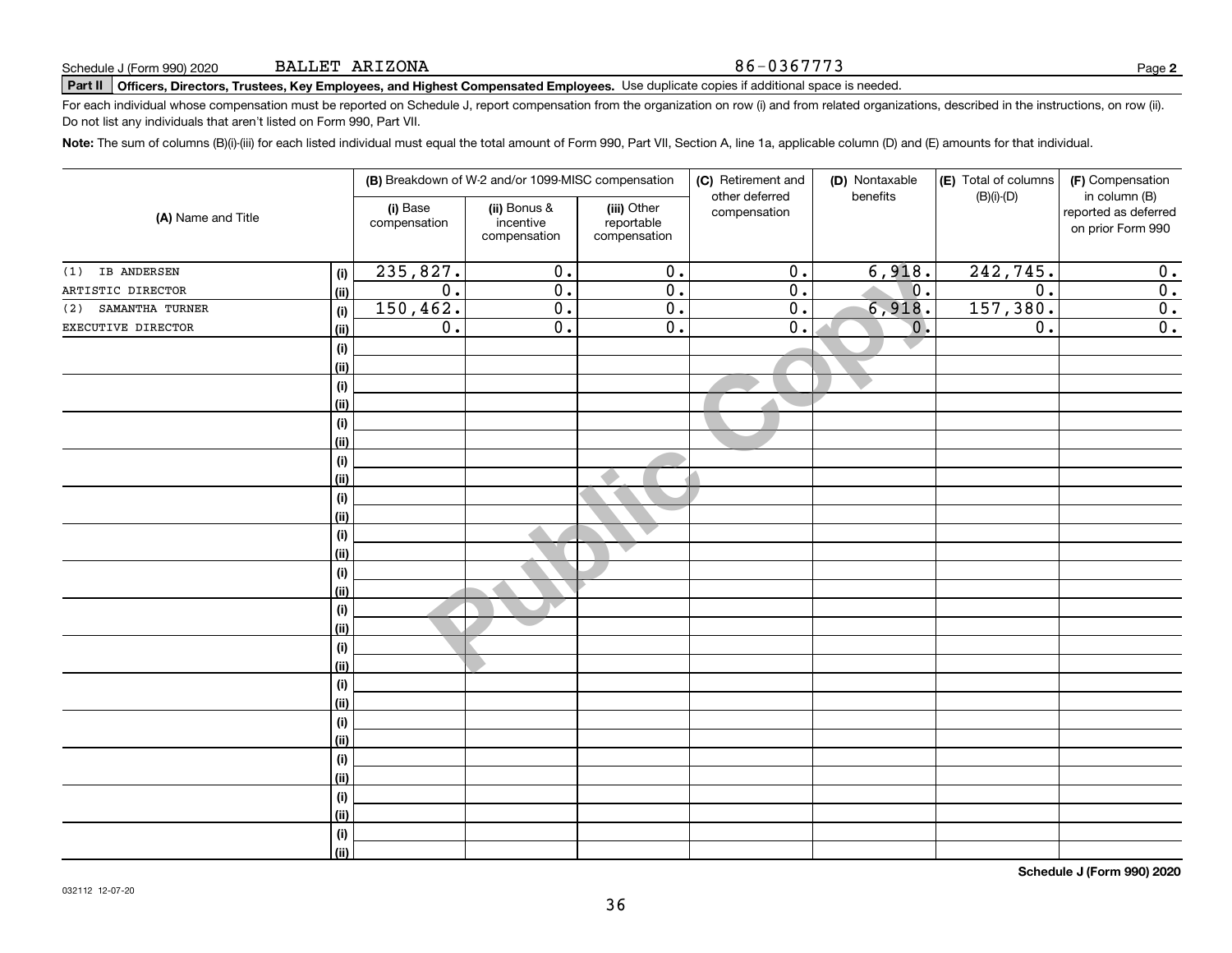| Schedule J (Form 990) 2020 |  |  |
|----------------------------|--|--|
|----------------------------|--|--|

BALLET ARIZONA

### **Part III Supplemental Information**

Schedule J (Form 990) 2020 BALLET ARIZONA<br>Part III Supplemental Information<br>Provide the information, explanation, or descriptions required for Part I, lines 1a, 1b, 3, 4a, 4b, 4c, 5a, 5b, 6a, 6b, 7, and 8, and for Part II.

| Schedule J (Form 990) 2020 |
|----------------------------|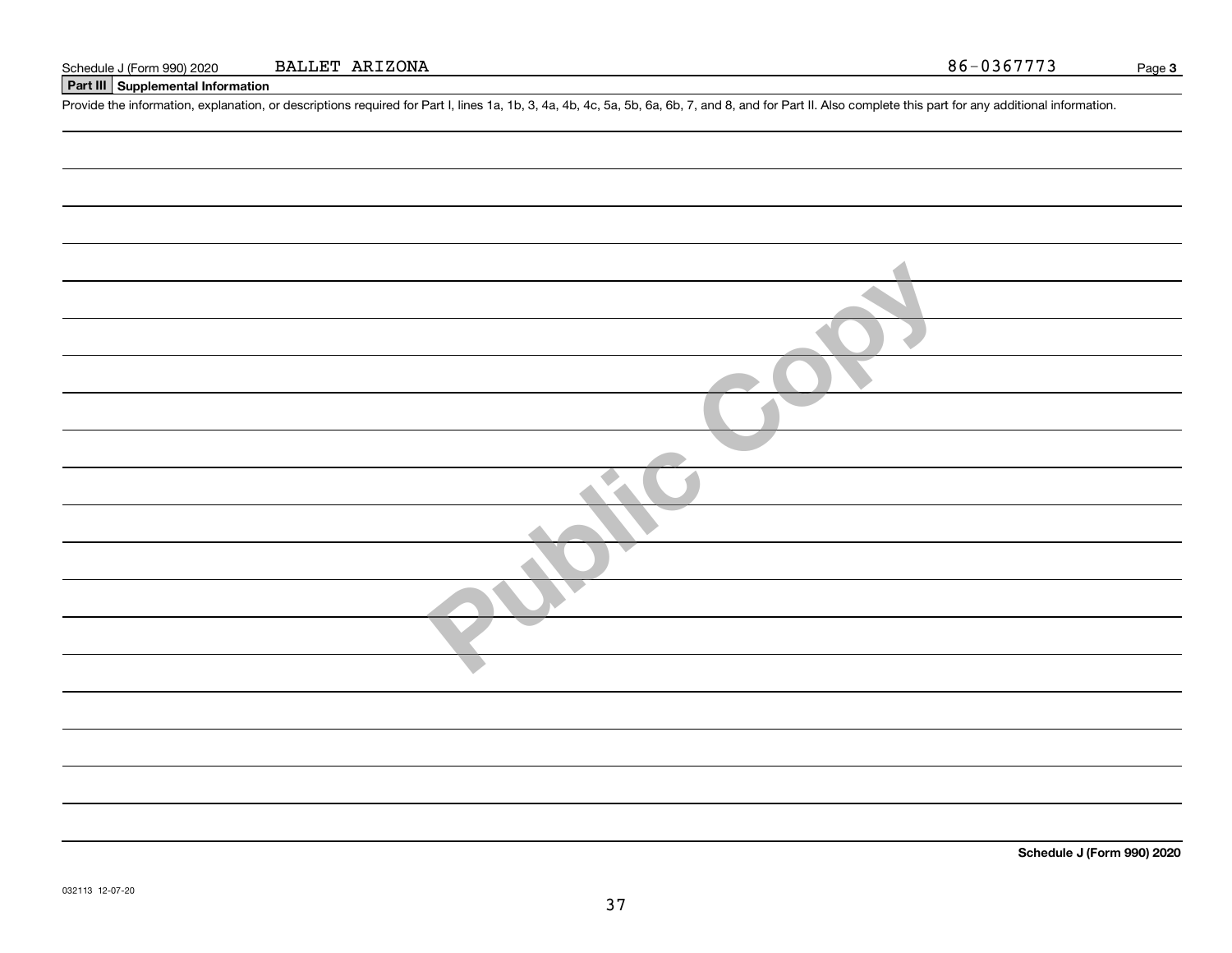#### **SCHEDULE M (Form 990)**

# **Noncash Contributions**

OMB No. 1545-0047

Department of the Treasury Internal Revenue Service

**Complete if the organizations answered "Yes" on Form 990, Part IV, lines 29 or 30.** <sup>J</sup>**2020 Attach to Form 990.** J

**Open to Public Inspection**

|  | Name of the organization |  |
|--|--------------------------|--|

| Go to www.irs.gov/Form990 for instructions and the latest information. | Inspection |                                |
|------------------------------------------------------------------------|------------|--------------------------------|
|                                                                        |            | Emplover identification number |
| ALLET ARIZONA                                                          |            | 86-0367773                     |

#### **Part I Types of Property** BALLET ARIZONA

 $\blacktriangleright$ 

| .  | <u>i jiyaa ol 1 lapart</u>                                                                                                     |                               |                                      |                                                                                                       |                                                              |     |     |    |
|----|--------------------------------------------------------------------------------------------------------------------------------|-------------------------------|--------------------------------------|-------------------------------------------------------------------------------------------------------|--------------------------------------------------------------|-----|-----|----|
|    |                                                                                                                                | (a)<br>Check if<br>applicable | (b)<br>Number of<br>contributions or | (c)<br>Noncash contribution<br>amounts reported on<br>litems contributed Form 990, Part VIII, line 1g | (d)<br>Method of determining<br>noncash contribution amounts |     |     |    |
| 1  |                                                                                                                                |                               |                                      |                                                                                                       |                                                              |     |     |    |
| 2  |                                                                                                                                |                               |                                      |                                                                                                       |                                                              |     |     |    |
| З  | Art - Fractional interests                                                                                                     |                               |                                      |                                                                                                       |                                                              |     |     |    |
| 4  | Books and publications                                                                                                         |                               |                                      |                                                                                                       |                                                              |     |     |    |
| 5  | Clothing and household goods                                                                                                   |                               |                                      |                                                                                                       |                                                              |     |     |    |
| 6  |                                                                                                                                |                               |                                      |                                                                                                       |                                                              |     |     |    |
| 7  |                                                                                                                                |                               |                                      |                                                                                                       |                                                              |     |     |    |
| 8  | Intellectual property                                                                                                          |                               |                                      |                                                                                                       |                                                              |     |     |    |
| 9  |                                                                                                                                | $\overline{\mathbf{x}}$       | 5                                    |                                                                                                       | 22,102. FAIR MARKET VALUE                                    |     |     |    |
| 10 | Securities - Closely held stock                                                                                                |                               |                                      |                                                                                                       |                                                              |     |     |    |
| 11 | Securities - Partnership, LLC, or                                                                                              |                               |                                      |                                                                                                       |                                                              |     |     |    |
|    | trust interests                                                                                                                |                               |                                      |                                                                                                       |                                                              |     |     |    |
| 12 | Securities - Miscellaneous                                                                                                     |                               |                                      |                                                                                                       |                                                              |     |     |    |
| 13 | Qualified conservation contribution -                                                                                          |                               |                                      |                                                                                                       |                                                              |     |     |    |
|    | Historic structures                                                                                                            |                               |                                      |                                                                                                       |                                                              |     |     |    |
| 14 | Qualified conservation contribution - Other                                                                                    |                               |                                      |                                                                                                       |                                                              |     |     |    |
| 15 | Real estate - Residential                                                                                                      |                               |                                      |                                                                                                       |                                                              |     |     |    |
| 16 | Real estate - Commercial                                                                                                       |                               |                                      |                                                                                                       |                                                              |     |     |    |
| 17 |                                                                                                                                |                               |                                      |                                                                                                       |                                                              |     |     |    |
| 18 |                                                                                                                                |                               |                                      |                                                                                                       |                                                              |     |     |    |
| 19 |                                                                                                                                |                               |                                      |                                                                                                       |                                                              |     |     |    |
| 20 | Drugs and medical supplies                                                                                                     |                               |                                      |                                                                                                       |                                                              |     |     |    |
| 21 |                                                                                                                                |                               |                                      |                                                                                                       |                                                              |     |     |    |
| 22 |                                                                                                                                |                               |                                      |                                                                                                       |                                                              |     |     |    |
| 23 |                                                                                                                                |                               |                                      |                                                                                                       |                                                              |     |     |    |
| 24 |                                                                                                                                |                               |                                      |                                                                                                       |                                                              |     |     |    |
| 25 | (SUPPLIES<br>Other $\blacktriangleright$                                                                                       | X                             | 3                                    |                                                                                                       | 5,325. FAIR MARKET VALUE                                     |     |     |    |
| 26 | $\left(\begin{array}{ccc}\n\end{array}\right)$<br>Other<br>$\blacktriangleright$                                               |                               |                                      |                                                                                                       |                                                              |     |     |    |
| 27 | Other<br>$\blacktriangleright$                                                                                                 |                               |                                      |                                                                                                       |                                                              |     |     |    |
| 28 | Other                                                                                                                          |                               |                                      |                                                                                                       |                                                              |     |     |    |
| 29 | Number of Forms 8283 received by the organization during the tax year for contributions                                        |                               |                                      |                                                                                                       |                                                              |     |     |    |
|    | for which the organization completed Form 8283, Part V, Donee Acknowledgement                                                  |                               |                                      | 29<br>.                                                                                               |                                                              |     |     |    |
|    |                                                                                                                                |                               |                                      |                                                                                                       |                                                              |     | Yes | No |
|    | 30a During the year, did the organization receive by contribution any property reported in Part I, lines 1 through 28, that it |                               |                                      |                                                                                                       |                                                              |     |     |    |
|    | must hold for at least three years from the date of the initial contribution, and which isn't required to be used for          |                               |                                      |                                                                                                       |                                                              |     |     |    |
|    | exempt purposes for the entire holding period?                                                                                 |                               |                                      |                                                                                                       |                                                              | 30a |     | х  |
|    | <b>b</b> If "Yes," describe the arrangement in Part II.                                                                        |                               |                                      |                                                                                                       |                                                              |     |     |    |
| 31 | Does the organization have a gift acceptance policy that requires the review of any nonstandard contributions?                 |                               |                                      |                                                                                                       |                                                              | 31  | х   |    |
|    | 32a Does the organization hire or use third parties or related organizations to solicit, process, or sell noncash              |                               |                                      |                                                                                                       |                                                              |     |     |    |
|    | contributions?                                                                                                                 |                               |                                      |                                                                                                       |                                                              | 32a |     | x  |
|    | <b>b</b> If "Yes," describe in Part II.                                                                                        |                               |                                      |                                                                                                       |                                                              |     |     |    |
| 33 | If the organization didn't report an amount in column (c) for a type of property for which column (a) is checked,              |                               |                                      |                                                                                                       |                                                              |     |     |    |
|    | describe in Part II.                                                                                                           |                               |                                      |                                                                                                       |                                                              |     |     |    |

For Paperwork Reduction Act Notice, see the Instructions for Form 990. **Schedule M (Form 990) 2020** LHA

032141 11-23-20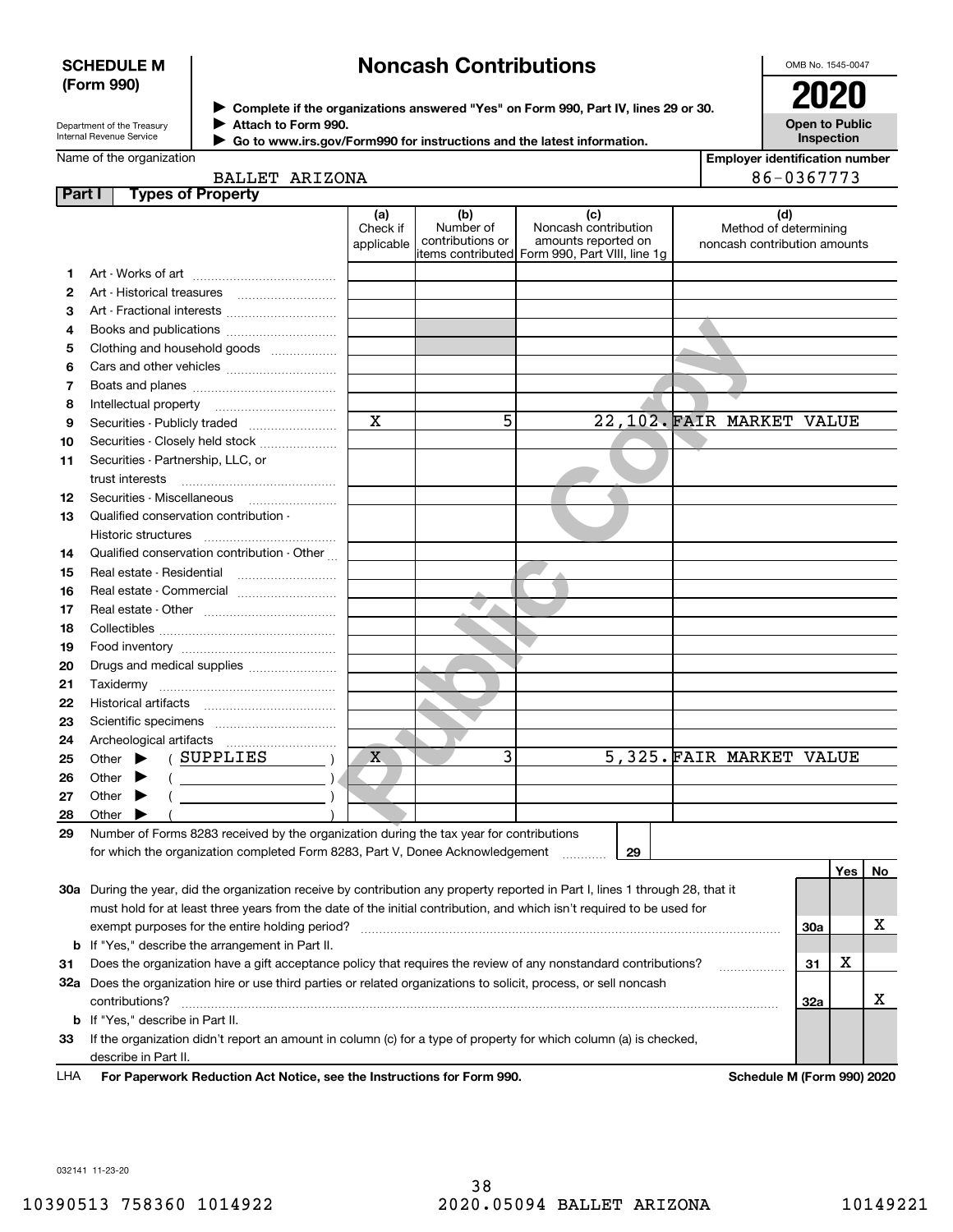#### Schedule M (Form 990) 2020 **BALLET ARIZONA** 8 6-0 3 6 7 7 7 3 <sub>Page</sub>

Part II | Supplemental Information. Provide the information required by Part I, lines 30b, 32b, and 33, and whether the organization is reporting in Part I, column (b), the number of contributions, the number of items received, or a combination of both. Also complete this part for any additional information.

#### SCHEDULE M, PART I, COLUMN (B):

#### THE NUMBER IN COLUMN 1 OF PART I REPRESENTS THE NUMBER OF DONATIONS

#### RECEIVED.

| Schedule M (Form 990) 2020<br>032142 11-23-20 |
|-----------------------------------------------|

39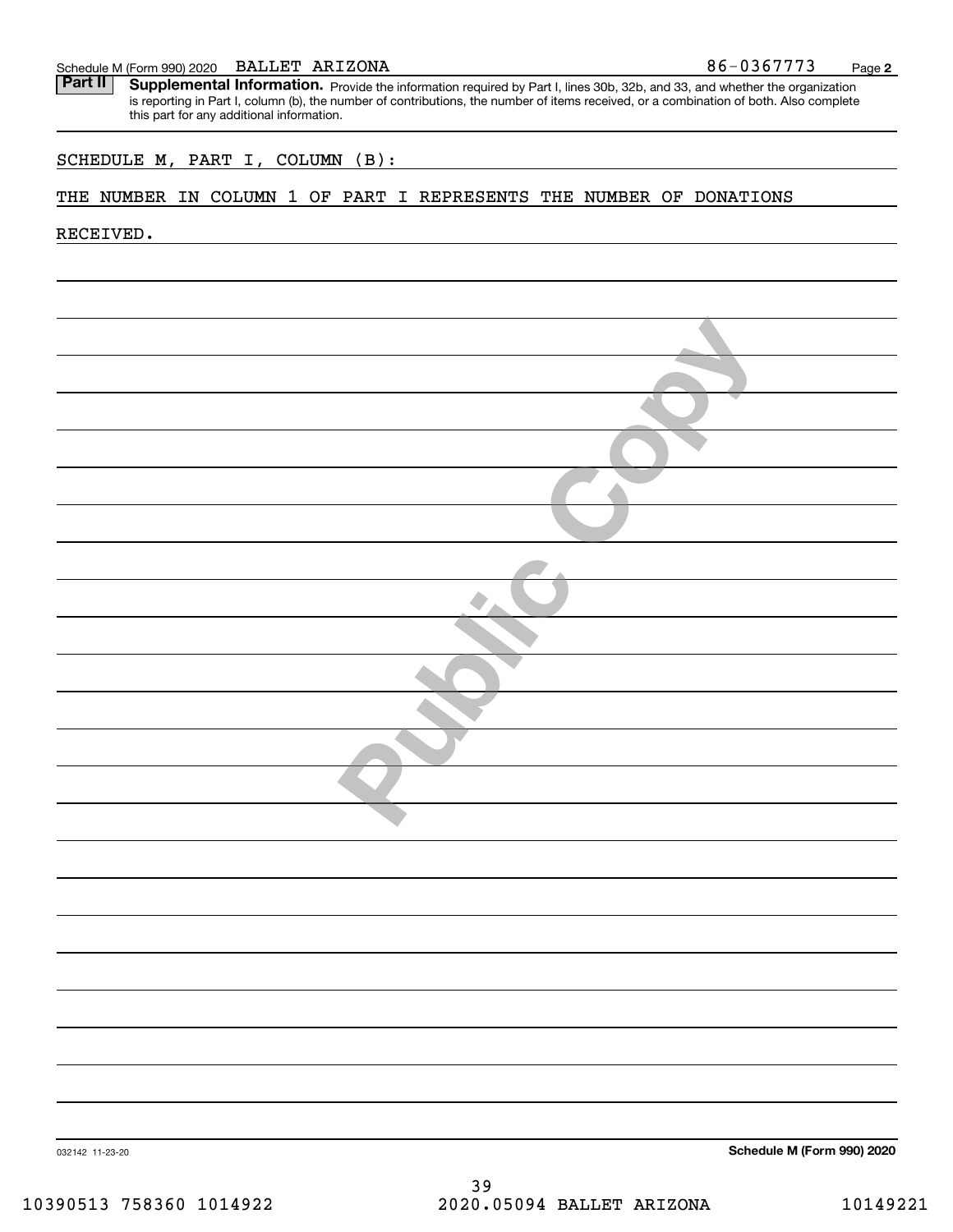**(Form 990 or 990-EZ)**

Department of the Treasury Internal Revenue Service Name of the organization

**SCHEDULE O Supplemental Information to Form 990 or 990-EZ**

**Complete to provide information for responses to specific questions on Form 990 or 990-EZ or to provide any additional information. | Attach to Form 990 or 990-EZ. | Go to www.irs.gov/Form990 for the latest information.**

OMB No. 1545-0047 **Open to Public Inspection2020**

BALLET ARIZONA 86-0367773

**Employer identification number**

FORM 990, PART I, LINE 1, DESCRIPTION OF ORGANIZATION MISSION:

AND TEACHES OUTSTANDING CLASSICAL AND CONTEMPORARY BALLET.

FORM 990, PART VI, SECTION A, LINE 8B:

THERE ARE NO COMMITTEES WITH THE AUTHORITY TO ACT ON BEHALF OF THE

GOVERNING BODY.

FORM 990, PART VI, SECTION B, LINE 11B:

TH THE AUTHORITY TO ACT ON BEHALF OF TH<br> **PUBLIC COPYSTED TO THE ENTIRE BOARD PRIOR TO AFTER BESENTED TO THE ENTIRE BOARD PRIOR TO AFTER<br>
<b>PUBLIC CONFLICT OF INTEREST DISCLOSURE AND**<br> **PUBLIC CONFLICT OF INTEREST DISCLOSUR** THE FORM 990 WAS DRAFTED BY AN OUTSIDE ACCOUNTING FIRM, REVIEWED BY THE

FINANCE COMMITTEE, THEN PRESENTED TO THE ENTIRE BOARD PRIOR TO APPROVING

THE RETURN FOR FILING.

FORM 990, PART VI, SECTION B, LINE 12C:

EACH BOARD MEMBER COMPLETES A CONFLICT OF INTEREST DISCLOSURE ANNUALLY IF

THERE IS A PERCEIVED CONFLICT RELATIVE TO A VENDOR OR SIMILAR NEGOTIATION,

THE CONFLICTED BOARD MEMBER RECUSES HIM/HERSELF FROM THESE DISCUSSIONS. IF

SERVICE PROVIDER BEING CONSIDERED IS EITHER A BOARD MEMBER OR RELATED TO

A BOARD MEMBER OR OTHER INTERESTED PERSON, THE BOARD DILIGENTLY REVIEWS

THEIR OPTIONS TO BE SURE THE SELECTION OF THIS INTERESTED PARTY IS IN THE

BEST INTERESTS OF THE ORGANIZATION AND THAT THE ULTIMATE NEGOTIATION IS

FAIR AND REASONABLE.

FORM 990, PART VI, SECTION B, LINE 15:

THE BOARD OF DIRECTORS REVIEWED AND APPROVED THE COMPENSATION OF THE

EXECUTIVE AND ARTISITIC DIRECTORS. COMPENSATION DECISIONS ARE

CONTEMPORANEOUSLY DOCUMENTED IN THE MINUTES OF THE BOARD MEETING. THE

032211 11-20-20 LHA For Paperwork Reduction Act Notice, see the Instructions for Form 990 or 990-EZ. Schedule O (Form 990 or 990-EZ) 2020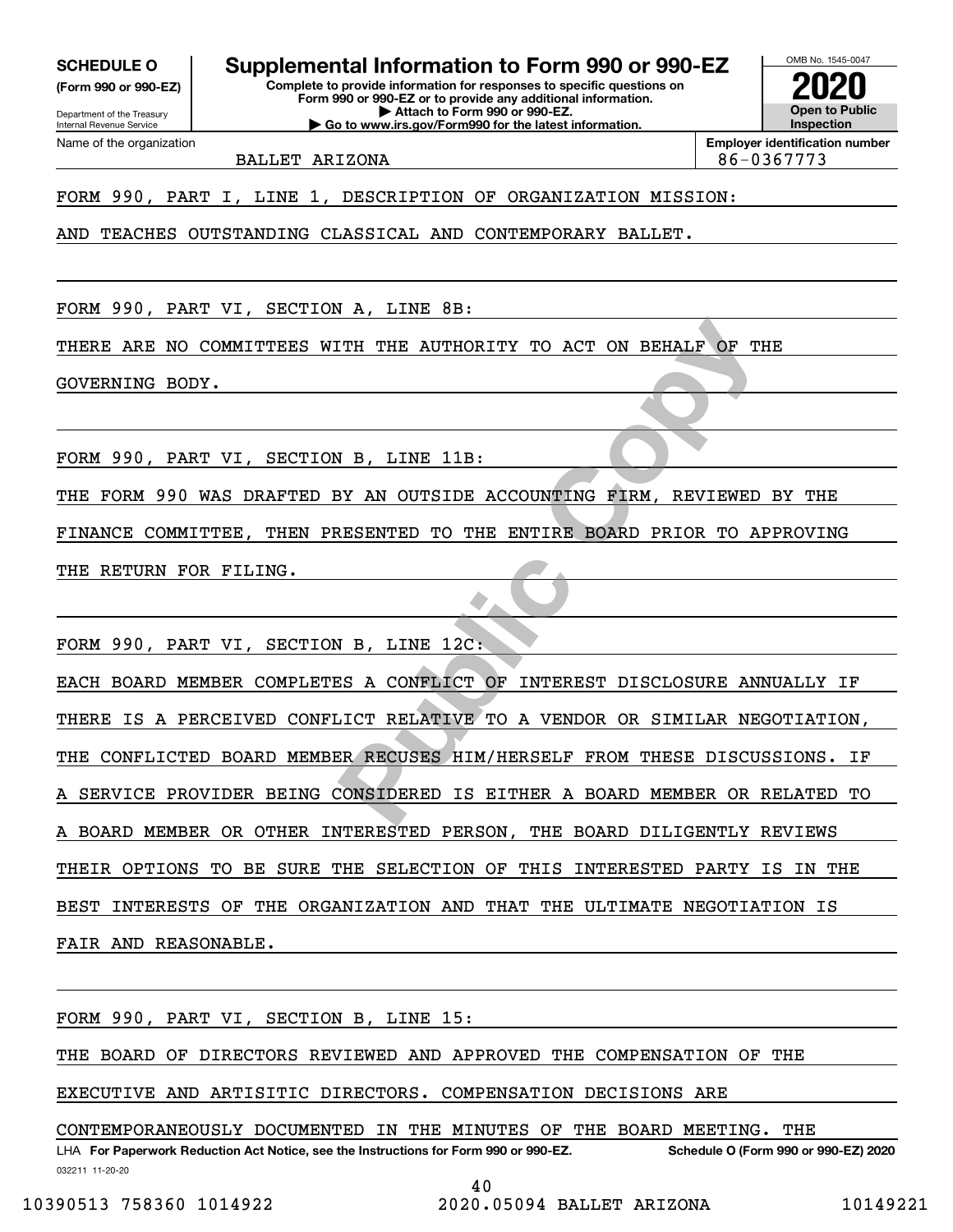| Schedule O (Form 990 or 990-EZ) 2020                                       | Page 2                                              |
|----------------------------------------------------------------------------|-----------------------------------------------------|
| Name of the organization<br><b>BALLET ARIZONA</b>                          | <b>Employer identification number</b><br>86-0367773 |
| COMPENSATION OF THE EXECUTIVE DIRECTOR, ARTISTIC DIRECTOR, AND DIRECTOR OF |                                                     |
| FINANCE ARE BASED UPON THE INDIVIDUALS BACKGROUND, SKILLS, EXPERIENCE AND  |                                                     |
| COMPARABILITY DATA. THE ARTISTIC DIRECTOR AND THE EXECUTIVE DIRECTOR BOTH  |                                                     |
| HAVE EMPLOYMENT CONTRACTS.                                                 |                                                     |
|                                                                            |                                                     |
| FORM 990, PART VI, SECTION C, LINE 19:                                     |                                                     |
| THE ORGANIZATION'S ARTICLES OF INCORPORATION AND BYLAWS, CONFLICT OF       |                                                     |
| INTEREST POLICY, TAX RETURNS, AND FINANCIAL STATEMENTS ARE ALL AVAILABLE   |                                                     |
| UPON REQUEST.                                                              |                                                     |
|                                                                            |                                                     |
|                                                                            |                                                     |
|                                                                            |                                                     |
|                                                                            |                                                     |
|                                                                            |                                                     |
|                                                                            |                                                     |
|                                                                            |                                                     |
|                                                                            |                                                     |
|                                                                            |                                                     |
|                                                                            |                                                     |
|                                                                            |                                                     |
|                                                                            |                                                     |
|                                                                            |                                                     |
|                                                                            |                                                     |
|                                                                            |                                                     |
|                                                                            |                                                     |
|                                                                            |                                                     |
|                                                                            | Schedule O (Form 990 or 990-EZ) 2020                |
| 032212 11-20-20<br>41                                                      |                                                     |